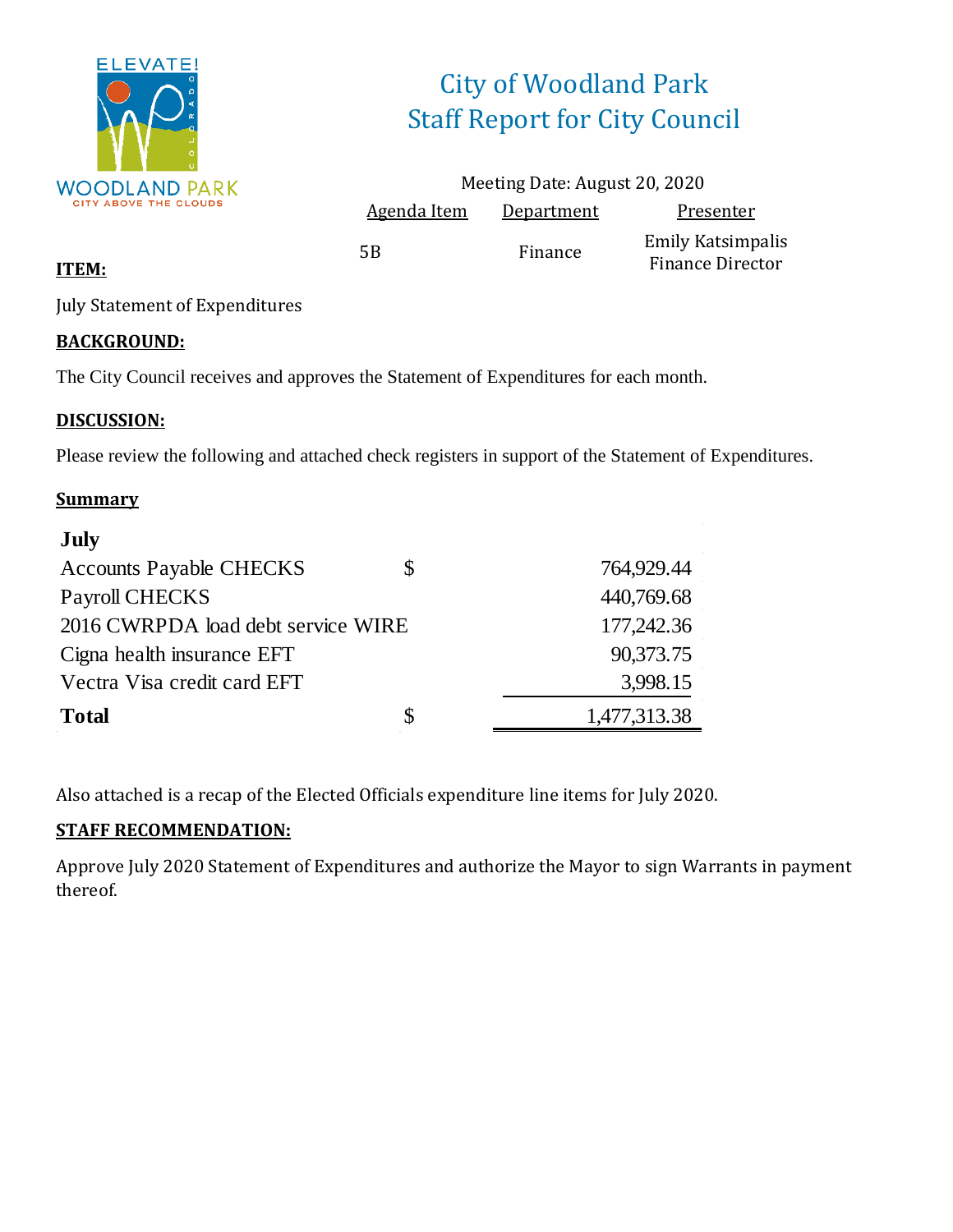### **Year End Payment Register City of Woodland Park 08.11.2020 16:10**

**Page 1 of 28 USER: EKAT**

| Payment |                           |                                                             |           | Num    | Gross              |                                |                            | Net   Payment       | HP |            |
|---------|---------------------------|-------------------------------------------------------------|-----------|--------|--------------------|--------------------------------|----------------------------|---------------------|----|------------|
|         | Number   Type   ID   Name |                                                             | SRC       | INV    | Amount             | Discounts                      |                            | Pay Date            |    | Void Batch |
|         |                           | For Bank Account: 1 VECTRA BANK COLORADO                    |           |        |                    | ACCOUNTS PAYABLE (719)687-9246 |                            |                     |    |            |
|         |                           | 110123 CHK A AIS SPECIALTY PRODUCTS, INC                    |           |        | 3074 3 1,805.00    |                                | $0.00$ 1,805.00 2020-07-02 |                     |    | 40513      |
|         |                           | SANITIZER - B&G                                             | PS1347644 |        | 195.00             | 0.00                           | 195.00                     |                     |    |            |
|         | DIST:                     | 100-118-6140                                                | 195.00    |        |                    |                                |                            |                     |    |            |
|         |                           | SANITIZER - B&G                                             | PS1348404 |        | 1,200.00           |                                | $0.00$ 1,200.00            |                     |    |            |
|         | DIST:                     | 100-118-6140                                                | 1,200.00  |        |                    |                                |                            |                     |    |            |
|         |                           | SANITIZER - B&G                                             | PSI347361 |        | 410.00             | 0.00                           | 410.00                     |                     |    |            |
|         | DIST:                     | 100-118-6140                                                | 410.00    |        |                    |                                |                            |                     |    |            |
|         |                           |                                                             |           |        |                    |                                |                            |                     |    |            |
|         |                           | 110124 CHK A AMERICAN PLANNING ASSOC. 38 1 388.00           |           |        |                    | 0.00                           |                            | 388.00 2020-07-02   |    | 40513      |
|         |                           | S. RILEY'S APA DUES                                         |           |        | 133769-2045 388.00 | 0.00                           | 388.00                     |                     |    |            |
|         | DIST:                     | 100-114-5850                                                | 388.00    |        |                    |                                |                            |                     |    |            |
|         |                           |                                                             |           |        |                    |                                |                            |                     |    |            |
|         |                           | 110125 CHK A BADGER METER INC                               | 4278 1    |        | 2,153.76           | 0.00                           | 2,153.76 2020-07-02        |                     |    | 40513      |
|         |                           | Badger Meter                                                | 1370696   |        | 2,153.76           |                                | $0.00$ 2,153.76            |                     |    |            |
|         | DIST:                     | 510-343-7200                                                | 2,153.76  |        |                    |                                |                            |                     |    |            |
|         | 110126 CHK A              | BLACK HILLS ENERGY                                          | 4035 4    |        | 3,184.00           | 0.00                           |                            | 3,184.00 2020-07-02 |    | 40513      |
|         |                           | 05/-06 CHARGES                                              | 62320     |        | 3,184.00           | 0.00                           | 1,738.78                   |                     |    |            |
|         | DIST:                     | 100-118-5700                                                | 548.08    |        |                    |                                |                            |                     |    |            |
|         | DIST:                     | 220-455-5700                                                | 42.54     |        |                    |                                |                            |                     |    |            |
|         | DIST:                     | 100-332-5700                                                | 197.83    |        |                    |                                |                            |                     |    |            |
|         | DIST:                     | 100-334-5700                                                | 241.91    |        |                    |                                |                            |                     |    |            |
|         | DIST:                     | 510-342-5700                                                | 254.98    |        |                    |                                |                            |                     |    |            |
|         | DIST:                     | 520-347-5700                                                | 202.42    |        |                    |                                |                            |                     |    |            |
|         | DIST:                     | 220-452-5700                                                | 1,696.24  |        |                    |                                |                            |                     |    |            |
|         |                           | 05/-06 CHARGES                                              | 62320     |        | 3,184.00           | 0.00                           | 254.98                     |                     |    |            |
|         | DIST:                     | 100-118-5700                                                | 548.08    |        |                    |                                |                            |                     |    |            |
|         | DIST:                     | $220 - 455 - 5700$                                          | 42.54     |        |                    |                                |                            |                     |    |            |
|         | DIST:                     | 100-332-5700                                                | 197.83    |        |                    |                                |                            |                     |    |            |
|         | DIST:                     | 100-334-5700                                                |           | 241.91 |                    |                                |                            |                     |    |            |
|         | DIST:                     | 510-342-5700                                                | 254.98    |        |                    |                                |                            |                     |    |            |
|         | DIST:                     | 520-347-5700                                                | 202.42    |        |                    |                                |                            |                     |    |            |
|         | DIST:                     | 220-452-5700                                                | 1,696.24  |        |                    |                                |                            |                     |    |            |
|         |                           | 05/-06 CHARGES                                              | 62320     |        | 3,184.00           | 0.00                           | 202.42                     |                     |    |            |
|         | DIST:                     | 100-118-5700                                                |           | 548.08 |                    |                                |                            |                     |    |            |
|         | DIST:                     | 220-455-5700                                                |           | 42.54  |                    |                                |                            |                     |    |            |
|         | DIST:                     | 100-332-5700                                                |           | 197.83 |                    |                                |                            |                     |    |            |
|         | DIST:                     | 100-334-5700                                                |           | 241.91 |                    |                                |                            |                     |    |            |
|         | DIST:                     | 510-342-5700                                                | 254.98    |        |                    |                                |                            |                     |    |            |
|         | DIST:                     | 520-347-5700                                                | 202.42    |        |                    |                                |                            |                     |    |            |
|         | DIST:                     | 220-452-5700                                                | 1,696.24  |        |                    |                                |                            |                     |    |            |
|         |                           | 05/-06 CHARGES                                              | 62320     |        | 3,184.00           | 0.00                           | 987.82                     |                     |    |            |
|         | DIST:                     | 100-118-5700                                                | 548.08    |        |                    |                                |                            |                     |    |            |
|         | DIST:                     | $220 - 455 - 5700$                                          | 42.54     |        |                    |                                |                            |                     |    |            |
|         | DIST:                     | 100-332-5700                                                | 197.83    |        |                    |                                |                            |                     |    |            |
|         | DIST:                     | 100-334-5700                                                | 241.91    |        |                    |                                |                            |                     |    |            |
|         | DIST:                     | 510-342-5700                                                | 254.98    |        |                    |                                |                            |                     |    |            |
|         | DIST:                     | 520-347-5700                                                | 202.42    |        |                    |                                |                            |                     |    |            |
|         | DIST:                     | $220 - 452 - 5700$                                          | 1,696.24  |        |                    |                                |                            |                     |    |            |
|         |                           |                                                             |           |        |                    |                                |                            |                     |    |            |
|         |                           | 110127 CHK A BLAZER ELECTRIC SUPPLY OF COLO 4830 1 1,841.25 |           |        |                    | 0.00                           | 1,841.25 2020-07-02        |                     |    | 40513      |
|         |                           | LIGHT BOLLARD-MEADOWOOD PARK S001977966.001A 1,841.25       |           |        |                    | 0.00                           | 1,841.25                   |                     |    |            |
|         | DIST:                     | 100-118-2120                                                | 1,841.25  |        |                    |                                |                            |                     |    |            |
|         |                           | 110128 CHK A BOBCAT OF THE ROCKIES, LLC 3724 1 3,300.00     |           |        |                    | 0.00                           |                            | 3,300.00 2020-07-02 |    | 40513      |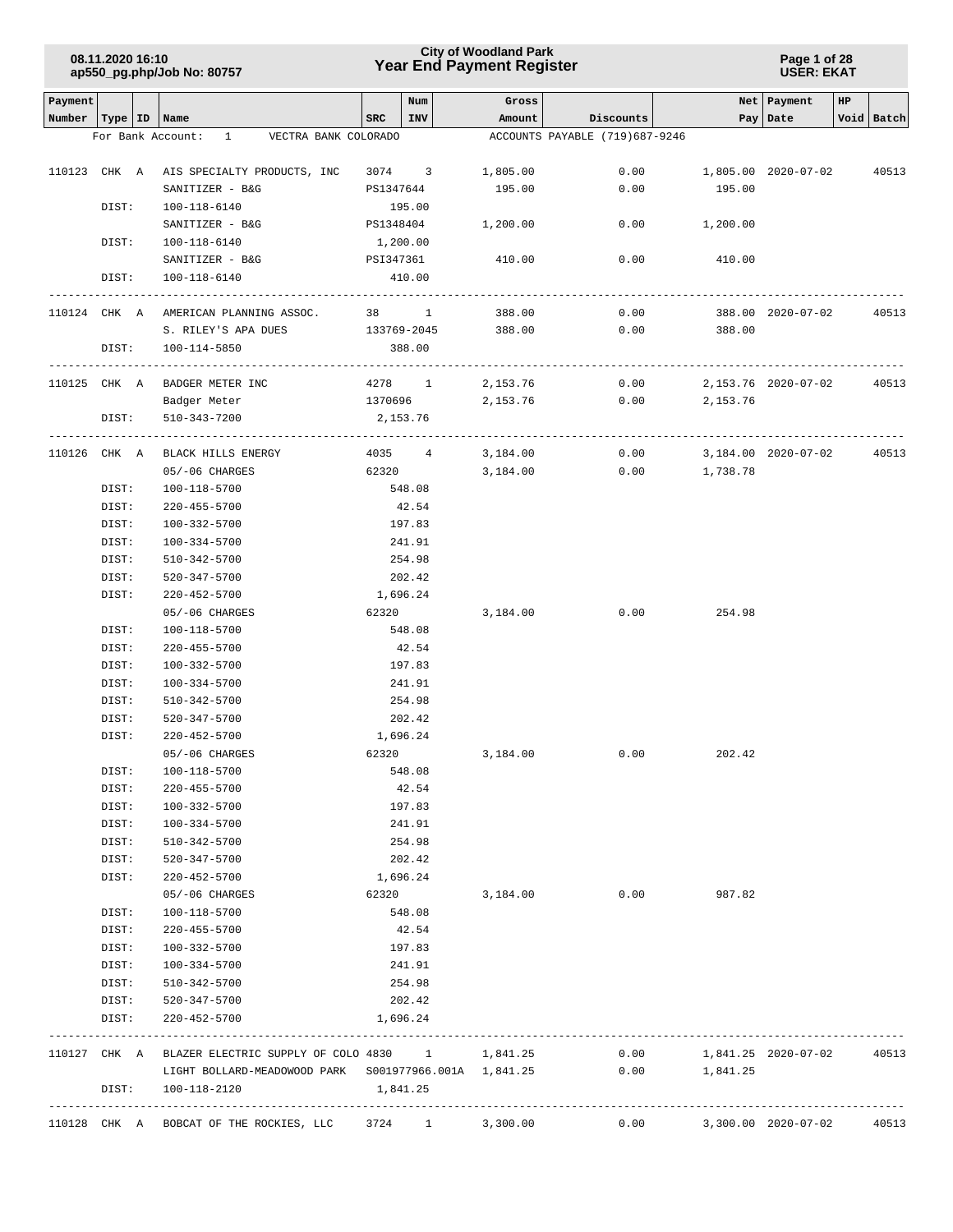### **Year End Payment Register City of Woodland Park 08.11.2020 16:10**

**Page 2 of 28 USER: EKAT**

| Payment      |           |                                                         |           | Num          | Gross            |              |                            | Net Payment             | HP |            |
|--------------|-----------|---------------------------------------------------------|-----------|--------------|------------------|--------------|----------------------------|-------------------------|----|------------|
| Number       | Type   ID | Name                                                    | SRC       | INV          | Amount           | Discounts    |                            | Pay   Date              |    | Void Batch |
|              |           | SKID STEER ROLL OUT PAYMENT                             | 66099821  |              | 3,300.00         | 0.00         | 3,300.00                   |                         |    |            |
|              | DIST:     | 100-332-4410                                            |           | 3,300.00     |                  |              |                            |                         |    |            |
| 110129 CHK A |           | BRIAN E. BUNDY                                          | 5208      | <sup>1</sup> | 840.00           | 0.00         |                            | 840.00 2020-07-02       |    |            |
|              |           | ACCOUNTING SERVICES 6/15-6/26 06242020                  |           |              | 840.00           | 0.00         | 840.00                     |                         |    | 40513      |
|              | DIST:     | 100-117-3500                                            |           | 840.00       |                  |              |                            |                         |    |            |
|              |           |                                                         |           |              |                  |              |                            |                         |    |            |
| 110130 CHK A |           | BSN SPORT SUPPLY GROUP INC.                             |           | 3468 1       | 1,140.00         | 0.00         |                            | 1,140.00 2020-07-02     |    | 40513      |
|              |           | BASEBALL CAPS - P&R                                     | 909246164 |              | 1,140.00         | 0.00         | 1,140.00                   |                         |    |            |
|              | DIST:     | 220-451-3400-1008                                       |           | 1,140.00     |                  |              |                            |                         |    |            |
|              |           |                                                         |           |              |                  |              |                            |                         |    |            |
| 110131 CHK A |           | BURLAP BAG CLOTHING/BOOTS<br>UNIFORM-HEINZELMAN-STREETS | 20-7562   | 1356 1       | 110.20<br>110.20 | 0.00<br>0.00 | 110.20                     | 110.20 2020-07-02       |    | 40513      |
|              | DIST:     | 100-334-6210                                            |           | 110.20       |                  |              |                            |                         |    |            |
|              |           |                                                         |           |              |                  |              |                            |                         |    |            |
| 110132 CHK A |           | CCP INDUSTRIES                                          |           | 4180 1       | 63.95            | 0.00         |                            | 63.95 2020-07-02        |    | 40513      |
|              |           | DISINFECTANT - WWTP                                     |           | IN02550066   | 63.95            | 0.00         | 63.95                      |                         |    |            |
|              | DIST:     | 520-347-6111                                            |           | 63.95        |                  |              |                            |                         |    |            |
| 110133 CHK A |           | . <u>.</u> .<br>CINTAS CORPORATION NO 2                 | 4977      | 2            | 123.60           | 0.00         |                            | 123.60 2020-07-02       |    | 40513      |
|              |           | UNIFORMS - FLEET                                        |           | 4053023405   | 61.80            | 0.00         | 61.80                      |                         |    |            |
|              | DIST:     | 100-332-6210                                            |           | 61.80        |                  |              |                            |                         |    |            |
|              |           | UNIFORMS - FLEET                                        |           | 4053645321   | 61.80            | 0.00         | 61.80                      |                         |    |            |
|              | DIST:     | 100-332-6210                                            |           | 61.80        |                  |              |                            |                         |    |            |
|              |           |                                                         |           |              |                  |              |                            |                         |    |            |
| 110134 CHK A |           | CINTAS FIRE PROTECTION                                  |           | 3604 1       | 2,425.00         | 0.00         |                            | 2,425.00 2020-07-02     |    | 40513      |
|              |           | ANNUAL BACKFLOW & FIRE                                  |           | OF47554213   | 2,425.00         | 0.00         | 2,425.00                   |                         |    |            |
|              | DIST:     | 100-118-4310                                            |           | 69.10        |                  |              |                            |                         |    |            |
|              | DIST:     | 100-118-4310                                            |           | 2,355.90     |                  |              |                            |                         |    |            |
| 110135 CHK A |           | COLO SPRINGS WINWATER WORKS                             | 1802      | 2            | 300.60           | 0.00         |                            | 300.60 2020-07-02       |    | 40513      |
|              |           | MATERIALS AND SUPPLIES                                  | 22582001  |              | 161.10           | 0.00         | 161.10                     |                         |    |            |
|              | DIST:     | 510-345-6110                                            |           | 161.10       |                  |              |                            |                         |    |            |
|              |           | MATERIALS & SUPPLIES                                    | 22582002  |              | 139.50           | 0.00         | 139.50                     |                         |    |            |
|              | DIST:     | 510-345-6110                                            |           | 139.50       |                  |              |                            |                         |    |            |
| 110136 CHK A |           | CORE & MAIN LP                                          | 4980      | 2            | 2,107.21         | 0.00         |                            | 2,107.21 2020-07-02     |    | 40513      |
|              |           | $EQUIPMENT - F/S$                                       | M433940   |              | 1,927.21         |              | 0.00<br>1,927.21           |                         |    |            |
|              |           | DIST: 510-345-6110                                      |           | 1,927.21     |                  |              |                            |                         |    |            |
|              |           | $WRENCH$ - $F/S$                                        |           | M498985      | 180.00           |              | $0.00$ 180.00              |                         |    |            |
|              |           | DIST: 510-345-6110                                      |           | 180.00       |                  |              |                            |                         |    |            |
|              |           |                                                         |           |              |                  |              |                            |                         |    |            |
|              |           | 110137 CHK A CROWN TROPHY                               |           | 4177 1       | 726.22           | 0.00         |                            | 726.22 2020-07-02       |    | 40513      |
|              |           | MEDALS - YOUTH SOCCER                                   | 43570     |              | 726.22           | 0.00         | 726.22                     |                         |    |            |
|              |           | DIST: 220-451-3400-1003                                 |           | 726.22       |                  |              |                            |                         |    |            |
|              |           | 110138 CHK A DOCUMART COPIES & PRINTING 3252 1          |           |              |                  |              |                            |                         |    |            |
|              |           | BUSINESS CARDS - WADHAM 363213                          |           |              |                  |              | 25.00 0.00 25.00           |                         |    |            |
|              | DIST:     | 100-114-6100                                            |           | 25.00        |                  |              |                            |                         |    |            |
|              |           |                                                         |           |              |                  |              |                            |                         |    |            |
|              |           | 110139 CHK A ELECTRONIC SYSTEMS INTERNATION 4791 1      |           |              | 425.00           | 0.00         |                            | 425.00 2020-07-02 40513 |    |            |
|              | DIST:     | ANNUAL INSPECTION<br>220-455-4320                       | 29392     | 425.00       | 425.00           | 0.00         | 425.00                     |                         |    |            |
|              |           |                                                         |           |              |                  |              |                            |                         |    |            |
|              |           | 110140 CHK A GRAINGER INC.                              |           |              | 282 6 1,128.18   |              | $0.00$ 1,128.18 2020-07-02 |                         |    | 40513      |
|              |           | MOUSETRAPS - WWTP                                       |           |              | 9542980058 9.36  |              | $0.00$ 9.36                |                         |    |            |
|              | DIST:     | 520-347-6110                                            |           | 9.36         |                  |              |                            |                         |    |            |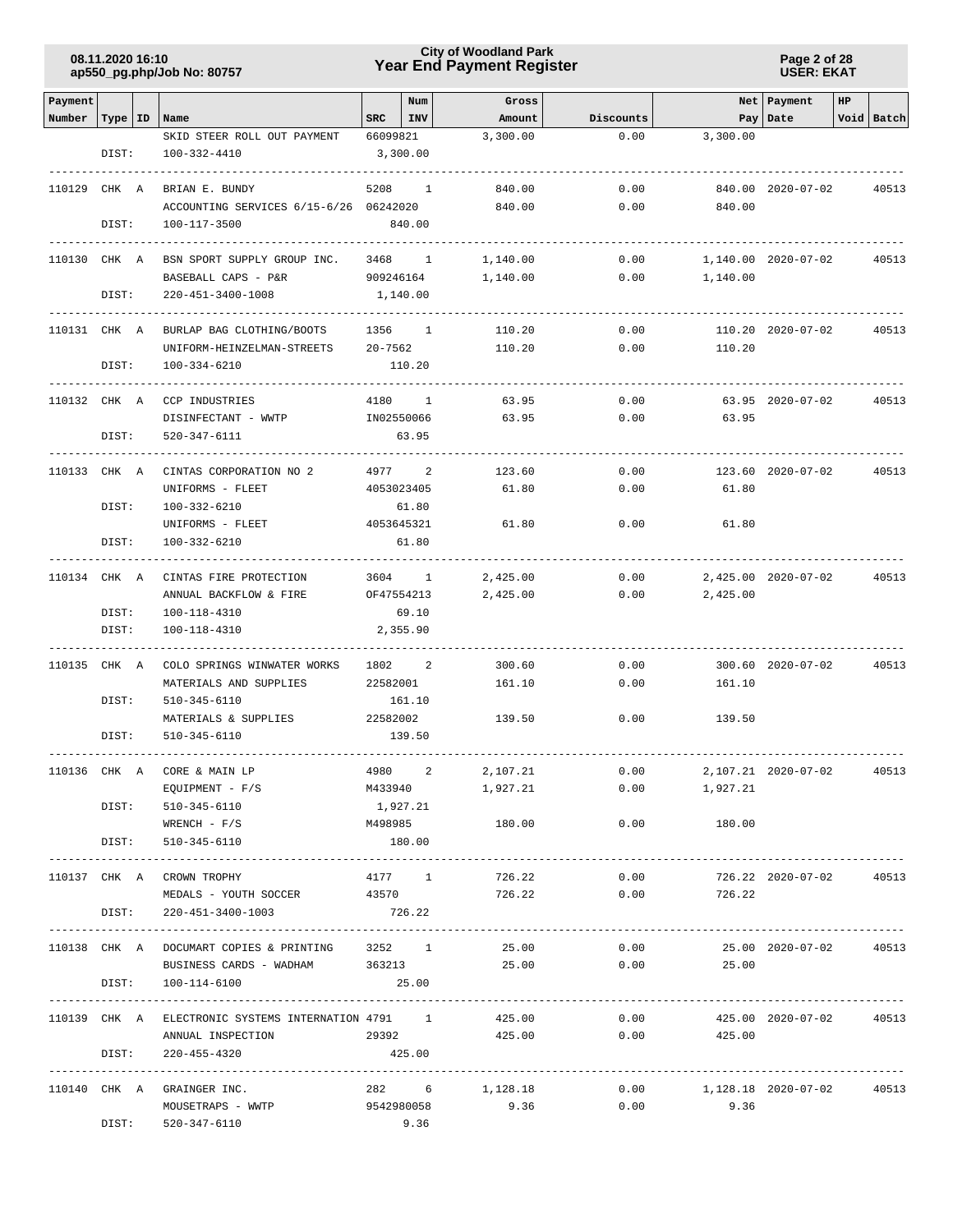|         | 08.11.2020 16:10 | ap550_pg.php/Job No: 80757                             |                      | <b>City of Woodland Park</b><br><b>Year End Payment Register</b> |              | Page 3 of 28<br><b>USER: EKAT</b> |                     |                |  |  |
|---------|------------------|--------------------------------------------------------|----------------------|------------------------------------------------------------------|--------------|-----------------------------------|---------------------|----------------|--|--|
| Payment |                  |                                                        | Num                  | Gross                                                            |              |                                   | Net Payment         | HP             |  |  |
| Number  | Type   ID        | Name                                                   | <b>SRC</b><br>INV    | Amount                                                           | Discounts    |                                   | Pay Date            | Void Batch     |  |  |
|         |                  | SUPPLIES - WWTP                                        | 9549637750           | 45.36                                                            | 0.00         | 45.36                             |                     |                |  |  |
|         | DIST:            | $520 - 347 - 6113$                                     | 45.36                |                                                                  |              |                                   |                     |                |  |  |
|         |                  | SUPPLIES - WWTP                                        | 9550740204           | 95.20                                                            | 0.00         | 95.20                             |                     |                |  |  |
|         | DIST:            | 520-347-6110                                           | 95.20                |                                                                  |              |                                   |                     |                |  |  |
|         |                  | SUPPLIES - WWTP                                        | 9552117237           | 23.94                                                            | 0.00         | 23.94                             |                     |                |  |  |
|         | DIST:            | 520-347-5006                                           | 23.94                |                                                                  |              |                                   |                     |                |  |  |
|         |                  | SUPPLIES - WTP                                         | 9554361585           | 355.92                                                           | 0.00         | 355.92                            |                     |                |  |  |
|         | DIST:            | 510-342-6110<br>VALVE - WTP                            | 355.92<br>9564523554 | 598.40                                                           | 0.00         | 598.40                            |                     |                |  |  |
|         | DIST:            | 510-342-6110                                           | 598.40               |                                                                  |              |                                   |                     |                |  |  |
|         |                  |                                                        |                      |                                                                  |              |                                   |                     |                |  |  |
|         | 110141 CHK A     | HAYNES MECHANICAL SYSTEMS                              | 3359 1               | 9,918.50                                                         | 0.00         |                                   | 9,918.50 2020-07-02 | 40513          |  |  |
|         |                  | Client Service/Maint Agreement SRVCE000084295          |                      | 9,918.50                                                         | 0.00         | 9,918.50                          |                     |                |  |  |
|         | DIST:            | $220 - 452 - 4310$                                     | 807.50               |                                                                  |              |                                   |                     |                |  |  |
|         | DIST:            | 220-452-4310                                           | 9,111.00             |                                                                  |              |                                   |                     |                |  |  |
|         |                  |                                                        |                      |                                                                  |              |                                   |                     |                |  |  |
|         |                  | 110142 CHK A HINKLE & COMPANY, PC                      | 5035 1               | 4,000.00                                                         | 0.00         |                                   | 4,000.00 2020-07-02 | 40513          |  |  |
|         |                  | 2019 AUDIT FINANCIAL STATEMENT 10522                   |                      | 4,000.00                                                         | 0.00         | 4,000.00                          |                     |                |  |  |
|         | DIST:            | 100-117-3220                                           | 4,000.00             |                                                                  |              |                                   |                     |                |  |  |
|         |                  |                                                        |                      |                                                                  |              |                                   |                     |                |  |  |
|         | 110143 CHK A     | HOSE SOLUTIONS                                         | 5220 1               | 558.00                                                           | 0.00         |                                   | 558.00 2020-07-02   | 40513          |  |  |
|         |                  | HOSE REPLACEMENT                                       | 202565               | 558.00                                                           | 0.00         | 558.00                            |                     |                |  |  |
|         | DIST:            | 510-342-6110                                           | 558.00               |                                                                  |              |                                   |                     |                |  |  |
|         | 110144 CHK A     | JACK'S TIRE & OIL MANAGEMENT C 5215 1                  |                      | 413.00                                                           | 0.00         |                                   | 413.00 2020-07-02   | 40513          |  |  |
|         |                  | TIRE - VEH #46                                         | 835189-88            | 413.00                                                           | 0.00         | 413.00                            |                     |                |  |  |
|         | DIST:            | 100-332-4420                                           | 413.00               |                                                                  |              |                                   |                     |                |  |  |
|         |                  |                                                        |                      |                                                                  |              |                                   |                     |                |  |  |
|         | 110145 CHK A     | JUSTICE SYSTEMS, INC.                                  | 3154 1               | 1,180.00                                                         | 0.00         |                                   | 1,180.00 2020-07-02 | 40513          |  |  |
|         |                  | 07/2020-06/2021 SOFTWARE MAINT INV101437               |                      | 1,180.00                                                         | 0.00         | 1,180.00                          |                     |                |  |  |
|         | DIST:            | 100-120-4340                                           | 1,180.00             |                                                                  |              |                                   |                     |                |  |  |
|         |                  |                                                        |                      |                                                                  |              |                                   |                     |                |  |  |
|         | 110146 CHK A     | KROGER-KING SOOPERS CUST CHGS 145 1<br>05/2020 CHARGES | 62020                | 122.93<br>122.93                                                 | 0.00<br>0.00 | 122.93                            | 122.93 2020-07-02   | 40513          |  |  |
|         | DIST:            | 100-105-6125                                           | 122.93               |                                                                  |              |                                   |                     |                |  |  |
|         |                  |                                                        |                      |                                                                  |              |                                   |                     |                |  |  |
|         |                  | 110147 CHK A LAWSON PRODUCTS, INC.                     | 2935 1               | 372.96                                                           | 0.00         |                                   | 372.96 2020-07-02   | 40513          |  |  |
|         |                  | SUPPLIES - WWTP                                        |                      | 9307630997 372.96                                                | 0.00         | 372.96                            |                     |                |  |  |
|         |                  | DIST: 520-347-6110                                     | 372.96               |                                                                  |              |                                   |                     |                |  |  |
|         |                  |                                                        |                      |                                                                  |              |                                   |                     | -------------- |  |  |
|         |                  | 110148 CHK A MCDANIEL, KANDY                           | 4750 2 160.96        |                                                                  | 0.00         |                                   | 160.96 2020-07-02   | 40513          |  |  |
|         |                  | REIMBURSEMENT                                          | 0629                 | 16.00                                                            | 0.00         | 16.00                             |                     |                |  |  |
|         | DIST:            | 100-199-3335                                           | 16.00                |                                                                  |              |                                   |                     |                |  |  |
|         | DIST:            | WELLNESS SWAG BAGS<br>100-199-3335                     | 062920<br>144.96     | 144.96                                                           |              | $0.00$ 144.96                     |                     |                |  |  |
|         |                  |                                                        |                      |                                                                  |              |                                   |                     |                |  |  |
|         |                  | 110149 CHK A MUNIREVS INC                              | 5196 1 1,235.00      |                                                                  |              | $0.00$ 1,235.00 2020-07-02        |                     | 40513          |  |  |
|         |                  | VRBO MONITORING                                        |                      | 2997 1, 235.00                                                   |              | $0.00$ 1,235.00                   |                     |                |  |  |
|         | DIST:            | 100-117-7500                                           | 1,235.00             |                                                                  |              |                                   |                     |                |  |  |
|         |                  |                                                        |                      |                                                                  |              |                                   |                     |                |  |  |
|         |                  | 110150 CHK A PEAK INTERNET                             | 3141 6 19,291.79     |                                                                  |              | $0.00$ 19,291.79 2020-07-02       |                     | 40513          |  |  |
|         |                  | 07/2020 CHARGES                                        | 132682               | 15,806.36                                                        | 0.00         | 1,156.48                          |                     |                |  |  |
|         | DIST:            | 100-199-5300                                           | 2,225.94             |                                                                  |              |                                   |                     |                |  |  |
|         | DIST:            | 100-120-3700                                           | 10,788.94            |                                                                  |              |                                   |                     |                |  |  |
|         | DIST:            | 100-115-4340                                           | 35.00                |                                                                  |              |                                   |                     |                |  |  |
|         | DIST:<br>DIST:   | 220-455-3700<br>220-452-5300                           | 320.00<br>256.48     |                                                                  |              |                                   |                     |                |  |  |
|         |                  |                                                        |                      |                                                                  |              |                                   |                     |                |  |  |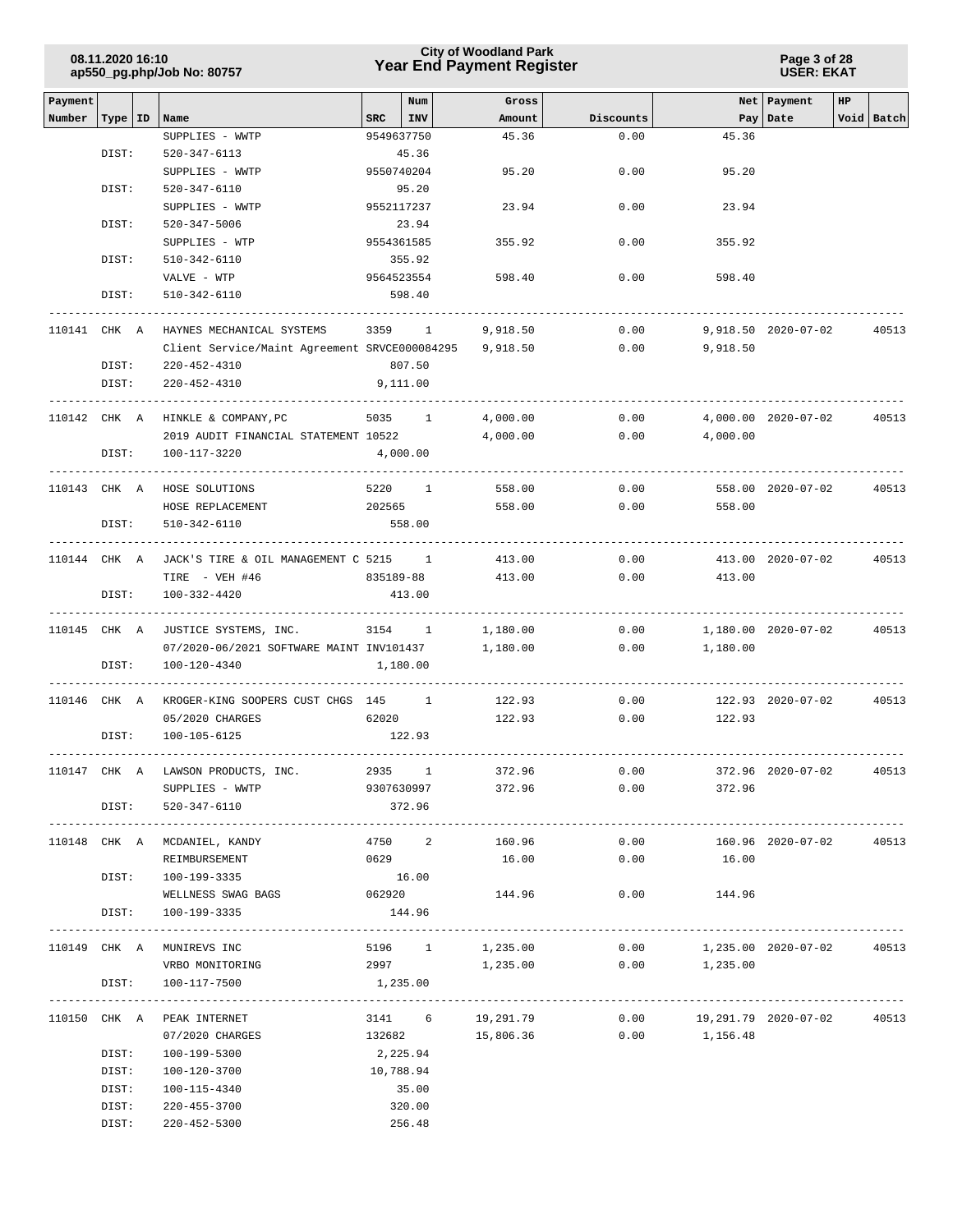### **Year End Payment Register City of Woodland Park 08.11.2020 16:10**

**Page 4 of 28 USER: EKAT**

|                   |           |                                              |        | Num        |                 |           |                            |                          | HP           |       |
|-------------------|-----------|----------------------------------------------|--------|------------|-----------------|-----------|----------------------------|--------------------------|--------------|-------|
| Payment<br>Number | Type   ID | Name                                         | SRC    | <b>INV</b> | Gross<br>Amount | Discounts | Pay                        | Net   Payment<br>Date    | Void   Batch |       |
|                   | DIST:     | 220-452-3700                                 |        | 580.00     |                 |           |                            |                          |              |       |
|                   | DIST:     | 510-342-3700                                 |        | 800.00     |                 |           |                            |                          |              |       |
|                   | DIST:     | 520-347-3700                                 |        | 800.00     |                 |           |                            |                          |              |       |
|                   |           | 07/2020 CHARGES                              | 132682 |            | 15,806.36       | 0.00      | 800.00                     |                          |              |       |
|                   | DIST:     | 100-199-5300                                 |        | 2,225.94   |                 |           |                            |                          |              |       |
|                   | DIST:     | 100-120-3700                                 |        | 10,788.94  |                 |           |                            |                          |              |       |
|                   | DIST:     | 100-115-4340                                 |        | 35.00      |                 |           |                            |                          |              |       |
|                   | DIST:     | 220-455-3700                                 |        | 320.00     |                 |           |                            |                          |              |       |
|                   | DIST:     | $220 - 452 - 5300$                           |        | 256.48     |                 |           |                            |                          |              |       |
|                   | DIST:     | 220-452-3700                                 |        | 580.00     |                 |           |                            |                          |              |       |
|                   | DIST:     | 510-342-3700                                 |        | 800.00     |                 |           |                            |                          |              |       |
|                   | DIST:     | 520-347-3700                                 |        | 800.00     |                 |           |                            |                          |              |       |
|                   |           | 07/2020 CHARGES                              |        | 132682     | 15,806.36       | 0.00      | 800.00                     |                          |              |       |
|                   | DIST:     | 100-199-5300                                 |        | 2,225.94   |                 |           |                            |                          |              |       |
|                   | DIST:     | 100-120-3700                                 |        | 10,788.94  |                 |           |                            |                          |              |       |
|                   | DIST:     | 100-115-4340                                 |        | 35.00      |                 |           |                            |                          |              |       |
|                   | DIST:     | 220-455-3700                                 |        | 320.00     |                 |           |                            |                          |              |       |
|                   | DIST:     | $220 - 452 - 5300$                           |        | 256.48     |                 |           |                            |                          |              |       |
|                   | DIST:     | 220-452-3700                                 |        | 580.00     |                 |           |                            |                          |              |       |
|                   | DIST:     | 510-342-3700                                 |        | 800.00     |                 |           |                            |                          |              |       |
|                   | DIST:     | 520-347-3700                                 |        | 800.00     |                 |           |                            |                          |              |       |
|                   |           | 07/2020 CHARGES                              | 132682 |            | 15,806.36       |           | $0.00$ 13,049.88           |                          |              |       |
|                   | DIST:     | 100-199-5300                                 |        | 2,225.94   |                 |           |                            |                          |              |       |
|                   | DIST:     | 100-120-3700                                 |        | 10,788.94  |                 |           |                            |                          |              |       |
|                   | DIST:     | 100-115-4340                                 |        | 35.00      |                 |           |                            |                          |              |       |
|                   | DIST:     | 220-455-3700                                 |        | 320.00     |                 |           |                            |                          |              |       |
|                   | DIST:     | $220 - 452 - 5300$                           |        | 256.48     |                 |           |                            |                          |              |       |
|                   | DIST:     | 220-452-3700                                 |        | 580.00     |                 |           |                            |                          |              |       |
|                   | DIST:     | 510-342-3700                                 |        | 800.00     |                 |           |                            |                          |              |       |
|                   | DIST:     | 520-347-3700                                 |        | 800.00     |                 |           |                            |                          |              |       |
|                   |           | 07/2020 CHARGES                              |        | 132683     | 3,425.48        | 0.00      | 3,425.48                   |                          |              |       |
|                   | DIST:     | 100-221-5300                                 |        | 590.14     |                 |           |                            |                          |              |       |
|                   | DIST:     | 100-221-3700                                 |        | 2,835.34   |                 |           |                            |                          |              |       |
|                   |           | 07/2020 CHARGES                              | 319407 |            | 59.95           | 0.00      | 59.95                      |                          |              |       |
|                   | DIST:     | 100-115-4340                                 |        | 59.95      |                 |           |                            |                          |              |       |
| 110151 CHK A      |           | PHIL LONG FORD                               |        | 504 1      | 30.29           | 0.00      |                            | $30.29$ $2020-07-02$     |              | 40513 |
|                   |           | #61 - REPAIR                                 | 789609 |            | 30.29           | 0.00      | 30.29                      |                          |              |       |
|                   |           | DIST: 100-332-4420                           |        | 30.29      |                 |           |                            |                          |              |       |
|                   |           |                                              |        |            |                 |           |                            |                          |              |       |
|                   |           | 110152 CHK A QUADIENT FINANCE USA, INC       |        |            | 5204 1 105.00   | 0.00      |                            | 105.00 2020-07-02        |              | 40513 |
|                   |           | 07/2020-10/2020 METER RENTAL 57678839 105.00 |        |            |                 |           | 0.00<br>105.00             |                          |              |       |
|                   |           | DIST: 100-199-5350                           |        | 105.00     |                 |           |                            |                          |              |       |
|                   |           |                                              |        |            |                 |           |                            |                          |              |       |
|                   |           | 110153 CHK A REMCO EQUIPMENT CO              |        | 534 1      | 277.20          | 0.00      |                            | 277.20 2020-07-02        |              | 40513 |
|                   |           | REPAIR COMPRESSOR                            | 23304  |            | 277.20          | 0.00      | 277.20                     |                          |              |       |
|                   | DIST:     | 100-332-4310                                 |        | 277.20     |                 |           |                            |                          |              |       |
|                   |           |                                              |        |            |                 |           |                            |                          |              |       |
|                   |           | 110154 CHK A SOUNDHAUS, LLC                  |        |            | 5219 1 1,843.47 |           | $0.00$ 1,843.47 2020-07-02 |                          |              | 40513 |
|                   |           | UPCC REPAIR                                  |        |            | 1431 1,843.47   |           | $0.00$ 1,843.47            |                          |              |       |
|                   | DIST:     | 220-455-4310                                 |        | 1,843.47   |                 |           |                            |                          |              |       |
|                   |           |                                              |        |            |                 |           |                            | ---------------------    |              |       |
|                   |           | 110155 CHK A TREATMENT TECH, INC.            | 1494 1 |            | 2,245.00        | 0.00      |                            | 2,245.00 2020-07-02      |              | 40513 |
|                   |           | SODIUM HYPOCHLORITE - WTP 182576             |        |            | 2,245.00        | 0.00      | 2,245.00                   |                          |              |       |
|                   | DIST:     | 510-342-6310                                 |        | 2,245.00   |                 |           |                            | ------------------------ |              |       |
|                   |           | 110156 CHK A UNITED REPROGRAPHIC SUPPLY      |        |            | 4285 1<br>98.00 | 0.00      |                            | 98.00 2020-07-02         |              | 40513 |
|                   |           |                                              |        |            |                 |           |                            |                          |              |       |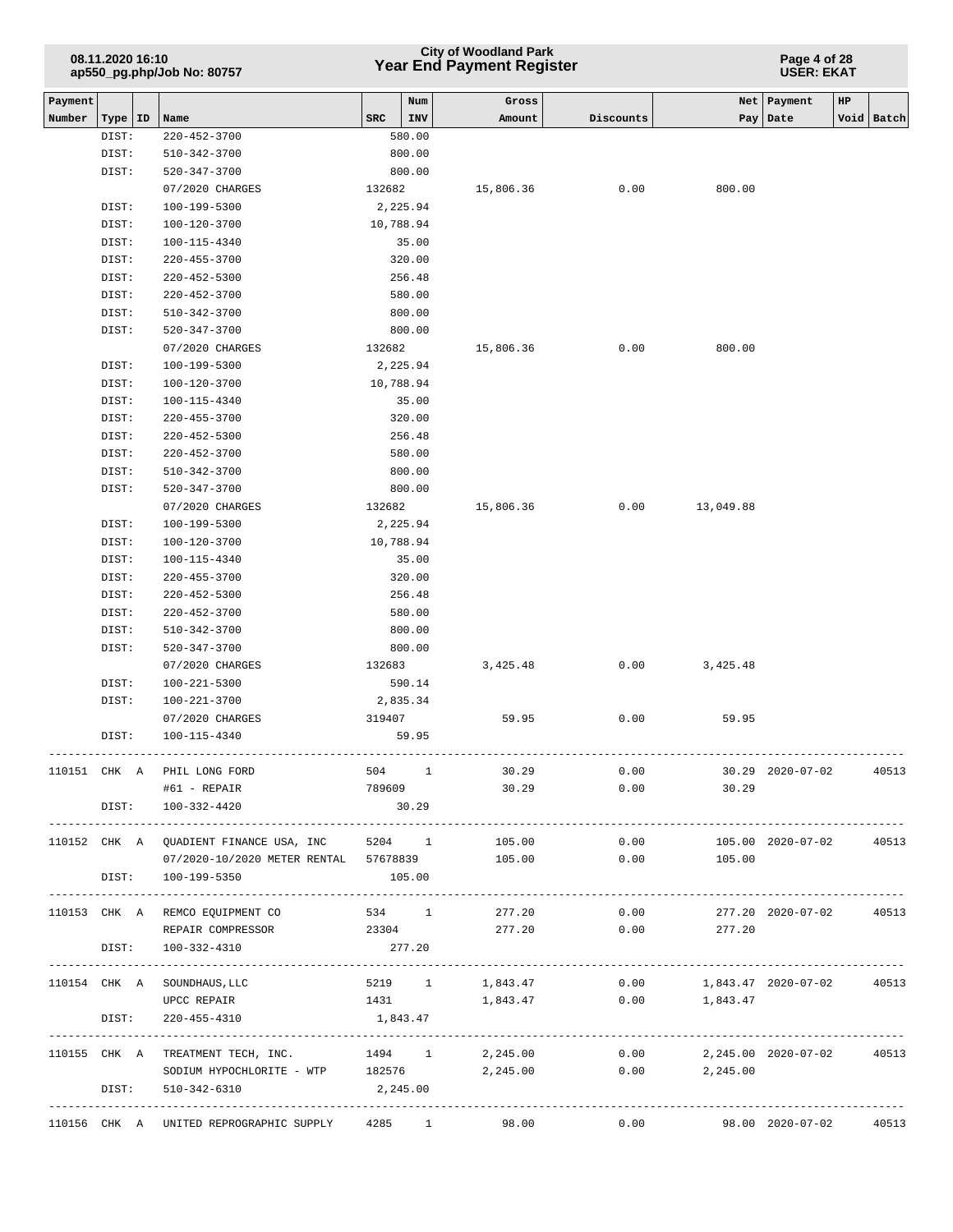### **Year End Payment Register City of Woodland Park 08.11.2020 16:10**

**Page 5 of 28 USER: EKAT**

| Payment |                |                              |          | Num           | Gross    |           |                     | Net   Payment    | HP |            |
|---------|----------------|------------------------------|----------|---------------|----------|-----------|---------------------|------------------|----|------------|
| Number  | Type   ID      | Name                         | SRC      | INV           | Amount   | Discounts |                     | Pay   Date       |    | Void Batch |
|         |                | 07/2020 CONTRACT             | IN236159 |               | 98.00    | 0.00      | 98.00               |                  |    |            |
|         | DIST:          | 100-120-4350                 |          | 98.00         |          |           |                     |                  |    |            |
|         | 110157 CHK A   | USA BLUEBOOK                 | 1779     | $\mathbf{1}$  | 83.88    | 0.00      |                     | 83.88 2020-07-02 |    | 40513      |
|         |                | LAB SUPPLIES - WWTP          | 254245   |               | 83.88    | 0.00      | 83.88               |                  |    |            |
|         | DIST:          | 520-347-6111                 |          | 83.88         |          |           |                     |                  |    |            |
|         |                |                              |          |               |          |           |                     |                  |    |            |
|         | 110158 CHK A   | WOODLAND HARDWARE & RENTAL   |          | 2739 5        | 1,172.60 | 0.00      | 1,172.60 2020-07-02 |                  |    | 40513      |
|         |                | 05/2020 CHARGES              |          | 53120.00      | 1,162.02 | 0.00      | 246.19              |                  |    |            |
|         | DIST:          | 100-112-3310                 |          | 77.22         |          |           |                     |                  |    |            |
|         | DIST:          | 100-118-2120                 |          | 20.26         |          |           |                     |                  |    |            |
|         | DIST:          | 100-118-4240                 |          | 91.27         |          |           |                     |                  |    |            |
|         | DIST:          | 100-118-4310                 |          | 54.02         |          |           |                     |                  |    |            |
|         | DIST:          | 100-221-6160                 |          | 27.83         |          |           |                     |                  |    |            |
|         | DIST:          | 100-332-4410                 |          | 2.58          |          |           |                     |                  |    |            |
|         | DIST:          | 100-332-4430                 |          | 6.58          |          |           |                     |                  |    |            |
|         | DIST:          | 100-332-6400                 |          | 169.84        |          |           |                     |                  |    |            |
|         | DIST:          | 100-334-4300                 |          | 57.25         |          |           |                     |                  |    |            |
|         | DIST:          | 100-334-6170                 |          | 5.81          |          |           |                     |                  |    |            |
|         | DIST:          | 410-335-7203                 |          | 318.58        |          |           |                     |                  |    |            |
|         | DIST:          | 510-342-6110                 |          | 207.50        |          |           |                     |                  |    |            |
|         | DIST:          | 510-345-6110                 |          | 36.40         |          |           |                     |                  |    |            |
|         | DIST:          | 510-345-6111                 |          | 2.29          |          |           |                     |                  |    |            |
|         | DIST:          | 520-347-6110                 |          | 69.72         |          |           |                     |                  |    |            |
|         | DIST:          | 520-349-6110                 |          | 14.87         |          |           |                     |                  |    |            |
|         |                | 05/2020 CHARGES              | 53120.00 |               | 1,162.02 | 0.00      | 84.59               |                  |    |            |
|         | DIST:          | 100-112-3310                 |          | 77.22         |          |           |                     |                  |    |            |
|         | DIST:          | 100-118-2120                 |          | 20.26         |          |           |                     |                  |    |            |
|         | DIST:          | 100-118-4240                 |          | 91.27         |          |           |                     |                  |    |            |
|         | DIST:          | 100-118-4310                 |          | 54.02         |          |           |                     |                  |    |            |
|         | DIST:          | 100-221-6160                 |          | 27.83         |          |           |                     |                  |    |            |
|         | DIST:          | 100-332-4410                 |          | 2.58          |          |           |                     |                  |    |            |
|         | DIST:          | 100-332-4430                 |          | 6.58          |          |           |                     |                  |    |            |
|         | DIST:          | 100-332-6400                 |          | 169.84        |          |           |                     |                  |    |            |
|         | DIST:          | 100-334-4300                 |          | 57.25         |          |           |                     |                  |    |            |
|         | DIST:          | 100-334-6170                 |          | 5.81          |          |           |                     |                  |    |            |
|         | DIST:          | 410-335-7203                 |          | 318.58        |          |           |                     |                  |    |            |
|         | DIST:          | 510-342-6110                 |          | 207.50        |          |           |                     |                  |    |            |
|         | DIST:          | 510-345-6110                 |          | 36.40         |          |           |                     |                  |    |            |
|         | DIST:          | 510-345-6111                 |          | 2.29          |          |           |                     |                  |    |            |
|         | DIST:          | 520-347-6110                 |          | 69.72         |          |           |                     |                  |    |            |
|         | DIST:          | $520 - 349 - 6110$           |          | 14.87         |          |           |                     |                  |    |            |
|         |                | 05/2020 CHARGES              | 53120.00 |               | 1,162.02 | 0.00      | 512.66              |                  |    |            |
|         | DIST:          | 100-112-3310                 |          | 77.22         |          |           |                     |                  |    |            |
|         | DIST:          | 100-118-2120                 |          | 20.26         |          |           |                     |                  |    |            |
|         | DIST:          | 100-118-4240                 |          | 91.27         |          |           |                     |                  |    |            |
|         | DIST:          | 100-118-4310                 |          | 54.02         |          |           |                     |                  |    |            |
|         | DIST:          | 100-221-6160                 |          | 27.83         |          |           |                     |                  |    |            |
|         | DIST:          | 100-332-4410                 |          | 2.58          |          |           |                     |                  |    |            |
|         | DIST:          | 100-332-4430                 |          | 6.58          |          |           |                     |                  |    |            |
|         | DIST:          | 100-332-6400                 |          | 169.84        |          |           |                     |                  |    |            |
|         | DIST:          | 100-334-4300                 |          | 57.25         |          |           |                     |                  |    |            |
|         | DIST:          | 100-334-6170                 |          | 5.81          |          |           |                     |                  |    |            |
|         | DIST:          | 410-335-7203                 |          | 318.58        |          |           |                     |                  |    |            |
|         | DIST:          | 510-342-6110                 |          | 207.50        |          |           |                     |                  |    |            |
|         |                |                              |          |               |          |           |                     |                  |    |            |
|         | DIST:<br>DIST: | 510-345-6110<br>510-345-6111 |          | 36.40<br>2.29 |          |           |                     |                  |    |            |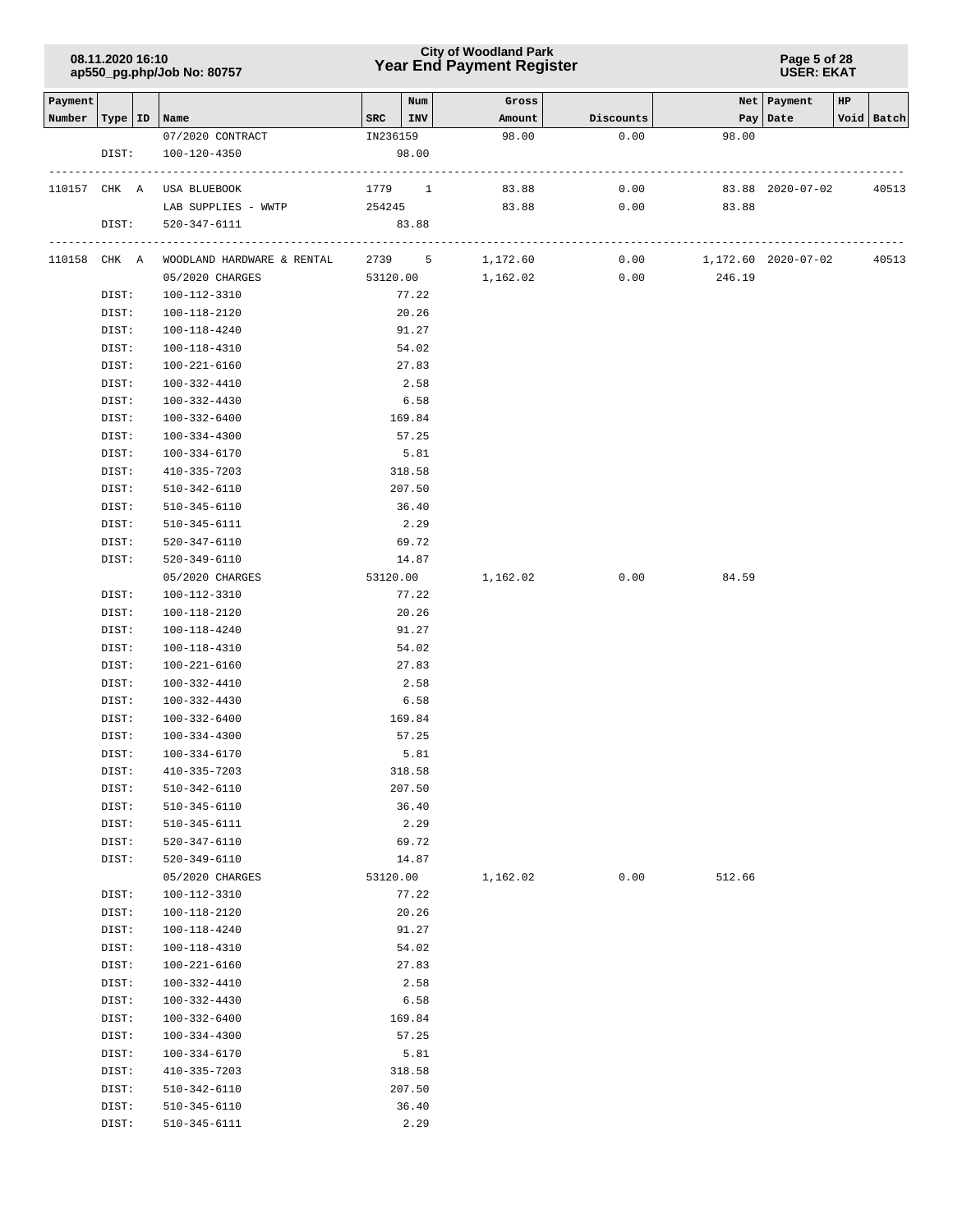## **Year End Payment Register City of Woodland Park 08.11.2020 16:10**

**Page 6 of 28 USER: EKAT**

| Payment |                  |                                                                          | Num                                    | Gross                      |                                              |                  | Net Payment<br>HP.              |            |
|---------|------------------|--------------------------------------------------------------------------|----------------------------------------|----------------------------|----------------------------------------------|------------------|---------------------------------|------------|
| Number  | Type   ID   Name |                                                                          | $SRC$   INV                            | Amount                     | Discounts                                    |                  | Pay Date                        | Void Batch |
|         | DIST:            | 520-347-6110                                                             | 69.72                                  |                            |                                              |                  |                                 |            |
|         | DIST:            | 520-349-6110                                                             | 14.87                                  |                            |                                              |                  |                                 |            |
|         |                  | 05/2020 CHARGES                                                          | 53120.00                               | 1,162.02                   | 0.00                                         | 318.58           |                                 |            |
|         | DIST:            | 100-112-3310                                                             | 77.22                                  |                            |                                              |                  |                                 |            |
|         | DIST:            | 100-118-2120                                                             | 20.26                                  |                            |                                              |                  |                                 |            |
|         | DIST:            | 100-118-4240                                                             | 91.27                                  |                            |                                              |                  |                                 |            |
|         | DIST:            | 100-118-4310                                                             | 54.02                                  |                            |                                              |                  |                                 |            |
|         | DIST:            | 100-221-6160                                                             | 27.83                                  |                            |                                              |                  |                                 |            |
|         | DIST:            | 100-332-4410                                                             | 2.58                                   |                            |                                              |                  |                                 |            |
|         | DIST:            | 100-332-4430                                                             | 6.58                                   |                            |                                              |                  |                                 |            |
|         | DIST:            | 100-332-6400                                                             | 169.84                                 |                            |                                              |                  |                                 |            |
|         | DIST:            | 100-334-4300                                                             | 57.25                                  |                            |                                              |                  |                                 |            |
|         | DIST:<br>DIST:   | 100-334-6170<br>410-335-7203                                             | 5.81<br>318.58                         |                            |                                              |                  |                                 |            |
|         | DIST:            | 510-342-6110                                                             | 207.50                                 |                            |                                              |                  |                                 |            |
|         | DIST:            | 510-345-6110                                                             | 36.40                                  |                            |                                              |                  |                                 |            |
|         | DIST:            | 510-345-6111                                                             | 2.29                                   |                            |                                              |                  |                                 |            |
|         | DIST:            | 520-347-6110                                                             | 69.72                                  |                            |                                              |                  |                                 |            |
|         | DIST:            | 520-349-6110                                                             | 14.87                                  |                            |                                              |                  |                                 |            |
|         |                  | RESTITUTION- 20MD143                                                     | 6252020                                | 10.58                      | 0.00                                         | 10.58            |                                 |            |
|         | DIST:            | 100-000-3411                                                             | 10.58                                  |                            |                                              |                  |                                 |            |
|         |                  |                                                                          |                                        |                            |                                              |                  |                                 |            |
|         |                  | 110162 CHK A VENDOR DEPARTMENT OF LOCAL AFF 1 1 15,434.94                |                                        |                            | 0.00                                         |                  | 15,434.94 2020-07-06 VOID 40526 |            |
|         |                  | Grant Refund DOLA                                                        |                                        | 07062020 15,434.94         |                                              | $0.00$ 15,434.94 |                                 |            |
|         | DIST:            | 100-000-3370                                                             | 15,434.94<br>------------------------- |                            |                                              |                  |                                 |            |
|         |                  | 110163 CHK A DEPARTMENT OF LOCAL AFFAIRS 1 1                             |                                        | 15,434.94                  | 0.00                                         |                  | 15,434.94 2020-07-06            | 40539      |
|         |                  | Refund Marijuana Grant DOLA 07062020A                                    |                                        | 15,434.94                  | 0.00                                         | 15,434.94        |                                 |            |
|         | DIST:            | 100-000-3370                                                             | 15,434.94                              |                            |                                              |                  |                                 |            |
|         |                  |                                                                          |                                        |                            |                                              |                  |                                 |            |
|         |                  | 110164 CHK A ASCAP AMERICAN SOCIETY COMPOS. 1887 1 366.26                |                                        |                            | 0.00                                         |                  | 366.26 2020-07-09               | 40558      |
|         |                  |                                                                          |                                        |                            |                                              | 0.00<br>366.26   |                                 |            |
|         | DIST:            | 220-451-3400-1000                                                        | 366.26                                 |                            |                                              |                  |                                 |            |
|         |                  |                                                                          |                                        |                            |                                              |                  |                                 |            |
|         |                  | 110165 CHK A AT&T MOBILITY LLC                                           |                                        | 5118 1 125.63              | 0.00                                         |                  | 125.63 2020-07-09               | 40558      |
|         |                  | PHONE CHARGES - WPPD                                                     |                                        | 287290137930X0628202125.63 | 0.00                                         | 125.63           |                                 |            |
|         | DIST:            | 100-221-5300                                                             | 125.63                                 |                            |                                              |                  |                                 |            |
|         |                  | 110166 CHK A BENEDETTI, PAUL C. 4038 1 1,175.00 0.00 1,175.00 2020-07-09 |                                        |                            |                                              |                  |                                 | 40558      |
|         |                  | LEGAL SERVICES - DDA $06302020$ 1,175.00 0.00 1,175.00                   |                                        |                            |                                              |                  |                                 |            |
|         |                  | DIST: 215-710-3210                                                       | 1,175.00                               |                            |                                              |                  |                                 |            |
|         |                  |                                                                          |                                        |                            |                                              |                  |                                 |            |
|         |                  | 110167 CHK A BIRCHAM'S                                                   |                                        | 75 1 641.57                |                                              | 0.00             | 641.57 2020-07-09               | 40558      |
|         |                  | 05/2020-06/2020 USAGE 316716 641.57 0.00 641.57                          |                                        |                            |                                              |                  |                                 |            |
|         |                  | DIST: 100-120-4350                                                       | 641.57                                 |                            |                                              |                  |                                 |            |
|         |                  |                                                                          |                                        |                            |                                              |                  |                                 |            |
|         |                  | 110168 CHK A BLAZER ELECTRIC SUPPLY OF COLO 4830 1 418.12                |                                        |                            | 0.00                                         |                  | 418.12 2020-07-09 40558         |            |
|         |                  | LIGHT REPLACEMENT BULBS - B&G S002040346.002 418.12                      |                                        |                            | 0.00                                         | 418.12           |                                 |            |
|         |                  | DIST: 100-118-6500                                                       | 418.12                                 |                            |                                              |                  |                                 |            |
|         |                  | 110169 CHK A BLUETARP FINANCIAL                                          |                                        |                            | $4474$ 3 262.98 0.00 262.98 2020-07-09 40558 |                  |                                 |            |
|         |                  | SUPPLIES - WWTP<br>45385850                                              |                                        |                            | 8.01                                         | $0.00$ 8.01      |                                 |            |
|         | DIST:            | 520-347-6110                                                             | 8.01                                   |                            |                                              |                  |                                 |            |
|         |                  | SUPPLIES - WWTP                                                          | 45415784                               | 179.99                     |                                              | $0.00$ 179.99    |                                 |            |
|         | DIST:            | 520-347-6110                                                             | 179.99                                 |                            |                                              |                  |                                 |            |
|         |                  | SUPPLIES - WWTP                                                          | 45432093                               | 74.98                      | 0.00                                         | 74.98            |                                 |            |
|         | DIST:            | 520-347-6110                                                             | 74.98                                  |                            |                                              |                  |                                 |            |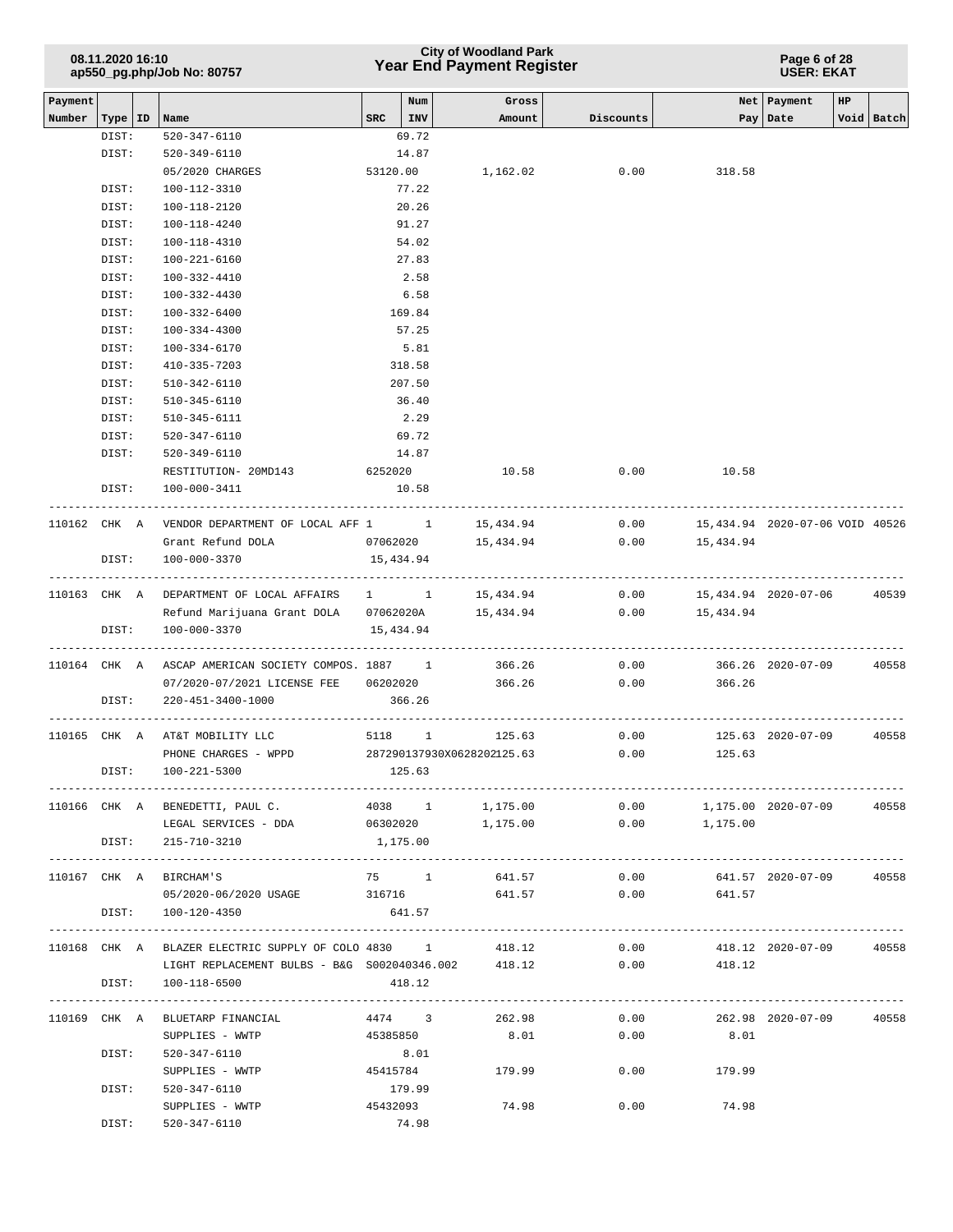### **Year End Payment Register City of Woodland Park 08.11.2020 16:10**

#### **Page 7 of 28 USER: EKAT**

| Payment<br>Number | Type  | ID | Name                                        | <b>SRC</b> | Num<br>INV | Gross<br>Amount | Discounts                         | Pay               | Net   Payment<br>Date   | HP | Void Batch |
|-------------------|-------|----|---------------------------------------------|------------|------------|-----------------|-----------------------------------|-------------------|-------------------------|----|------------|
|                   |       |    |                                             |            |            |                 |                                   |                   |                         |    |            |
| 110170 CHK A      |       |    | CARQUEST AUTO PARTS                         | 582        | 1          | 6.01            | 0.00                              |                   | $6.01$ $2020 - 07 - 09$ |    | 40558      |
|                   |       |    | 06/2020 CHARGES                             | 63020      |            | 6.01            | 0.00                              | 6.01              |                         |    |            |
|                   | DIST: |    | 100-118-4320                                |            | 6.01       |                 |                                   |                   |                         |    |            |
| 110171 CHK A      |       |    | CENTURYLINK                                 |            | 4342 8     | 1,053.14        | 0.00                              |                   | 1,053.14 2020-07-09     |    | 40558      |
|                   |       |    | 05/2020 CHARGES                             | 52520      |            | 528.11          | 0.00                              | 106.10            |                         |    |            |
|                   | DIST: |    | 100-199-5300                                |            | 52.41      |                 |                                   |                   |                         |    |            |
|                   | DIST: |    | $220 - 455 - 5300$                          |            | 106.10     |                 |                                   |                   |                         |    |            |
|                   | DIST: |    | 510-342-5300                                |            | 126.62     |                 |                                   |                   |                         |    |            |
|                   | DIST: |    | 520-347-5300                                |            | 242.98     |                 |                                   |                   |                         |    |            |
|                   |       |    | 05/2020 CHARGES                             | 52520      |            | 528.11          | 0.00                              | 126.62            |                         |    |            |
|                   | DIST: |    | 100-199-5300                                |            | 52.41      |                 |                                   |                   |                         |    |            |
|                   | DIST: |    | $220 - 455 - 5300$                          |            | 106.10     |                 |                                   |                   |                         |    |            |
|                   | DIST: |    | 510-342-5300                                |            | 126.62     |                 |                                   |                   |                         |    |            |
|                   | DIST: |    | 520-347-5300                                |            | 242.98     |                 |                                   |                   |                         |    |            |
|                   |       |    | 05/2020 CHARGES                             | 52520      |            | 528.11          | 0.00                              | 242.98            |                         |    |            |
|                   | DIST: |    | 100-199-5300                                |            | 52.41      |                 |                                   |                   |                         |    |            |
|                   | DIST: |    | $220 - 455 - 5300$                          |            | 106.10     |                 |                                   |                   |                         |    |            |
|                   | DIST: |    | 510-342-5300                                |            | 126.62     |                 |                                   |                   |                         |    |            |
|                   | DIST: |    | 520-347-5300                                |            | 242.98     |                 |                                   |                   |                         |    |            |
|                   |       |    | 05/2020 CHARGES                             | 52520      |            | 528.11          | 0.00                              | 52.41             |                         |    |            |
|                   | DIST: |    | 100-199-5300                                |            | 52.41      |                 |                                   |                   |                         |    |            |
|                   | DIST: |    | 220-455-5300                                |            | 106.10     |                 |                                   |                   |                         |    |            |
|                   | DIST: |    | 510-342-5300                                |            | 126.62     |                 |                                   |                   |                         |    |            |
|                   | DIST: |    | 520-347-5300                                |            | 242.98     |                 |                                   |                   |                         |    |            |
|                   |       |    | 06/2020 CHARGES                             | 62520      |            | 525.03          | 0.00                              | 106.10            |                         |    |            |
|                   | DIST: |    | 100-199-5300                                |            | 49.33      |                 |                                   |                   |                         |    |            |
|                   | DIST: |    | $220 - 455 - 5300$                          |            | 106.10     |                 |                                   |                   |                         |    |            |
|                   | DIST: |    | 510-342-5300                                |            | 126.62     |                 |                                   |                   |                         |    |            |
|                   | DIST: |    | 520-347-5300                                |            | 242.98     |                 |                                   |                   |                         |    |            |
|                   |       |    | 06/2020 CHARGES                             |            | 62520      | 525.03          | 0.00                              | 126.62            |                         |    |            |
|                   | DIST: |    | 100-199-5300                                |            | 49.33      |                 |                                   |                   |                         |    |            |
|                   | DIST: |    | 220-455-5300                                |            | 106.10     |                 |                                   |                   |                         |    |            |
|                   | DIST: |    | 510-342-5300                                |            | 126.62     |                 |                                   |                   |                         |    |            |
|                   | DIST: |    | 520-347-5300                                |            | 242.98     |                 |                                   |                   |                         |    |            |
|                   |       |    | 06/2020 CHARGES                             | 62520      |            | 525.03          | 0.00                              | 242.98            |                         |    |            |
|                   | DIST: |    | 100-199-5300                                |            | 49.33      |                 |                                   |                   |                         |    |            |
|                   | DIST: |    | 220-455-5300                                |            | 106.10     |                 |                                   |                   |                         |    |            |
|                   | DIST: |    | 510-342-5300                                |            | 126.62     |                 |                                   |                   |                         |    |            |
|                   | DIST: |    | 520-347-5300                                |            | 242.98     |                 |                                   |                   |                         |    |            |
|                   |       |    | 06/2020 CHARGES                             |            | 62520      | 525.03          | 0.00                              | 49.33             |                         |    |            |
|                   | DIST: |    | 100-199-5300                                |            | 49.33      |                 |                                   |                   |                         |    |            |
|                   | DIST: |    | 220-455-5300                                |            | 106.10     |                 |                                   |                   |                         |    |            |
|                   | DIST: |    | 510-342-5300                                |            | 126.62     |                 |                                   |                   |                         |    |            |
|                   | DIST: |    | 520-347-5300                                |            | 242.98     |                 | --------------------------------- |                   |                         |    |            |
|                   |       |    | 110172 CHK A CHIEF PETROLEUM CO.            |            |            | 139 1 4,307.21  | 0.00                              |                   | 4,307.21 2020-07-09     |    | 40558      |
|                   |       |    | BULK FLUIDS - FLEET                         | 199071     |            | 4,307.21        |                                   | $0.00$ $4,307.21$ |                         |    |            |
|                   | DIST: |    | 100-332-6410                                | 4,307.21   |            |                 |                                   |                   |                         |    |            |
|                   |       |    | 110173 CHK A CINTAS CORPORATION NO 2 4977 1 |            |            | 78.30           | 0.00                              |                   | 78.30 2020-07-09        |    | 40558      |
|                   |       |    | UNIFORMS - FLEET                            | 4054265845 |            | 78.30           | 0.00                              | 78.30             |                         |    |            |
|                   | DIST: |    | 100-332-6210                                |            | 78.30      |                 |                                   |                   |                         |    |            |
|                   |       |    | 110174 CHK A CINTAS FIRE PROTECTION         |            | 3604 1     | 195.00          | 0.00                              |                   | 195.00 2020-07-09       |    | 40558      |
|                   |       |    | FIRE INSPECTION - WAC                       |            | OF47554533 | 195.00          | 0.00                              | 195.00            |                         |    |            |
|                   |       |    |                                             |            |            |                 |                                   |                   |                         |    |            |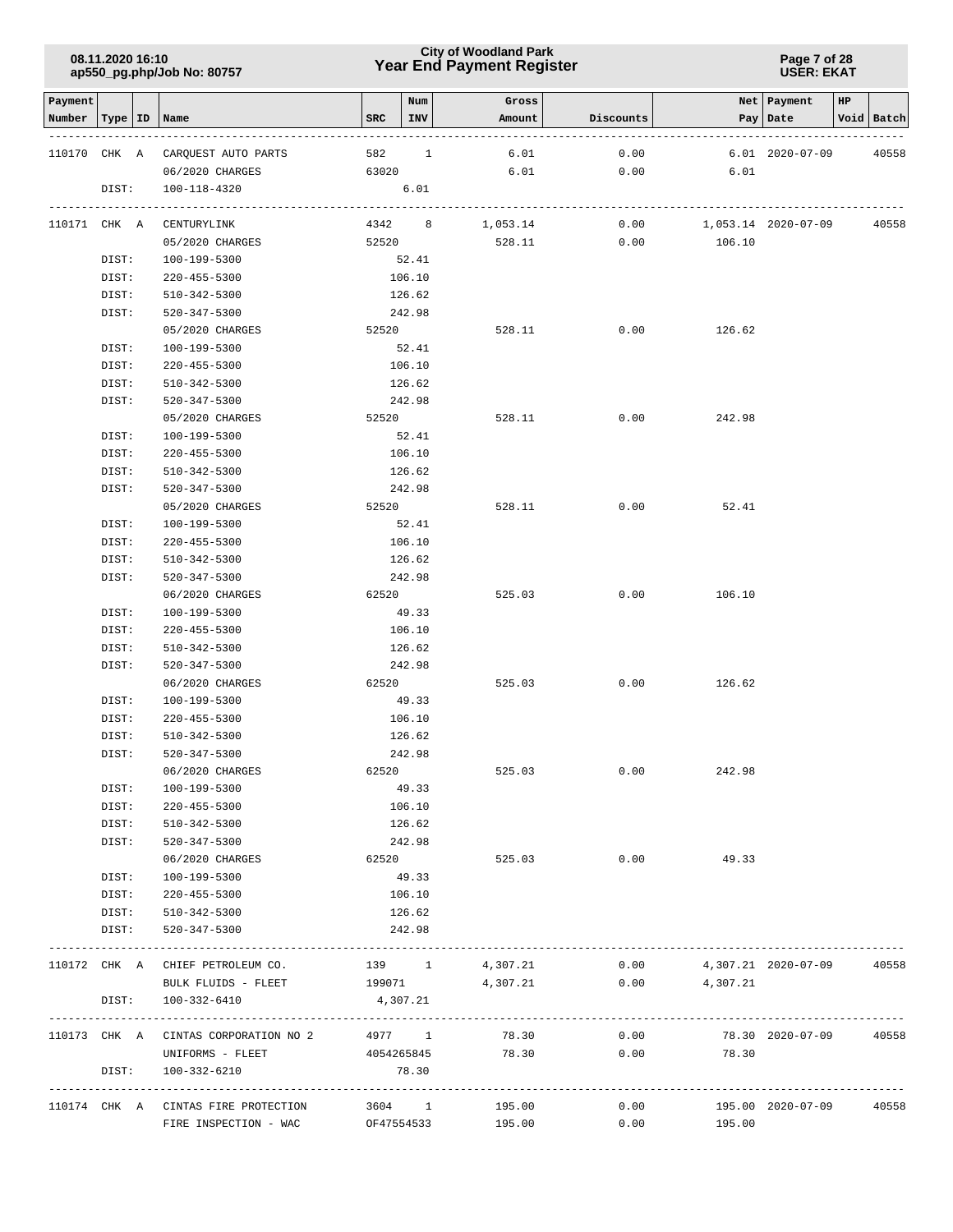### **Year End Payment Register City of Woodland Park 08.11.2020 16:10**

**Page 8 of 28 USER: EKAT**

| Payment                   |                |                                                    |        | Num                   | Gross            |              |                | Net Payment       | HP |            |
|---------------------------|----------------|----------------------------------------------------|--------|-----------------------|------------------|--------------|----------------|-------------------|----|------------|
| Number   Type   ID   Name |                |                                                    |        | $SRC$   INV           | Amount           | Discounts    |                | Pay Date          |    | Void Batch |
|                           | DIST:          | 100-118-4310                                       |        | 195.00                |                  |              |                |                   |    |            |
|                           |                |                                                    |        |                       |                  |              |                |                   |    |            |
| 110175 CHK A              |                | COLO DEPT OF LABOR & EMPLOY                        |        | 731 1                 | 80.00            | 0.00         |                | 80.00 2020-07-09  |    | 40558      |
|                           |                | BOILER INSPECTION - WWTP                           | 722295 |                       | 80.00            | 0.00         | 80.00          |                   |    |            |
|                           | DIST:          | 520-347-4320                                       |        | 80.00                 |                  |              |                |                   |    |            |
|                           |                | 110176 CHK A COLORADO DEPT OF REVENUE              |        | -----------<br>885 1  | 575.00           | 0.00         |                | 575.00 2020-07-09 |    | 40558      |
|                           |                | LIQUOR LICENSE RENEWAL FEE                         |        | 06032020              | 575.00           | 0.00         | 575.00         |                   |    |            |
|                           | DIST:          | $220 - 455 - 7100$                                 |        | 575.00                |                  |              |                |                   |    |            |
|                           |                |                                                    |        |                       |                  |              |                |                   |    |            |
| 110177 CHK A              |                | COUNTY DOOR AND HARDWARE                           |        | 1464 1                | 44.90            | 0.00         |                | 44.90 2020-07-09  |    | 40558      |
|                           |                | KEYS                                               |        | 11141                 | 44.90            | 0.00         | 44.90          |                   |    |            |
|                           | DIST:          | 100-118-4310                                       |        | 44.90                 |                  |              |                |                   |    |            |
|                           |                | -----------------------                            |        |                       |                  |              |                |                   |    |            |
| 110178 CHK A              |                | CPS DISTRIBUTORS, INC<br>STOCK PURCHASE - B&G      |        | 194 2<br>03504073-001 | 726.44<br>414.22 | 0.00<br>0.00 | 414.22         | 726.44 2020-07-09 |    | 40558      |
|                           | DIST:          | 100-118-4240                                       |        | 414.22                |                  |              |                |                   |    |            |
|                           |                | STOCK PURCHASE - B&G                               |        | 03554270-001          | 312.22           | 0.00         | 312.22         |                   |    |            |
|                           | DIST:          | 100-118-4240                                       |        | 312.22                |                  |              |                |                   |    |            |
|                           |                |                                                    |        |                       |                  |              |                |                   |    |            |
| 110179 CHK A              |                | ELECTION SYSTEMS & SOFTWARE, L 4396 1 420.00       |        |                       |                  | 0.00         |                | 420.00 2020-07-09 |    | 40558      |
|                           |                | ELECTION SUPPLIES                                  |        | 1141888               | 420.00           | 0.00         | 420.00         |                   |    |            |
|                           | DIST:          | 100-112-2020                                       |        | 420.00                |                  |              |                |                   |    |            |
|                           |                |                                                    |        | ---------------       |                  |              |                |                   |    |            |
|                           |                | 110180 CHK A FAITHFUL FRIENDS ANIMAL HOSPIT 5183 1 |        |                       | 700.49           | 0.00         |                | 700.49 2020-07-09 |    | 40558      |
|                           |                | K-9 VET - WPPD                                     | 85191  |                       | 700.49           | 0.00         | 700.49         |                   |    |            |
|                           | DIST:          | 100-221-2250                                       |        | 700.49                |                  |              |                |                   |    |            |
| 110181 CHK A              |                | FOXWORTH-GALBRAITH LUMBER CO 96 3                  |        |                       | 301.47           | 0.00         |                | 301.47 2020-07-09 |    | 40558      |
|                           |                | 06/2020 CHARGES                                    |        | 63020 000             | 301.47           |              | 0.00<br>225.87 |                   |    |            |
|                           | DIST:          | 100-118-4310                                       |        | 56.04                 |                  |              |                |                   |    |            |
|                           | DIST:          | 100-118-4320                                       |        | 49.55                 |                  |              |                |                   |    |            |
|                           | DIST:          | 100-334-4300                                       |        | 54.12                 |                  |              |                |                   |    |            |
|                           | DIST:          | 100-334-4320                                       |        | 55.98                 |                  |              |                |                   |    |            |
|                           | DIST:          | 100-334-4320                                       |        | 10.18                 |                  |              |                |                   |    |            |
|                           | DIST:          | 510-345-6110                                       |        | 51.83                 |                  |              |                |                   |    |            |
|                           | DIST:          | 520-347-6110                                       |        | 4.78                  |                  |              |                |                   |    |            |
|                           | DIST:          | 520-349-6110                                       |        | 18.99                 |                  |              |                |                   |    |            |
|                           | DIST:          | 06/2020 CHARGES<br>100-118-4310                    | 63020  | 56.04                 | 301.47           | 0.00         | 51.83          |                   |    |            |
|                           | DIST:          | 100-118-4320                                       |        | 49.55                 |                  |              |                |                   |    |            |
|                           | DIST:          | 100-334-4300                                       |        | 54.12                 |                  |              |                |                   |    |            |
|                           | DIST:          | 100-334-4320                                       |        | 55.98                 |                  |              |                |                   |    |            |
|                           | DIST:          | 100-334-4320                                       |        | 10.18                 |                  |              |                |                   |    |            |
|                           | DIST:          | $510 - 345 - 6110$                                 |        | 51.83                 |                  |              |                |                   |    |            |
|                           | DIST:          | 520-347-6110                                       |        | 4.78                  |                  |              |                |                   |    |            |
|                           | DIST:          | 520-349-6110                                       |        | 18.99                 |                  |              |                |                   |    |            |
|                           |                | 06/2020 CHARGES                                    | 63020  |                       | 301.47           | 0.00         | 23.77          |                   |    |            |
|                           | DIST:          | 100-118-4310                                       |        | 56.04                 |                  |              |                |                   |    |            |
|                           | DIST:          | 100-118-4320                                       |        | 49.55                 |                  |              |                |                   |    |            |
|                           | DIST:          | $100 - 334 - 4300$                                 |        | 54.12                 |                  |              |                |                   |    |            |
|                           | DIST:          | 100-334-4320                                       |        | 55.98                 |                  |              |                |                   |    |            |
|                           | DIST:          | 100-334-4320                                       |        | 10.18<br>51.83        |                  |              |                |                   |    |            |
|                           | DIST:<br>DIST: | 510-345-6110<br>520-347-6110                       |        | 4.78                  |                  |              |                |                   |    |            |
|                           | DIST:          | 520-349-6110                                       |        | 18.99                 |                  |              |                |                   |    |            |
|                           |                |                                                    |        |                       |                  |              |                |                   |    |            |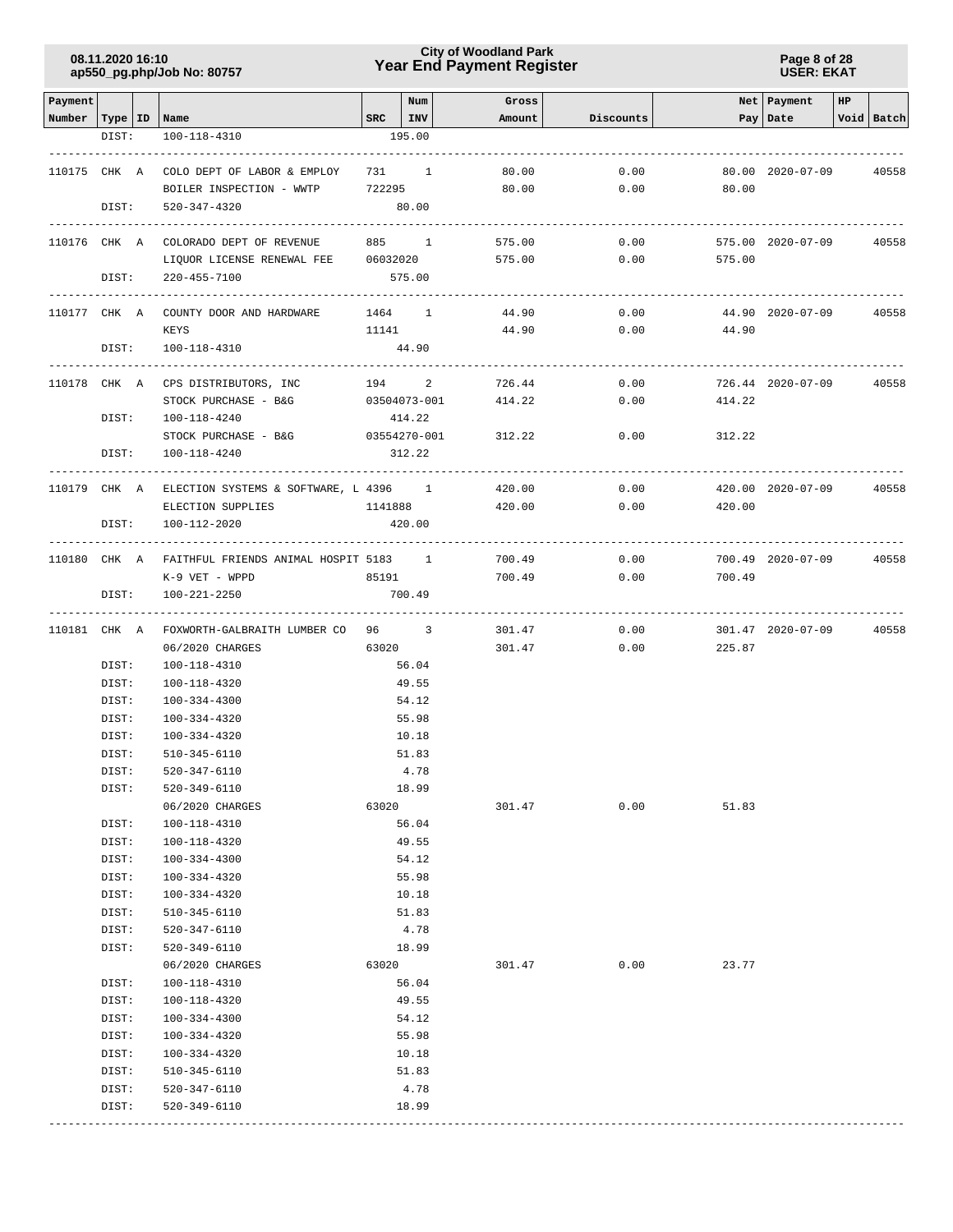|              | 08.11.2020 16:10 |    | ap550_pg.php/Job No: 80757            |                    | <b>City of Woodland Park</b><br><b>Year End Payment Register</b> |           | Page 9 of 28<br><b>USER: EKAT</b> |                     |               |  |  |
|--------------|------------------|----|---------------------------------------|--------------------|------------------------------------------------------------------|-----------|-----------------------------------|---------------------|---------------|--|--|
| Payment      |                  |    |                                       | Num                | Gross                                                            |           | Net                               | Payment<br>HP       |               |  |  |
| Number       | Type             | ID | Name                                  | ${\tt SRC}$<br>INV | Amount                                                           | Discounts |                                   | Pay   Date          | Void<br>Batch |  |  |
| 110182       | CHK              | A  | GALLS, LLC                            | 5221<br>4          | 224.19                                                           | 0.00      | 224.19                            | $2020 - 07 - 09$    | 40558         |  |  |
|              |                  |    | UNIFORM - WPPD                        | 015767614          | 122.71                                                           | 0.00      | 122.71                            |                     |               |  |  |
|              | DIST:            |    | 100-221-6210                          | 122.71             |                                                                  |           |                                   |                     |               |  |  |
|              |                  |    | UNIFORM - WPPD                        | 015767617          | 35.99                                                            | 0.00      | 35.99                             |                     |               |  |  |
|              | DIST:            |    | 100-221-6210                          | 35.99              |                                                                  |           |                                   |                     |               |  |  |
|              |                  |    | UNIFORMS - 015787485                  | 015787485          | 9.09                                                             | 0.00      | 9.09                              |                     |               |  |  |
|              | DIST:            |    | 100-221-6210                          | 9.09               |                                                                  |           |                                   |                     |               |  |  |
|              |                  |    | UNIFORM - WPPD                        | 015810173          | 56.40                                                            | 0.00      | 56.40                             |                     |               |  |  |
|              | DIST:            |    | 100-221-6210                          | 56.40              |                                                                  |           |                                   |                     |               |  |  |
| 110183 CHK A |                  |    | GRAINGER INC.                         | 282<br>-1          | 116.28                                                           | 0.00      |                                   | 116.28 2020-07-09   | 40558         |  |  |
|              |                  |    | SUPPLIES - WTP                        | 9565615904         | 116.28                                                           | 0.00      | 116.28                            |                     |               |  |  |
|              | DIST:            |    | 510-342-6110                          | 116.28             |                                                                  |           |                                   |                     |               |  |  |
| 110184 CHK A |                  |    | IREA                                  | 343 3              | 8,438.68                                                         | 0.00      |                                   | 8,438.68 2020-07-09 | 40558         |  |  |
|              |                  |    | 07/2020 ELECTRICAL CHARGES            | 07012020           | 8,438.68                                                         | 0.00      | 41.92                             |                     |               |  |  |
|              | DIST:            |    | 100-118-5710                          | 3,711.27           |                                                                  |           |                                   |                     |               |  |  |
|              | DIST:            |    | 220-455-5710                          | 693.27             |                                                                  |           |                                   |                     |               |  |  |
|              | DIST:            |    | 100-334-2270                          | 3,992.22           |                                                                  |           |                                   |                     |               |  |  |
|              | DIST:            |    | 510-342-5710                          | 41.92              |                                                                  |           |                                   |                     |               |  |  |
|              |                  |    | 07/2020 ELECTRICAL CHARGES            | 07012020           | 8,438.68                                                         | 0.00      | 7,703.49                          |                     |               |  |  |
|              | DIST:            |    | 100-118-5710                          | 3,711.27           |                                                                  |           |                                   |                     |               |  |  |
|              | DIST:            |    | $220 - 455 - 5710$                    | 693.27             |                                                                  |           |                                   |                     |               |  |  |
|              | DIST:            |    | 100-334-2270                          | 3,992.22           |                                                                  |           |                                   |                     |               |  |  |
|              | DIST:            |    | 510-342-5710                          | 41.92              |                                                                  |           |                                   |                     |               |  |  |
|              |                  |    | 07/2020 ELECTRICAL CHARGES            | 07012020           | 8,438.68                                                         | 0.00      | 693.27                            |                     |               |  |  |
|              | DIST:            |    | 100-118-5710                          | 3,711.27           |                                                                  |           |                                   |                     |               |  |  |
|              | DIST:            |    | $220 - 455 - 5710$                    | 693.27             |                                                                  |           |                                   |                     |               |  |  |
|              | DIST:            |    | 100-334-2270                          | 3,992.22           |                                                                  |           |                                   |                     |               |  |  |
|              | DIST:            |    | 510-342-5710                          | 41.92              |                                                                  |           |                                   |                     |               |  |  |
| 110185 CHK A |                  |    | KS STATEBANK                          | 5217 1             | 377.98                                                           | 0.00      |                                   | 377.98 2020-07-09   | 40558         |  |  |
|              |                  |    | COPIER AT WAC - JULY                  | 05202020A          | 377.98                                                           | 0.00      | 377.98                            |                     |               |  |  |
|              | DIST:            |    | $220 - 452 - 5000$                    | 377.98             |                                                                  |           |                                   |                     |               |  |  |
|              |                  |    | 110186 CHK A KUTAK ROCK LLP           | 379 1              | 1,500.00                                                         | 0.00      |                                   | 1,500.00 2020-07-09 | 40558         |  |  |
|              |                  |    | PROFESSIONAL SERVICES - BONDS 2713564 |                    | 1,500.00                                                         |           | $0.00$ 1,500.00                   |                     |               |  |  |
|              |                  |    | DIST: 100-117-3220                    | 1,500.00           |                                                                  |           |                                   |                     |               |  |  |
|              |                  |    | 110187 CHK A L.N. CURTIS & SONS       |                    | 5123 7 669.80                                                    | 0.00      |                                   | 669.80 2020-07-09   | 40558         |  |  |
|              |                  |    | UNIFORM - WPPD                        | INV397427          | 64.70                                                            | 0.00      | 64.70                             |                     |               |  |  |
|              | DIST:            |    | 100-221-6210                          | 64.70              |                                                                  |           |                                   |                     |               |  |  |
|              |                  |    | UNIFORM - WPPD                        | INV397738          | 305.75                                                           | 0.00      | 305.75                            |                     |               |  |  |
|              | DIST:            |    | 100-221-6210                          | 305.75             |                                                                  |           |                                   |                     |               |  |  |
|              |                  |    | UNIFORM - WPPD                        | INV398170          | 46.00                                                            | 0.00      | 46.00                             |                     |               |  |  |
|              | DIST:            |    | 100-221-6210                          | 46.00              |                                                                  |           |                                   |                     |               |  |  |
|              |                  |    | UNIFORM - WPPD                        | INV398185          | 10.75                                                            | 0.00      | 10.75                             |                     |               |  |  |
|              | DIST:            |    | 100-221-6210                          | 10.75              |                                                                  |           |                                   |                     |               |  |  |
|              |                  |    | UNIFORM - WPPD                        | INV398425          | 79.60                                                            | 0.00      | 79.60                             |                     |               |  |  |
|              | DIST:            |    | 100-221-6210                          | 79.60              |                                                                  |           |                                   |                     |               |  |  |
|              |                  |    | UNIFORM - WPPD                        | INV400383          | 24.75                                                            | 0.00      | 24.75                             |                     |               |  |  |
|              | DIST:            |    | 100-221-6210                          | 24.75              |                                                                  |           |                                   |                     |               |  |  |
|              |                  |    | UNIFORM - WPPD                        | INV400408          | 138.25                                                           | 0.00      | 138.25                            |                     |               |  |  |
|              | DIST:            |    | 100-221-6210                          | 138.25             |                                                                  |           |                                   |                     |               |  |  |
|              |                  |    | 110188 CHK A LAWSON PRODUCTS, INC.    | 2935 1             | 636.04                                                           | 0.00      |                                   | 636.04 2020-07-09   | 40558         |  |  |
|              |                  |    | FACE MASKS - B&G                      |                    | 9307663146 636.04                                                | 0.00      | 636.04                            |                     |               |  |  |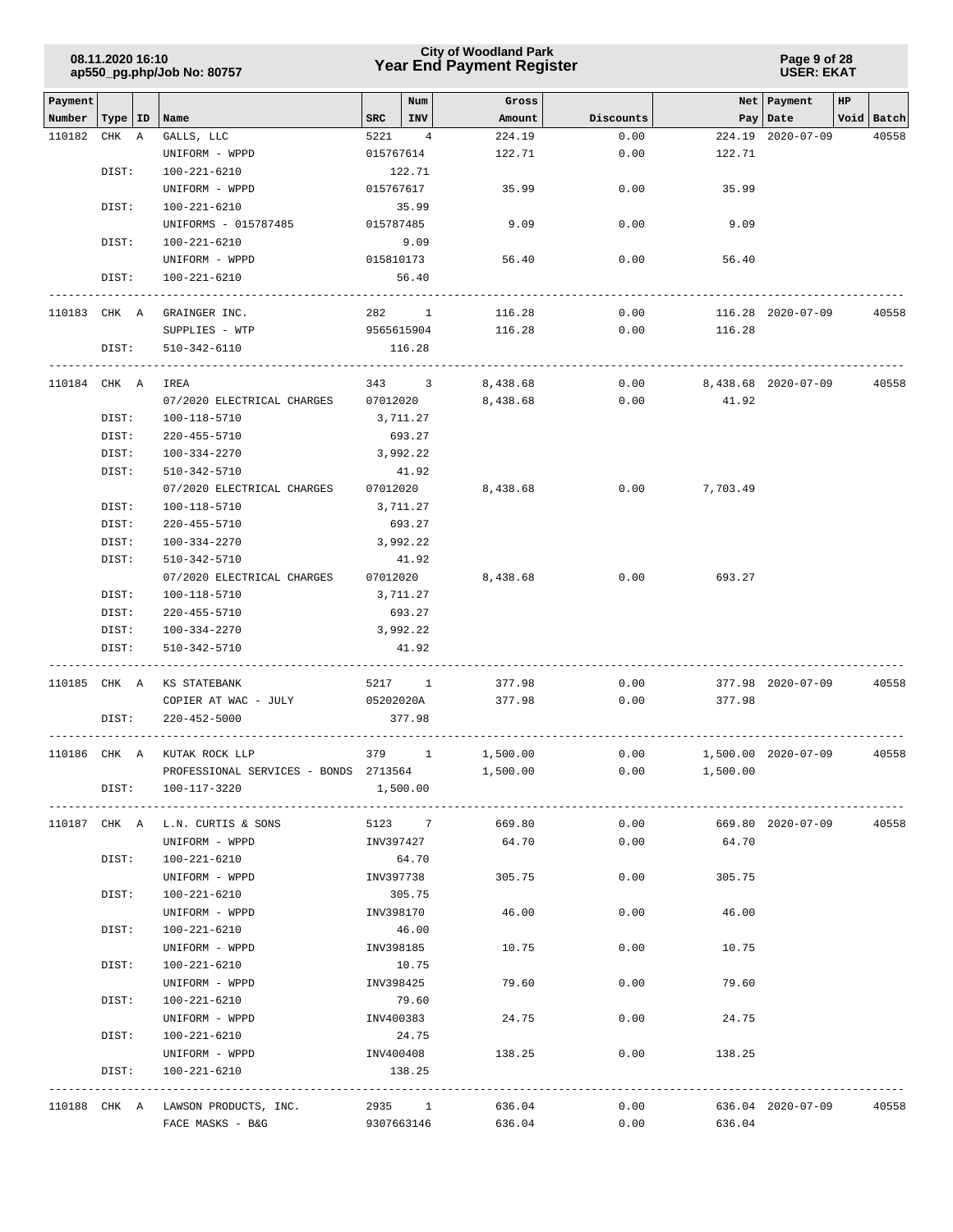### **Year End Payment Register City of Woodland Park 08.11.2020 16:10**

**Page 10 of 28 USER: EKAT**

| Payment |                           |                                                |               | Num                               | Gross           |           |                                | Net   Payment          | HP |            |
|---------|---------------------------|------------------------------------------------|---------------|-----------------------------------|-----------------|-----------|--------------------------------|------------------------|----|------------|
|         | Number   Type   ID   Name |                                                | $SRC$   $INV$ |                                   | Amount          | Discounts |                                | Pay Date               |    | Void Batch |
|         | DIST:                     | 100-118-6140                                   |               | 636.04                            |                 |           |                                |                        |    |            |
|         |                           |                                                |               |                                   |                 |           |                                |                        |    |            |
|         |                           | 110189 CHK A MACDOUGALL & WOLDRIDGE, PC 1228 1 |               |                                   | 66.00           | 0.00      |                                | 66.00 2020-07-09       |    | 40558      |
|         |                           | PROFESSIONAL FEES                              | 161819        |                                   | 66.00           | 0.00      | 66.00                          |                        |    |            |
|         | DIST:                     | 510-341-3210                                   |               | 66.00                             |                 |           |                                |                        |    |            |
|         |                           | 110190 CHK A COLTON WOLFE                      |               | $1 \quad 3$                       | 173.50          | 0.00      |                                | 173.50 2020-07-09      |    | 40558      |
|         |                           | UTILITY REFUND                                 | 1651.04       |                                   | 173.50          | 0.00      | 6.23                           |                        |    |            |
|         | DIST:                     | 510-342-3461                                   |               | 162.65                            |                 |           |                                |                        |    |            |
|         | DIST:                     | 510-343-3466                                   |               | 0.54                              |                 |           |                                |                        |    |            |
|         | DIST:                     | 520-347-3471                                   |               | 3.33                              |                 |           |                                |                        |    |            |
|         | DIST:                     | 520-348-3476                                   |               | 2.90                              |                 |           |                                |                        |    |            |
|         | DIST:                     | 420-000-3481                                   |               | 0.31                              |                 |           |                                |                        |    |            |
|         | DIST:                     | 510-342-3469                                   |               | 3.77                              |                 |           |                                |                        |    |            |
|         |                           | UTILITY REFUND                                 | 1651.04       |                                   | 173.50          | 0.00      | 0.31                           |                        |    |            |
|         | DIST:                     | 510-342-3461                                   |               | 162.65                            |                 |           |                                |                        |    |            |
|         | DIST:                     | 510-343-3466                                   |               | 0.54                              |                 |           |                                |                        |    |            |
|         | DIST:                     | 520-347-3471                                   |               | 3.33                              |                 |           |                                |                        |    |            |
|         | DIST:                     | 520-348-3476                                   |               | 2.90                              |                 |           |                                |                        |    |            |
|         | DIST:                     | 420-000-3481                                   |               | 0.31                              |                 |           |                                |                        |    |            |
|         | DIST:                     | 510-342-3469                                   |               | 3.77                              |                 |           |                                |                        |    |            |
|         |                           | UTILITY REFUND                                 | 1651.04       |                                   | 173.50          | 0.00      | 166.96                         |                        |    |            |
|         | DIST:                     | 510-342-3461                                   |               | 162.65                            |                 |           |                                |                        |    |            |
|         | DIST:                     | 510-343-3466                                   |               | 0.54                              |                 |           |                                |                        |    |            |
|         | DIST:                     | 520-347-3471                                   |               | 3.33                              |                 |           |                                |                        |    |            |
|         | DIST:                     | 520-348-3476                                   |               | 2.90                              |                 |           |                                |                        |    |            |
|         | DIST:                     | 420-000-3481                                   |               | 0.31                              |                 |           |                                |                        |    |            |
|         | DIST:                     | 510-342-3469                                   |               | 3.77                              |                 |           |                                |                        |    |            |
|         |                           |                                                |               |                                   |                 |           |                                |                        |    |            |
|         |                           | 110191 CHK A DENNIS PENDLETON                  | $1 \quad 1$   |                                   | 19.62           | 0.00      |                                | 19.62 2020-07-09       |    | 40558      |
|         |                           | UTILITY DEPOSIT REFUND 176.07                  |               |                                   | 19.62           | 0.00      | 19.62                          |                        |    |            |
|         | DIST:                     | 510-000-2520                                   |               | 19.62                             |                 |           |                                |                        |    |            |
|         |                           | 110192 CHK A MODERN OFFICE                     |               | $1 \quad 1$                       | 199.00          | 0.00      |                                | 199.00 2020-07-09      |    | 40558      |
|         |                           | OFFICE FURNITURE - B&G 197490                  |               |                                   | 199.00          | 0.00      | 199.00                         |                        |    |            |
|         | DIST:                     | 100-118-4310                                   |               | 199.00                            |                 |           |                                |                        |    |            |
|         |                           |                                                |               |                                   |                 |           |                                |                        |    |            |
|         |                           | 110193 CHK A HEATHER WELLS                     |               | $1 \qquad \qquad 1 \qquad \qquad$ | 120.00          |           | 0.00                           | 120.00 2020-07-09      |    | 40558      |
|         |                           | REFUND - P&R                                   |               |                                   | 21892295 120.00 |           | $0.00$ 120.00                  |                        |    |            |
|         |                           | DIST: 220-000-3470-1000                        |               | 120.00                            |                 |           |                                |                        |    |            |
|         |                           | 110194 CHK A JIM & SUSAN CONNELLY              | $1 \quad 1$   |                                   | 94.24           | 0.00      |                                | 94.24 2020-07-09 40558 |    |            |
|         |                           | UTILITY REFUND                                 | 287.03        |                                   | 94.24           | 0.00      | 94.24                          |                        |    |            |
|         | DIST:                     | 510-342-3461                                   |               | 94.24                             |                 |           |                                |                        |    |            |
|         |                           |                                                |               |                                   |                 |           |                                |                        |    |            |
|         |                           | 110195 CHK A EMMA & CHRISTOPHER LUCIANI 1 3    |               |                                   |                 | 126.57    | $0.00$ 126.57 2020-07-09 40558 |                        |    |            |
|         |                           | UTILITY REFUND                                 |               |                                   | 3845.17 126.57  |           | $0.00$ 71.89                   |                        |    |            |
|         | DIST:                     | 510-342-3461                                   |               | 66.87                             |                 |           |                                |                        |    |            |
|         | DIST:                     | 510-343-3466                                   |               | 5.02                              |                 |           |                                |                        |    |            |
|         | DIST:                     | 520-347-3471                                   |               | 31.15                             |                 |           |                                |                        |    |            |
|         | DIST:                     | 520-348-3476                                   |               | 20.63                             |                 |           |                                |                        |    |            |
|         | DIST:                     | 420-000-3481                                   |               | 2.90                              |                 |           |                                |                        |    |            |
|         |                           | UTILITY REFUND                                 | 3845.17       |                                   | 126.57          | 0.00      | 51.78                          |                        |    |            |
|         | DIST:                     | 510-342-3461                                   |               | 66.87                             |                 |           |                                |                        |    |            |
|         | DIST:                     | 510-343-3466                                   |               | 5.02                              |                 |           |                                |                        |    |            |
|         | DIST:                     | 520-347-3471                                   |               | 31.15<br>20.63                    |                 |           |                                |                        |    |            |
|         | DIST:                     | 520-348-3476                                   |               |                                   |                 |           |                                |                        |    |            |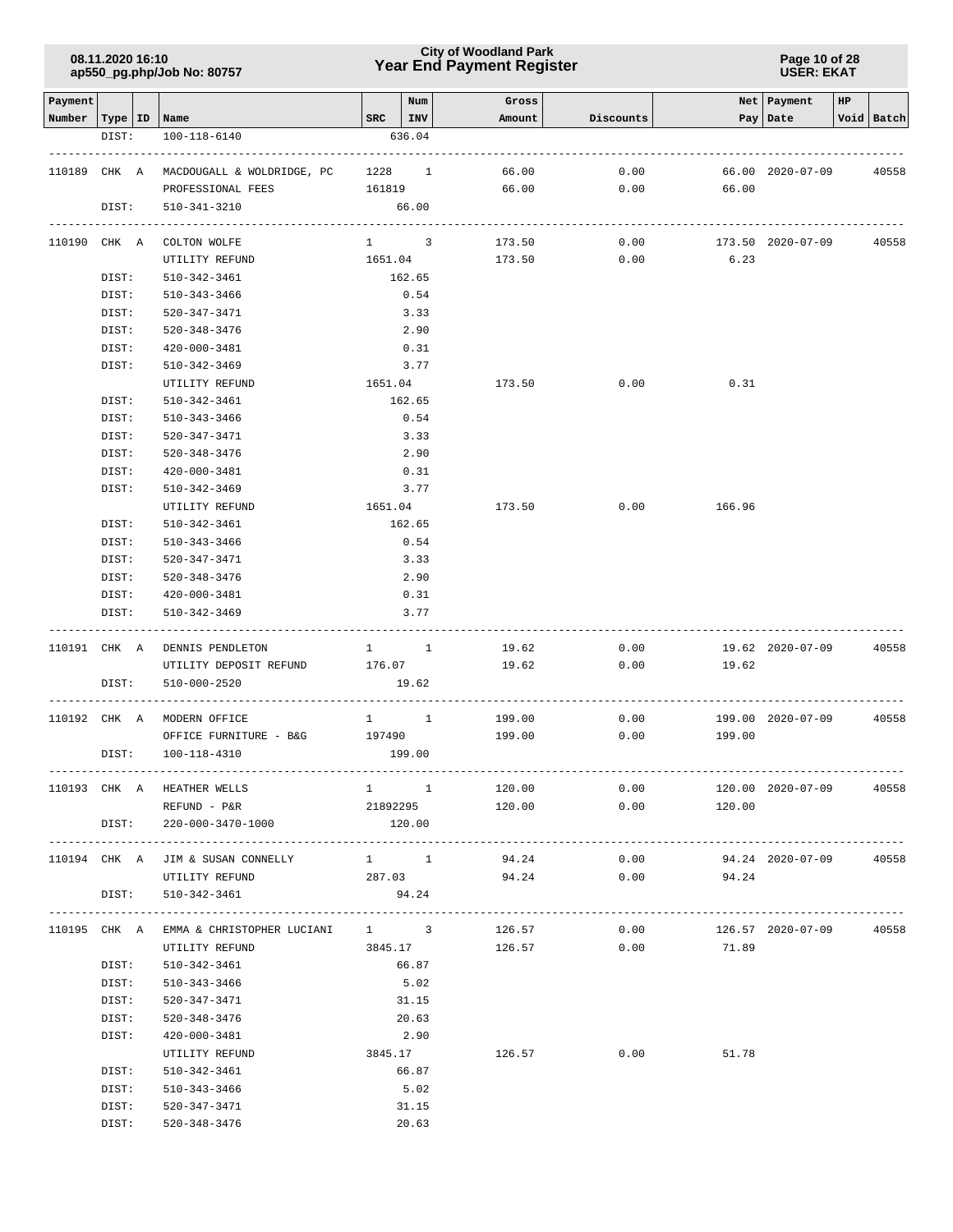### **Year End Payment Register City of Woodland Park 08.11.2020 16:10**

**Page 11 of 28 USER: EKAT**

| Payment<br>Num<br>Net   Payment<br>Gross<br>HP<br>Type   ID<br>Number<br>Name<br><b>SRC</b><br>INV<br>Amount<br>Discounts<br>Pay   Date<br>DIST:<br>$420 - 000 - 3481$<br>2.90<br>3845.17<br>126.57<br>0.00<br>2.90<br>UTILITY REFUND<br>66.87<br>DIST:<br>510-342-3461<br>DIST:<br>510-343-3466<br>5.02<br>DIST:<br>520-347-3471<br>31.15<br>20.63<br>DIST:<br>520-348-3476<br>$420 - 000 - 3481$<br>2.90<br>DIST:<br>110196 CHK A<br>ELY WILSON<br>$1 \quad 1$<br>57.00<br>0.00<br>57.00 2020-07-09<br>505<br>57.00<br>0.00<br>REFUND - P&R<br>57.00<br>DIST:<br>220-000-3471-1008<br>57.00<br>110197 CHK A O'REILLY AUTOMOTIVE STORES, IN 4531 1<br>198.84<br>0.00<br>198.84 2020-07-09<br>62820<br>06/2020 CHARGES<br>0.00<br>198.84<br>198.84 | Void Batch                         |
|----------------------------------------------------------------------------------------------------------------------------------------------------------------------------------------------------------------------------------------------------------------------------------------------------------------------------------------------------------------------------------------------------------------------------------------------------------------------------------------------------------------------------------------------------------------------------------------------------------------------------------------------------------------------------------------------------------------------------------------------------|------------------------------------|
|                                                                                                                                                                                                                                                                                                                                                                                                                                                                                                                                                                                                                                                                                                                                                    |                                    |
|                                                                                                                                                                                                                                                                                                                                                                                                                                                                                                                                                                                                                                                                                                                                                    |                                    |
|                                                                                                                                                                                                                                                                                                                                                                                                                                                                                                                                                                                                                                                                                                                                                    |                                    |
|                                                                                                                                                                                                                                                                                                                                                                                                                                                                                                                                                                                                                                                                                                                                                    |                                    |
|                                                                                                                                                                                                                                                                                                                                                                                                                                                                                                                                                                                                                                                                                                                                                    |                                    |
|                                                                                                                                                                                                                                                                                                                                                                                                                                                                                                                                                                                                                                                                                                                                                    |                                    |
|                                                                                                                                                                                                                                                                                                                                                                                                                                                                                                                                                                                                                                                                                                                                                    |                                    |
|                                                                                                                                                                                                                                                                                                                                                                                                                                                                                                                                                                                                                                                                                                                                                    |                                    |
|                                                                                                                                                                                                                                                                                                                                                                                                                                                                                                                                                                                                                                                                                                                                                    | 40558                              |
|                                                                                                                                                                                                                                                                                                                                                                                                                                                                                                                                                                                                                                                                                                                                                    |                                    |
|                                                                                                                                                                                                                                                                                                                                                                                                                                                                                                                                                                                                                                                                                                                                                    |                                    |
|                                                                                                                                                                                                                                                                                                                                                                                                                                                                                                                                                                                                                                                                                                                                                    | 40558                              |
|                                                                                                                                                                                                                                                                                                                                                                                                                                                                                                                                                                                                                                                                                                                                                    |                                    |
| DIST:<br>100-332-4410<br>15.38                                                                                                                                                                                                                                                                                                                                                                                                                                                                                                                                                                                                                                                                                                                     |                                    |
| DIST:<br>100-332-4420<br>168.16                                                                                                                                                                                                                                                                                                                                                                                                                                                                                                                                                                                                                                                                                                                    |                                    |
| DIST:<br>100-332-4430<br>15.30                                                                                                                                                                                                                                                                                                                                                                                                                                                                                                                                                                                                                                                                                                                     |                                    |
| 0.00<br>110198 CHK A<br>PIKES PEAK REGIONAL BUILDING D 4647 1<br>3,020.62<br>3,020.62 2020-07-09                                                                                                                                                                                                                                                                                                                                                                                                                                                                                                                                                                                                                                                   | 40558                              |
| 06/2020 PLAN FEES<br>07012020<br>3,020.62<br>0.00<br>3,020.62                                                                                                                                                                                                                                                                                                                                                                                                                                                                                                                                                                                                                                                                                      |                                    |
| DIST:<br>100-000-3433<br>4,756.00                                                                                                                                                                                                                                                                                                                                                                                                                                                                                                                                                                                                                                                                                                                  |                                    |
| 1,607.58-<br>DIST:<br>100-000-3433                                                                                                                                                                                                                                                                                                                                                                                                                                                                                                                                                                                                                                                                                                                 |                                    |
| DIST:<br>100-000-3433<br>127.80-                                                                                                                                                                                                                                                                                                                                                                                                                                                                                                                                                                                                                                                                                                                   |                                    |
| 110199 CHK A<br>POTESTIO BROTHERS EQUIP INC 2312 1<br>1,160.83<br>0.00<br>1,160.83 2020-07-09                                                                                                                                                                                                                                                                                                                                                                                                                                                                                                                                                                                                                                                      | 40558                              |
| 62487C<br>0.00<br>#47 REPAIR<br>1,160.83<br>1,160.83                                                                                                                                                                                                                                                                                                                                                                                                                                                                                                                                                                                                                                                                                               |                                    |
| DIST:<br>100-332-4430<br>1,160.83<br>---------------                                                                                                                                                                                                                                                                                                                                                                                                                                                                                                                                                                                                                                                                                               |                                    |
| 0.00<br>110200 CHK A QUADIENT FINANCE USA, INC<br>5204 1<br>500.00<br>500.00 2020-07-09                                                                                                                                                                                                                                                                                                                                                                                                                                                                                                                                                                                                                                                            | 40558                              |
| 0.00<br>POSTAGE METER REFILL<br>06282020<br>500.00<br>500.00                                                                                                                                                                                                                                                                                                                                                                                                                                                                                                                                                                                                                                                                                       |                                    |
| DIST:<br>100-199-5350<br>500.00                                                                                                                                                                                                                                                                                                                                                                                                                                                                                                                                                                                                                                                                                                                    |                                    |
| 528 2<br>0.00<br>110201 CHK A<br>RAMPART SUPPLY, INC.<br>141.50<br>141.50 2020-07-09                                                                                                                                                                                                                                                                                                                                                                                                                                                                                                                                                                                                                                                               | 40558                              |
| 2491026-00<br>0.00<br>SUPPLIES - WWTP<br>37.49<br>37.49                                                                                                                                                                                                                                                                                                                                                                                                                                                                                                                                                                                                                                                                                            |                                    |
| DIST:<br>520-347-6113<br>37.49                                                                                                                                                                                                                                                                                                                                                                                                                                                                                                                                                                                                                                                                                                                     |                                    |
| SUPPLIES - WTP - DIVIDE<br>2491527-00<br>104.01<br>0.00<br>104.01                                                                                                                                                                                                                                                                                                                                                                                                                                                                                                                                                                                                                                                                                  |                                    |
| 104.01<br>DIST:<br>520-347-5006                                                                                                                                                                                                                                                                                                                                                                                                                                                                                                                                                                                                                                                                                                                    |                                    |
| 110202 CHK A ROCKY MTN. INFORMATION NETWORK 3609 1<br>100.00<br>0.00<br>100.00 2020-07-09                                                                                                                                                                                                                                                                                                                                                                                                                                                                                                                                                                                                                                                          | 40558                              |
| 0.00<br>RMIN MEMBERSHIP<br>25609<br>100.00<br>100.00                                                                                                                                                                                                                                                                                                                                                                                                                                                                                                                                                                                                                                                                                               |                                    |
| DIST: 100-221-5850<br>100.00                                                                                                                                                                                                                                                                                                                                                                                                                                                                                                                                                                                                                                                                                                                       |                                    |
| 561 2 135.20<br>110203 CHK A SCHUMACHER'S<br>0.00<br>135.20 2020-07-09                                                                                                                                                                                                                                                                                                                                                                                                                                                                                                                                                                                                                                                                             | 40558                              |
| 67744<br>67.60<br>$0.00$ 67.60<br>REPAIR #64                                                                                                                                                                                                                                                                                                                                                                                                                                                                                                                                                                                                                                                                                                       |                                    |
| DIST: 100-332-4420<br>67.60                                                                                                                                                                                                                                                                                                                                                                                                                                                                                                                                                                                                                                                                                                                        |                                    |
| $#46$ - REPAIR<br>67763<br>67.60<br>0.00<br>67.60                                                                                                                                                                                                                                                                                                                                                                                                                                                                                                                                                                                                                                                                                                  |                                    |
| DIST:<br>100-332-4420<br>67.60                                                                                                                                                                                                                                                                                                                                                                                                                                                                                                                                                                                                                                                                                                                     |                                    |
| 4859 1<br>217.50<br>0.00<br>110204 CHK A SGS ACCUTEST INC.<br>217.50 2020-07-09                                                                                                                                                                                                                                                                                                                                                                                                                                                                                                                                                                                                                                                                    | 40558                              |
| 05/2020 WATER QUALITY TEST 52160119749 217.50<br>0.00<br>217.50                                                                                                                                                                                                                                                                                                                                                                                                                                                                                                                                                                                                                                                                                    |                                    |
| DIST:<br>510-342-3350<br>217.50                                                                                                                                                                                                                                                                                                                                                                                                                                                                                                                                                                                                                                                                                                                    |                                    |
| 5101 1 380.00<br>110205 CHK A STATUS: CODE 4, INC<br>0.00<br>380.00 2020-07-09                                                                                                                                                                                                                                                                                                                                                                                                                                                                                                                                                                                                                                                                     | 40558                              |
| 0.00<br>EMPLOYEE SERVICES 37<br>380.00<br>380.00                                                                                                                                                                                                                                                                                                                                                                                                                                                                                                                                                                                                                                                                                                   |                                    |
| DIST:<br>380.00<br>210-220-3335                                                                                                                                                                                                                                                                                                                                                                                                                                                                                                                                                                                                                                                                                                                    |                                    |
| ----------------------------<br>110206 CHK A THE LOCK SHOP<br>0.00<br>2431 1<br>110.00<br>110.00 2020-07-09                                                                                                                                                                                                                                                                                                                                                                                                                                                                                                                                                                                                                                        | . _ _ _ _ _ _ _ _ _ _ _ _<br>40558 |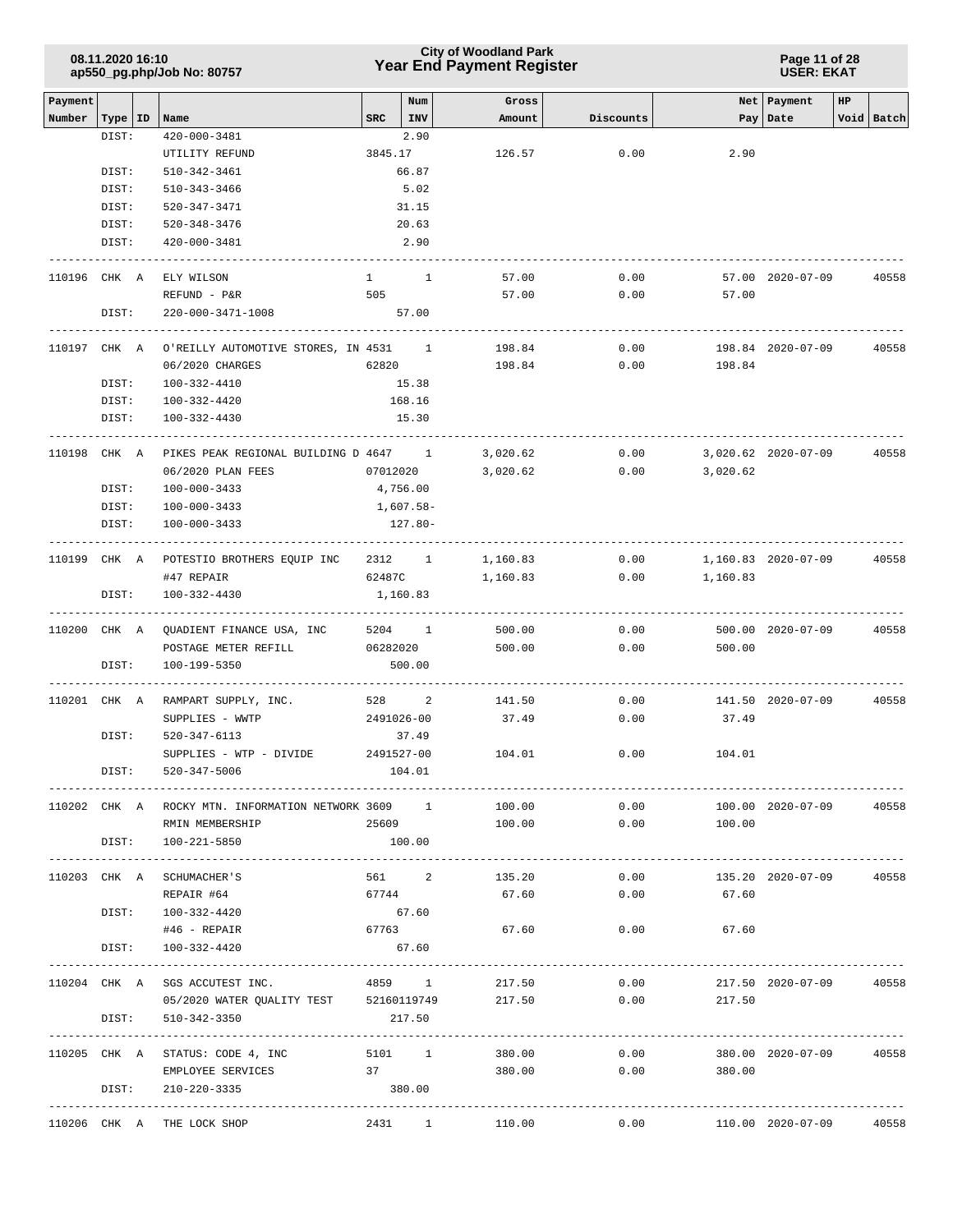### **Year End Payment Register City of Woodland Park 08.11.2020 16:10**

**Page 12 of 28 USER: EKAT**

| Payment      |       |                                         |             | Num       | Gross    |           |                     | Net   Payment     | HP |            |
|--------------|-------|-----------------------------------------|-------------|-----------|----------|-----------|---------------------|-------------------|----|------------|
| Number       |       | Type   ID   Name                        | $SRC$   INV |           | Amount   | Discounts |                     | Pay   Date        |    | Void Batch |
|              |       | RE-KEY DOG PARK                         | 000650      |           | 110.00   | 0.00      | 110.00              |                   |    |            |
|              | DIST: | 100-118-4310                            |             | 110.00    |          |           |                     |                   |    |            |
|              |       |                                         |             |           |          |           |                     |                   |    |            |
| 110207 CHK A |       | TIAA COMMERCIAL FINANCE, INC 5175 1     |             |           | 594.00   | 0.00      |                     | 594.00 2020-07-09 |    | 40558      |
|              |       | 07/2020 COPY MACHINE RENTAL 7346269     |             |           | 594.00   | 0.00      | 594.00              |                   |    |            |
|              | DIST: | 100-120-4350                            |             | 594.00    |          |           |                     |                   |    |            |
|              |       |                                         |             |           |          |           |                     |                   |    |            |
| 110208 CHK A |       | TRACTOR SUPPLY COMPANY                  | 4753 1      |           | 21.98    | 0.00      |                     | 21.98 2020-07-09  |    | 40558      |
|              |       | 06/2020 CHARGES                         | 62920       |           | 21.98    | 0.00      | 21.98               |                   |    |            |
|              | DIST: | 520-349-4320                            |             | 21.98     |          |           |                     |                   |    |            |
|              |       |                                         |             |           |          |           |                     |                   |    |            |
| 110209 CHK A |       | UNCC UTILITY NOTIFICATION CNTR 2012 2   |             |           | 226.48   | 0.00      |                     | 226.48 2020-07-09 |    | 40558      |
|              |       | UTILITY LOCATES                         | 220061283   |           | 226.48   | 0.00      | 147.22              |                   |    |            |
|              | DIST: | 510-345-5000                            |             | 147.22    |          |           |                     |                   |    |            |
|              | DIST: | 520-347-5000                            |             | 79.26     |          |           |                     |                   |    |            |
|              |       | UTILITY LOCATES                         | 220061283   |           | 226.48   | 0.00      | 79.26               |                   |    |            |
|              | DIST: | 510-345-5000                            |             | 147.22    |          |           |                     |                   |    |            |
|              | DIST: | 520-347-5000                            |             | 79.26     |          |           |                     |                   |    |            |
|              |       |                                         |             |           |          |           |                     |                   |    |            |
| 110210 CHK A |       | UTE PASS CONCRETE-SAND&GRAVEL 655 1     |             |           | 75.00    | 0.00      |                     | 75.00 2020-07-09  |    | 40558      |
|              |       | SHED FLOOR - MWSC                       | D58017      |           | 75.00    | 0.00      | 75.00               |                   |    |            |
|              | DIST: | 100-118-4240                            |             | 75.00     |          |           |                     |                   |    |            |
|              |       |                                         |             |           |          |           |                     |                   |    |            |
|              |       | 110211 CHK A VERIZON                    | 3856 5      |           | 3,030.92 | 0.00      | 3,030.92 2020-07-09 |                   |    | 40558      |
|              |       | 05/-06/2020 WIRELESS CHARGES 9857486396 |             |           | 3,030.92 | 0.00      | 2,164.98            |                   |    |            |
|              | DIST: | 100-111-5300                            |             | 62.80     |          |           |                     |                   |    |            |
|              | DIST: | 100-110-5300                            |             | 62.69     |          |           |                     |                   |    |            |
|              | DIST: | 100-112-5300                            |             | 231.07    |          |           |                     |                   |    |            |
|              |       |                                         |             |           |          |           |                     |                   |    |            |
|              | DIST: | 100-114-5300                            |             | 182.79    |          |           |                     |                   |    |            |
|              | DIST: | 100-199-5300                            |             | 178.27    |          |           |                     |                   |    |            |
|              | DIST: | 100-118-5300                            |             | 235.29    |          |           |                     |                   |    |            |
|              | DIST: | 100-221-5300                            |             | 706.74    |          |           |                     |                   |    |            |
|              | DIST: | 100-331-5300                            |             | 163.69    |          |           |                     |                   |    |            |
|              | DIST: | 100-332-5300                            |             | 80.24     |          |           |                     |                   |    |            |
|              | DIST: | 100-334-5300                            |             | 261.40    |          |           |                     |                   |    |            |
|              | DIST: | $210 - 221 - 5300$                      |             | 36.22     |          |           |                     |                   |    |            |
|              | DIST: | 210-223-5300                            |             | 52.80     |          |           |                     |                   |    |            |
|              | DIST: | 220-451-5300                            |             | 52.80     |          |           |                     |                   |    |            |
|              | DIST: | 220-452-5300                            |             | 141.69    |          |           |                     |                   |    |            |
|              | DIST: | 220-455-5300                            |             | 36.22     |          |           |                     |                   |    |            |
|              | DIST: | $510 - 341 - 5300$                      |             | 34.25     |          |           |                     |                   |    |            |
|              | DIST: | 520-346-5300                            |             | 18.45     |          |           |                     |                   |    |            |
|              | DIST: | 510-342-5300                            |             | 151.82    |          |           |                     |                   |    |            |
|              | DIST: | 510-345-5300                            |             | 119.60    |          |           |                     |                   |    |            |
|              | DIST: | 520-349-5300                            |             | 64.41     |          |           |                     |                   |    |            |
|              | DIST: | 520-347-5300                            |             | 207.68    |          |           |                     |                   |    |            |
|              | DIST: | 510-342-5300                            |             | $50.00 -$ |          |           |                     |                   |    |            |
|              |       | 05/-06/2020 WIRELESS CHARGES 9857486396 |             |           | 3,030.92 | 0.00      | 290.54              |                   |    |            |
|              | DIST: | 100-111-5300                            |             | 62.80     |          |           |                     |                   |    |            |
|              | DIST: | 100-110-5300                            |             | 62.69     |          |           |                     |                   |    |            |
|              | DIST: | 100-112-5300                            |             | 231.07    |          |           |                     |                   |    |            |
|              | DIST: | 100-114-5300                            |             | 182.79    |          |           |                     |                   |    |            |
|              | DIST: | 100-199-5300                            |             | 178.27    |          |           |                     |                   |    |            |
|              | DIST: | 100-118-5300                            |             | 235.29    |          |           |                     |                   |    |            |
|              | DIST: | 100-221-5300                            |             | 706.74    |          |           |                     |                   |    |            |
|              | DIST: | 100-331-5300                            |             | 163.69    |          |           |                     |                   |    |            |
|              | DIST: | 100-332-5300                            |             | 80.24     |          |           |                     |                   |    |            |
|              |       |                                         |             |           |          |           |                     |                   |    |            |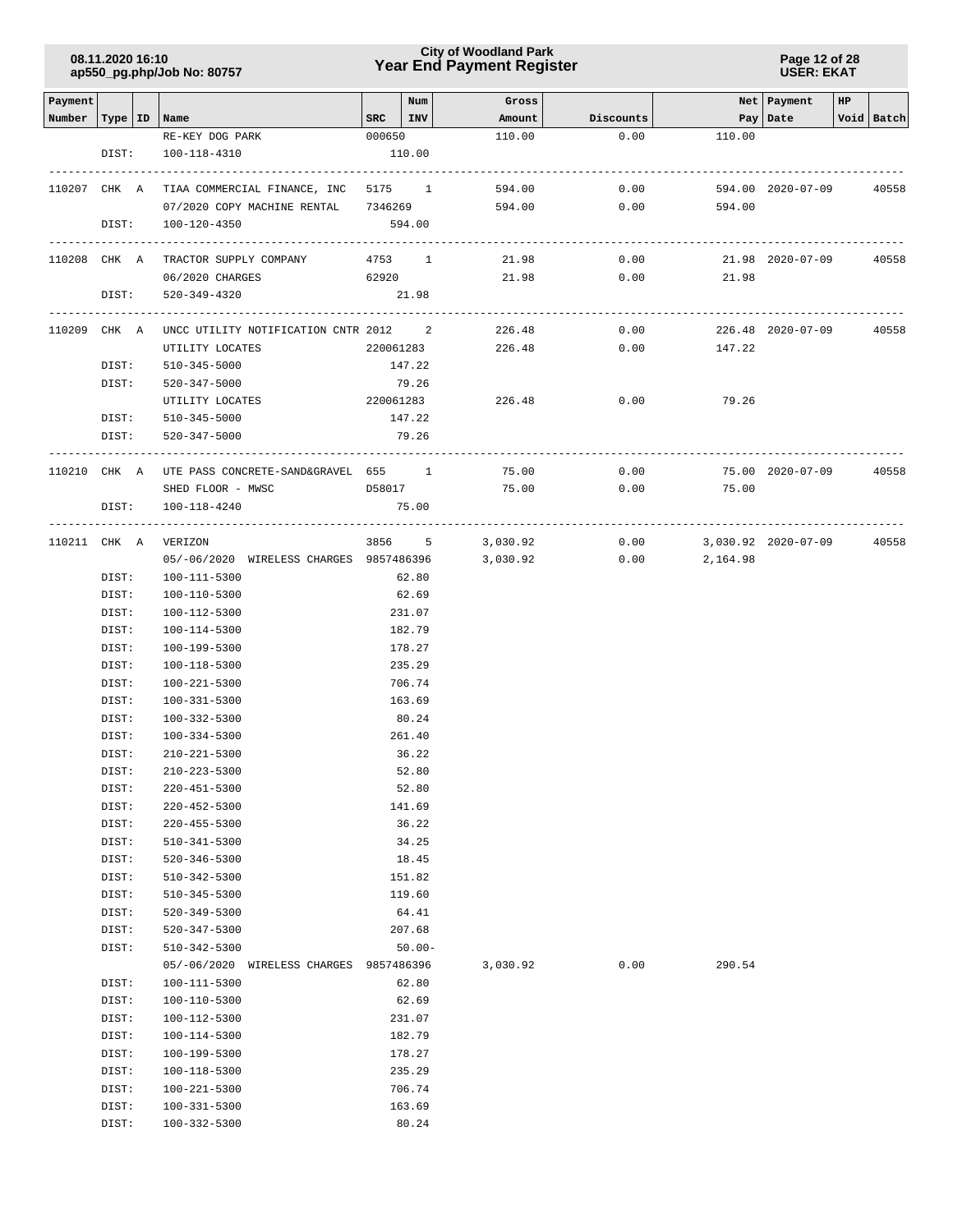## **Year End Payment Register City of Woodland Park 08.11.2020 16:10**

#### **Page 13 of 28 USER: EKAT**

| Payment |                |                                          |                  |             | Num              | Gross    |           | Net    | Payment | $_{\rm HP}$ |            |
|---------|----------------|------------------------------------------|------------------|-------------|------------------|----------|-----------|--------|---------|-------------|------------|
| Number  | Type   ID      | Name                                     |                  | ${\tt SRC}$ | INV              | Amount   | Discounts | Pay    | Date    |             | Void Batch |
|         | DIST:          | $100 - 334 - 5300$                       |                  |             | 261.40           |          |           |        |         |             |            |
|         | DIST:          | $210 - 221 - 5300$                       |                  |             | 36.22            |          |           |        |         |             |            |
|         | DIST:          | $210 - 223 - 5300$                       |                  |             | 52.80            |          |           |        |         |             |            |
|         | DIST:          | $220 - 451 - 5300$                       |                  |             | 52.80            |          |           |        |         |             |            |
|         | DIST:          | $220 - 452 - 5300$                       |                  |             | 141.69           |          |           |        |         |             |            |
|         | DIST:          | $220 - 455 - 5300$                       |                  |             | 36.22            |          |           |        |         |             |            |
|         | DIST:          | $510 - 341 - 5300$                       |                  |             | 34.25            |          |           |        |         |             |            |
|         | DIST:          | $520 - 346 - 5300$                       |                  |             | 18.45            |          |           |        |         |             |            |
|         | DIST:          | $510 - 342 - 5300$                       |                  |             | 151.82           |          |           |        |         |             |            |
|         | DIST:          | 510-345-5300                             |                  |             | 119.60           |          |           |        |         |             |            |
|         | DIST:          | 520-349-5300                             |                  |             | 64.41            |          |           |        |         |             |            |
|         | DIST:          | 520-347-5300                             |                  |             | 207.68           |          |           |        |         |             |            |
|         | DIST:          | 510-342-5300                             |                  |             | $50.00 -$        |          |           |        |         |             |            |
|         |                | $05/-06/2020$                            | WIRELESS CHARGES | 9857486396  |                  | 3,030.92 | 0.00      | 89.02  |         |             |            |
|         | DIST:          | 100-111-5300                             |                  |             | 62.80            |          |           |        |         |             |            |
|         | DIST:          | 100-110-5300                             |                  |             | 62.69            |          |           |        |         |             |            |
|         | DIST:          | 100-112-5300                             |                  |             | 231.07           |          |           |        |         |             |            |
|         | DIST:          | 100-114-5300                             |                  |             | 182.79           |          |           |        |         |             |            |
|         | DIST:          | 100-199-5300                             |                  |             | 178.27           |          |           |        |         |             |            |
|         | DIST:          | 100-118-5300                             |                  |             | 235.29           |          |           |        |         |             |            |
|         | DIST:          | 100-221-5300                             |                  |             | 706.74           |          |           |        |         |             |            |
|         | DIST:          | $100 - 331 - 5300$                       |                  |             | 163.69           |          |           |        |         |             |            |
|         | DIST:          | 100-332-5300                             |                  |             | 80.24            |          |           |        |         |             |            |
|         | DIST:          | $100 - 334 - 5300$                       |                  |             | 261.40           |          |           |        |         |             |            |
|         | DIST:          | $210 - 221 - 5300$                       |                  |             | 36.22            |          |           |        |         |             |            |
|         | DIST:          | $210 - 223 - 5300$                       |                  |             | 52.80            |          |           |        |         |             |            |
|         | DIST:          | $220 - 451 - 5300$                       |                  |             | 52.80            |          |           |        |         |             |            |
|         | DIST:          | $220 - 452 - 5300$                       |                  |             | 141.69           |          |           |        |         |             |            |
|         | DIST:          | $220 - 455 - 5300$                       |                  |             | 36.22            |          |           |        |         |             |            |
|         | DIST:          | 510-341-5300                             |                  |             | 34.25            |          |           |        |         |             |            |
|         | DIST:          | $520 - 346 - 5300$                       |                  |             | 18.45            |          |           |        |         |             |            |
|         | DIST:          | 510-342-5300                             |                  |             | 151.82           |          |           |        |         |             |            |
|         | DIST:          | 510-345-5300                             |                  |             | 119.60           |          |           |        |         |             |            |
|         | DIST:          | 520-349-5300                             |                  |             | 64.41            |          |           |        |         |             |            |
|         | DIST:          | 520-347-5300                             |                  |             | 207.68           |          |           |        |         |             |            |
|         | DIST:          | 510-342-5300                             |                  |             | $50.00 -$        |          |           |        |         |             |            |
|         |                | $05/-06/2020$                            | WIRELESS CHARGES | 9857486396  |                  | 3,030.92 | 0.00      | 230.71 |         |             |            |
|         | DIST:          | 100-111-5300                             |                  |             | 62.80            |          |           |        |         |             |            |
|         | DIST:          | 100-110-5300                             |                  |             | 62.69            |          |           |        |         |             |            |
|         | DIST:          | 100-112-5300                             |                  |             | 231.07           |          |           |        |         |             |            |
|         | DIST:          | 100-114-5300                             |                  |             | 182.79           |          |           |        |         |             |            |
|         | DIST:          | 100-199-5300<br>$100 - 118 - 5300$       |                  |             | 178.27           |          |           |        |         |             |            |
|         | DIST:<br>DIST: | 100-221-5300                             |                  |             | 235.29<br>706.74 |          |           |        |         |             |            |
|         | DIST:          | 100-331-5300                             |                  |             | 163.69           |          |           |        |         |             |            |
|         | DIST:          | 100-332-5300                             |                  |             | 80.24            |          |           |        |         |             |            |
|         |                |                                          |                  |             |                  |          |           |        |         |             |            |
|         | DIST:<br>DIST: | $100 - 334 - 5300$<br>$210 - 221 - 5300$ |                  |             | 261.40<br>36.22  |          |           |        |         |             |            |
|         | DIST:          | $210 - 223 - 5300$                       |                  |             | 52.80            |          |           |        |         |             |            |
|         | DIST:          | 220-451-5300                             |                  |             | 52.80            |          |           |        |         |             |            |
|         | DIST:          | $220 - 452 - 5300$                       |                  |             | 141.69           |          |           |        |         |             |            |
|         | DIST:          | $220 - 455 - 5300$                       |                  |             | 36.22            |          |           |        |         |             |            |
|         | DIST:          | 510-341-5300                             |                  |             | 34.25            |          |           |        |         |             |            |
|         | DIST:          | $520 - 346 - 5300$                       |                  |             | 18.45            |          |           |        |         |             |            |
|         | DIST:          | 510-342-5300                             |                  |             | 151.82           |          |           |        |         |             |            |
|         | DIST:          | 510-345-5300                             |                  |             | 119.60           |          |           |        |         |             |            |
|         | DIST:          | 520-349-5300                             |                  |             | 64.41            |          |           |        |         |             |            |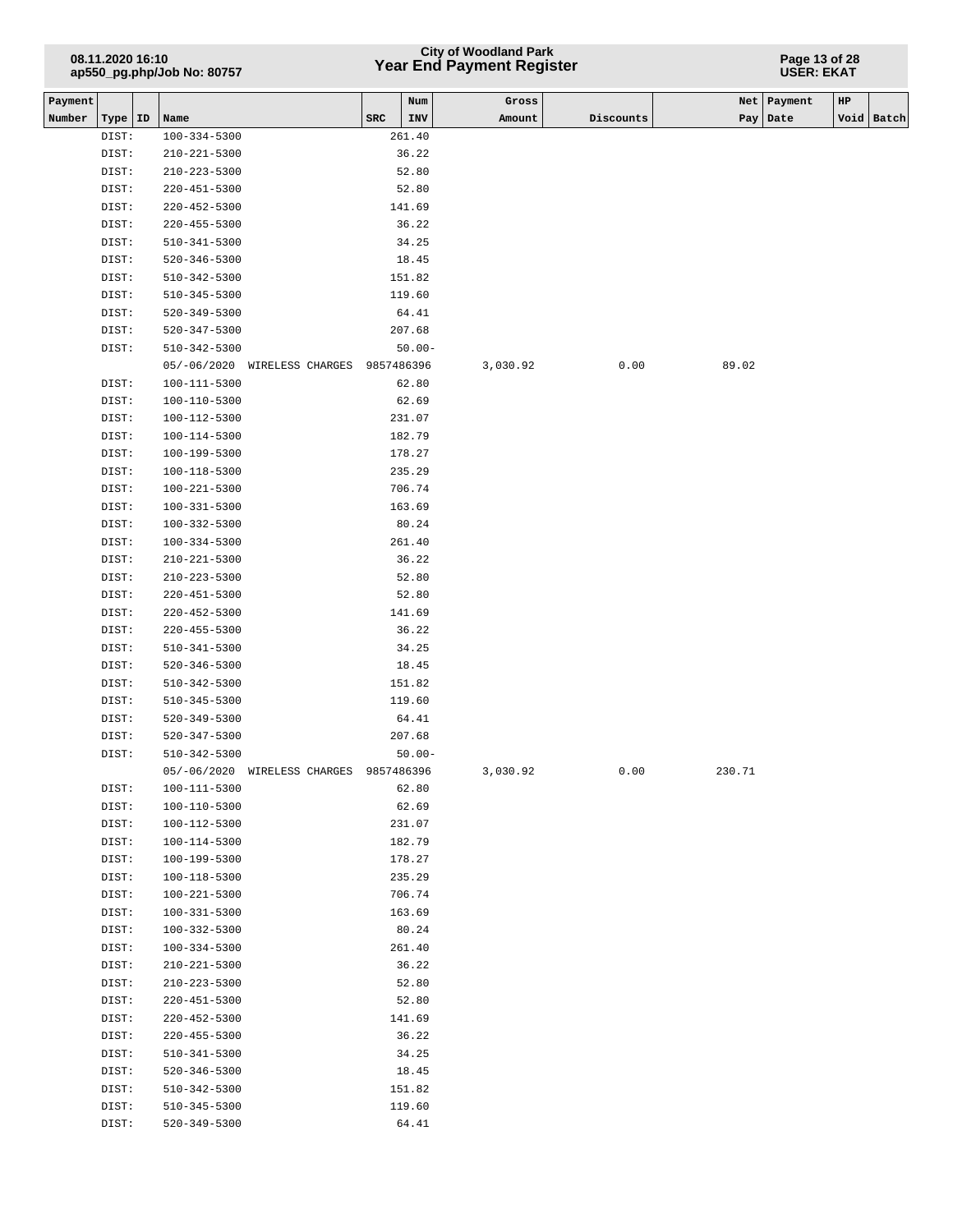## **Year End Payment Register City of Woodland Park 08.11.2020 16:10**

**Page 14 of 28 USER: EKAT**

| Payment |              |                                              |                | Num            | Gross             |              |          | Net   Payment          | HP |            |
|---------|--------------|----------------------------------------------|----------------|----------------|-------------------|--------------|----------|------------------------|----|------------|
| Number  | Type   ID    | Name                                         | SRC            | INV            | Amount            | Discounts    |          | Pay   Date             |    | Void Batch |
|         | DIST:        | 520-347-5300                                 |                | 207.68         |                   |              |          |                        |    |            |
|         | DIST:        | 510-342-5300<br>05/-06/2020 WIRELESS CHARGES |                | $50.00 -$      |                   |              | 255.67   |                        |    |            |
|         | DIST:        | 100-111-5300                                 | 9857486396     |                | 3,030.92          | 0.00         |          |                        |    |            |
|         | DIST:        | 100-110-5300                                 |                | 62.80<br>62.69 |                   |              |          |                        |    |            |
|         | DIST:        | 100-112-5300                                 |                | 231.07         |                   |              |          |                        |    |            |
|         | DIST:        | 100-114-5300                                 |                | 182.79         |                   |              |          |                        |    |            |
|         | DIST:        | 100-199-5300                                 |                | 178.27         |                   |              |          |                        |    |            |
|         | DIST:        | 100-118-5300                                 |                | 235.29         |                   |              |          |                        |    |            |
|         | DIST:        | 100-221-5300                                 |                | 706.74         |                   |              |          |                        |    |            |
|         | DIST:        | $100 - 331 - 5300$                           |                | 163.69         |                   |              |          |                        |    |            |
|         | DIST:        | 100-332-5300                                 |                | 80.24          |                   |              |          |                        |    |            |
|         | DIST:        | $100 - 334 - 5300$                           |                | 261.40         |                   |              |          |                        |    |            |
|         | DIST:        | 210-221-5300                                 |                | 36.22          |                   |              |          |                        |    |            |
|         | DIST:        | 210-223-5300                                 |                | 52.80          |                   |              |          |                        |    |            |
|         | DIST:        | $220 - 451 - 5300$                           |                | 52.80          |                   |              |          |                        |    |            |
|         | DIST:        | $220 - 452 - 5300$                           |                | 141.69         |                   |              |          |                        |    |            |
|         | DIST:        | $220 - 455 - 5300$                           |                | 36.22          |                   |              |          |                        |    |            |
|         | DIST:        | 510-341-5300                                 |                | 34.25          |                   |              |          |                        |    |            |
|         | DIST:        | $520 - 346 - 5300$                           |                | 18.45          |                   |              |          |                        |    |            |
|         | DIST:        | 510-342-5300                                 |                | 151.82         |                   |              |          |                        |    |            |
|         | DIST:        | 510-345-5300                                 |                | 119.60         |                   |              |          |                        |    |            |
|         | DIST:        | 520-349-5300                                 |                | 64.41          |                   |              |          |                        |    |            |
|         | DIST:        | 520-347-5300                                 |                | 207.68         |                   |              |          |                        |    |            |
|         | DIST:        | 510-342-5300                                 |                | $50.00 -$      |                   |              |          |                        |    |            |
|         | 110212 CHK A | WAXIE SANITARY SUPPLY                        |                | 4189 1         | 328.58            | 0.00         |          | 328.58 2020-07-09      |    | 40558      |
|         |              | CUSTODIAL SUPPLIES - B&G 79271067            |                |                | 328.58            | 0.00         | 328.58   |                        |    |            |
|         | DIST:        | 100-118-6140                                 |                | 328.58         |                   |              |          |                        |    |            |
|         |              | -----------                                  |                |                | ----------------- |              |          |                        |    |            |
|         |              | 110213 CHK A WILMA MARTIN                    |                | 5195 1         | 1,254.00          | 0.00         |          | 1,254.00 2020-07-09    |    | 40558      |
|         |              | INSTRUCTOR - P&R                             | 07022020       |                | 1,254.00          | 0.00         | 1,254.00 |                        |    |            |
|         | DIST:        | 220-451-3400-1000                            |                | 1,254.00       |                   |              |          |                        |    |            |
|         |              |                                              |                |                |                   |              |          |                        |    |            |
|         | 110214 CHK A | TROY ZOOK INVESTIGATIONS                     |                | 5222 1         | 1,500.00          | 0.00         |          | 1,500.00 2020-07-09    |    | 40570      |
|         |              | Service Bea Cunningham                       | 070820         |                | 1,500.00          | 0.00         | 1,500.00 |                        |    |            |
|         | DIST:        | 100-111-3210                                 |                | 1,500.00       |                   |              |          |                        |    |            |
|         |              |                                              |                |                | 3,998.15          |              |          |                        |    |            |
| 35      | EFT A        | VECTRA BANK COLORADO<br>Visa June 2020       | 4705<br>063020 | $\overline{3}$ | 3,998.15          | 0.00<br>0.00 | 3,987.16 | 3,998.15 2020-07-14 HP |    | 40663      |
|         | DIST:        | 100-105-5800                                 |                | 180.76         |                   |              |          |                        |    |            |
|         | DIST:        | 100-105-6100                                 |                | 15.89          |                   |              |          |                        |    |            |
|         | DIST:        | 100-105-6125                                 |                | 157.84         |                   |              |          |                        |    |            |
|         | DIST:        | 100-111-5850                                 |                | 595.00         |                   |              |          |                        |    |            |
|         | DIST:        | 100-112-5800                                 |                | $1,550.00 -$   |                   |              |          |                        |    |            |
|         | DIST:        | $100 - 115 - 2080$                           |                | 3.99           |                   |              |          |                        |    |            |
|         | DIST:        | 100-117-5850                                 |                | 200.00         |                   |              |          |                        |    |            |
|         | DIST:        | 100-117-5800                                 |                | $50.00 -$      |                   |              |          |                        |    |            |
|         | DIST:        | 100-117-5900                                 |                | 100.00         |                   |              |          |                        |    |            |
|         | DIST:        | 100-117-6100                                 |                | 139.99         |                   |              |          |                        |    |            |
|         | DIST:        | 100-117-7500                                 |                | 40.00          |                   |              |          |                        |    |            |
|         | DIST:        | 100-118-4310                                 |                | 239.40         |                   |              |          |                        |    |            |
|         | DIST:        | 100-199-3335                                 |                | 148.72         |                   |              |          |                        |    |            |
|         | DIST:        | 100-199-6100                                 |                | 507.27         |                   |              |          |                        |    |            |
|         | DIST:        | 100-120-3700                                 |                | 249.44         |                   |              |          |                        |    |            |
|         | DIST:        | 100-120-6710                                 |                | 726.89         |                   |              |          |                        |    |            |
|         | DIST:        | 100-221-2210                                 |                | 88.48          |                   |              |          |                        |    |            |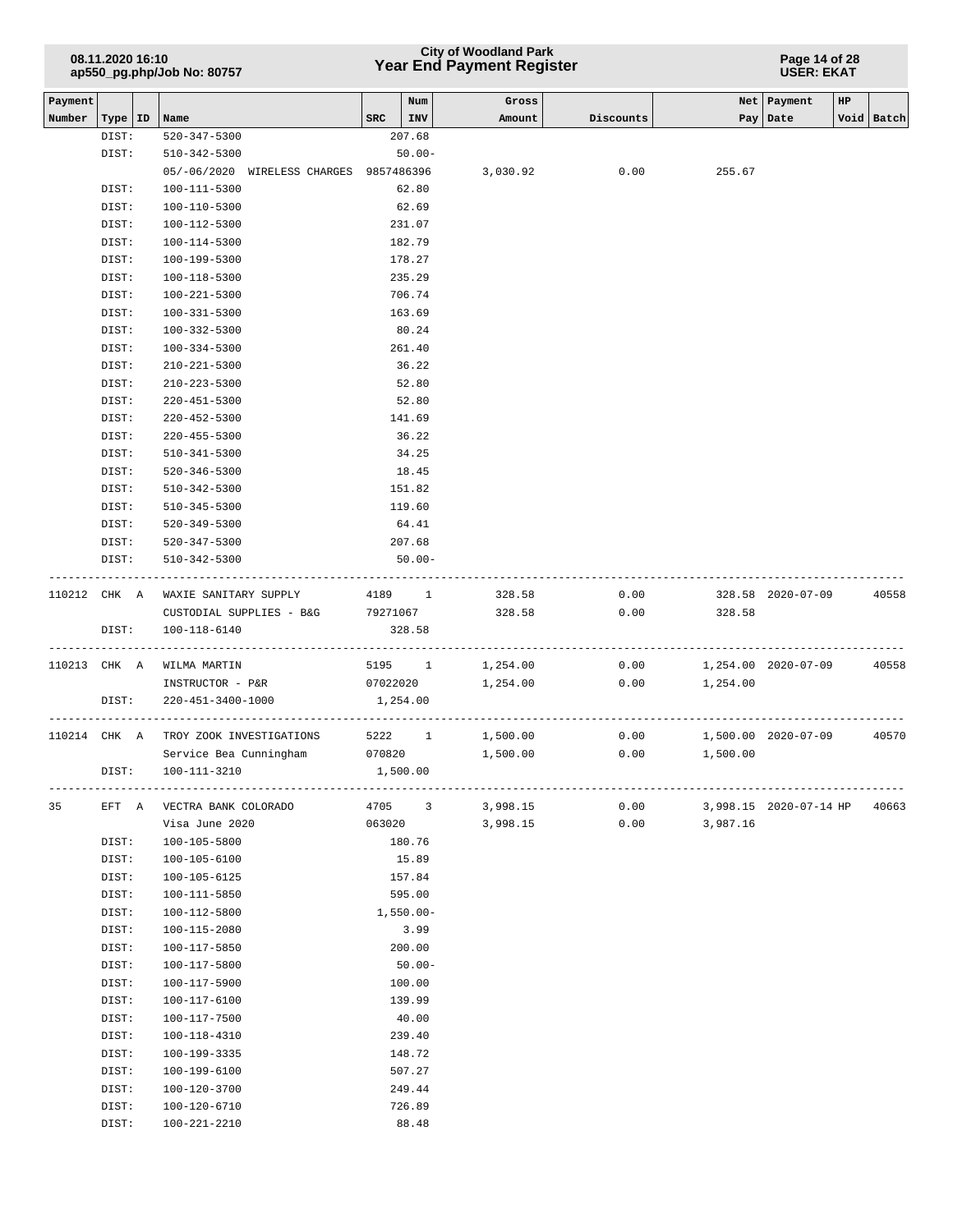## **Year End Payment Register City of Woodland Park 08.11.2020 16:10**

#### **Page 15 of 28 USER: EKAT**

| Payment             |                              |            | Num            | Gross    |           |      | Net   Payment | HP |            |
|---------------------|------------------------------|------------|----------------|----------|-----------|------|---------------|----|------------|
| Number<br>Type   ID | Name                         | <b>SRC</b> | INV            | Amount   | Discounts |      | Pay   Date    |    | Void Batch |
| DIST:               | $100 - 221 - 2240$           |            | 60.51          |          |           |      |               |    |            |
| DIST:               | 100-221-2250                 |            | 20.00          |          |           |      |               |    |            |
| DIST:               | $100 - 221 - 5800$           |            | 420.45         |          |           |      |               |    |            |
| DIST:               | $100 - 221 - 6100$           | 1,123.64   |                |          |           |      |               |    |            |
| DIST:               | $100 - 221 - 6160$           |            | 558.46         |          |           |      |               |    |            |
| DIST:               | 100-221-6210                 |            | 10.43          |          |           |      |               |    |            |
| DIST:               | $210 - 220 - 3335$           |            | 202.04         |          |           |      |               |    |            |
| DIST:               | $210 - 223 - 5800$           |            | $200.00 -$     |          |           |      |               |    |            |
| DIST:               | $220 - 455 - 3700$           |            | 8.95           |          |           |      |               |    |            |
|                     | Visa June 2020               | 063020     |                | 3,998.15 | 0.00      | 2.04 |               |    |            |
| DIST:               | 100-105-5800                 |            | 180.76         |          |           |      |               |    |            |
| DIST:               | $100 - 105 - 6100$           |            | 15.89          |          |           |      |               |    |            |
| DIST:               | 100-105-6125                 |            | 157.84         |          |           |      |               |    |            |
| DIST:               | 100-111-5850                 |            | 595.00         |          |           |      |               |    |            |
| DIST:               | 100-112-5800                 |            | $1,550.00 -$   |          |           |      |               |    |            |
| DIST:               | 100-115-2080                 |            | 3.99           |          |           |      |               |    |            |
| DIST:               | 100-117-5850                 |            | 200.00         |          |           |      |               |    |            |
| DIST:               | 100-117-5800                 |            | $50.00 -$      |          |           |      |               |    |            |
| DIST:               | 100-117-5900                 |            | 100.00         |          |           |      |               |    |            |
| DIST:               | 100-117-6100                 |            | 139.99         |          |           |      |               |    |            |
| DIST:               | 100-117-7500                 |            | 40.00          |          |           |      |               |    |            |
| DIST:               | 100-118-4310                 |            | 239.40         |          |           |      |               |    |            |
| DIST:               | 100-199-3335                 |            | 148.72         |          |           |      |               |    |            |
| DIST:               | 100-199-6100                 |            | 507.27         |          |           |      |               |    |            |
| DIST:               | 100-120-3700                 |            | 249.44         |          |           |      |               |    |            |
| DIST:               | 100-120-6710                 |            | 726.89         |          |           |      |               |    |            |
| DIST:               | 100-221-2210                 |            | 88.48          |          |           |      |               |    |            |
| DIST:<br>DIST:      | 100-221-2240<br>100-221-2250 |            | 60.51<br>20.00 |          |           |      |               |    |            |
| DIST:               | 100-221-5800                 |            | 420.45         |          |           |      |               |    |            |
| DIST:               | 100-221-6100                 | 1,123.64   |                |          |           |      |               |    |            |
| DIST:               | 100-221-6160                 |            | 558.46         |          |           |      |               |    |            |
| DIST:               | 100-221-6210                 |            | 10.43          |          |           |      |               |    |            |
| DIST:               | $210 - 220 - 3335$           |            | 202.04         |          |           |      |               |    |            |
| DIST:               | $210 - 223 - 5800$           |            | $200.00 -$     |          |           |      |               |    |            |
| DIST:               | $220 - 455 - 3700$           |            | 8.95           |          |           |      |               |    |            |
|                     | Visa June 2020               | 063020     |                | 3,998.15 | 0.00      | 8.95 |               |    |            |
| DIST:               | 100-105-5800                 |            | 180.76         |          |           |      |               |    |            |
| DIST:               | 100-105-6100                 |            | 15.89          |          |           |      |               |    |            |
| DIST:               | 100-105-6125                 |            | 157.84         |          |           |      |               |    |            |
| DIST:               | $100 - 111 - 5850$           |            | 595.00         |          |           |      |               |    |            |
| DIST:               | 100-112-5800                 |            | $1,550.00 -$   |          |           |      |               |    |            |
| DIST:               | 100-115-2080                 |            | 3.99           |          |           |      |               |    |            |
| DIST:               | 100-117-5850                 |            | 200.00         |          |           |      |               |    |            |
| DIST:               | 100-117-5800                 |            | $50.00 -$      |          |           |      |               |    |            |
| DIST:               | 100-117-5900                 |            | 100.00         |          |           |      |               |    |            |
| DIST:               | $100 - 117 - 6100$           |            | 139.99         |          |           |      |               |    |            |
| DIST:               | 100-117-7500                 |            | 40.00          |          |           |      |               |    |            |
| DIST:               | 100-118-4310                 |            | 239.40         |          |           |      |               |    |            |
| DIST:               | 100-199-3335                 |            | 148.72         |          |           |      |               |    |            |
| DIST:               | 100-199-6100                 |            | 507.27         |          |           |      |               |    |            |
| DIST:               | 100-120-3700                 |            | 249.44         |          |           |      |               |    |            |
| DIST:               | 100-120-6710                 |            | 726.89         |          |           |      |               |    |            |
| DIST:               | 100-221-2210                 |            | 88.48          |          |           |      |               |    |            |
| DIST:               | 100-221-2240                 |            | 60.51          |          |           |      |               |    |            |
| DIST:               | 100-221-2250                 |            | 20.00          |          |           |      |               |    |            |
| DIST:               | 100-221-5800                 |            | 420.45         |          |           |      |               |    |            |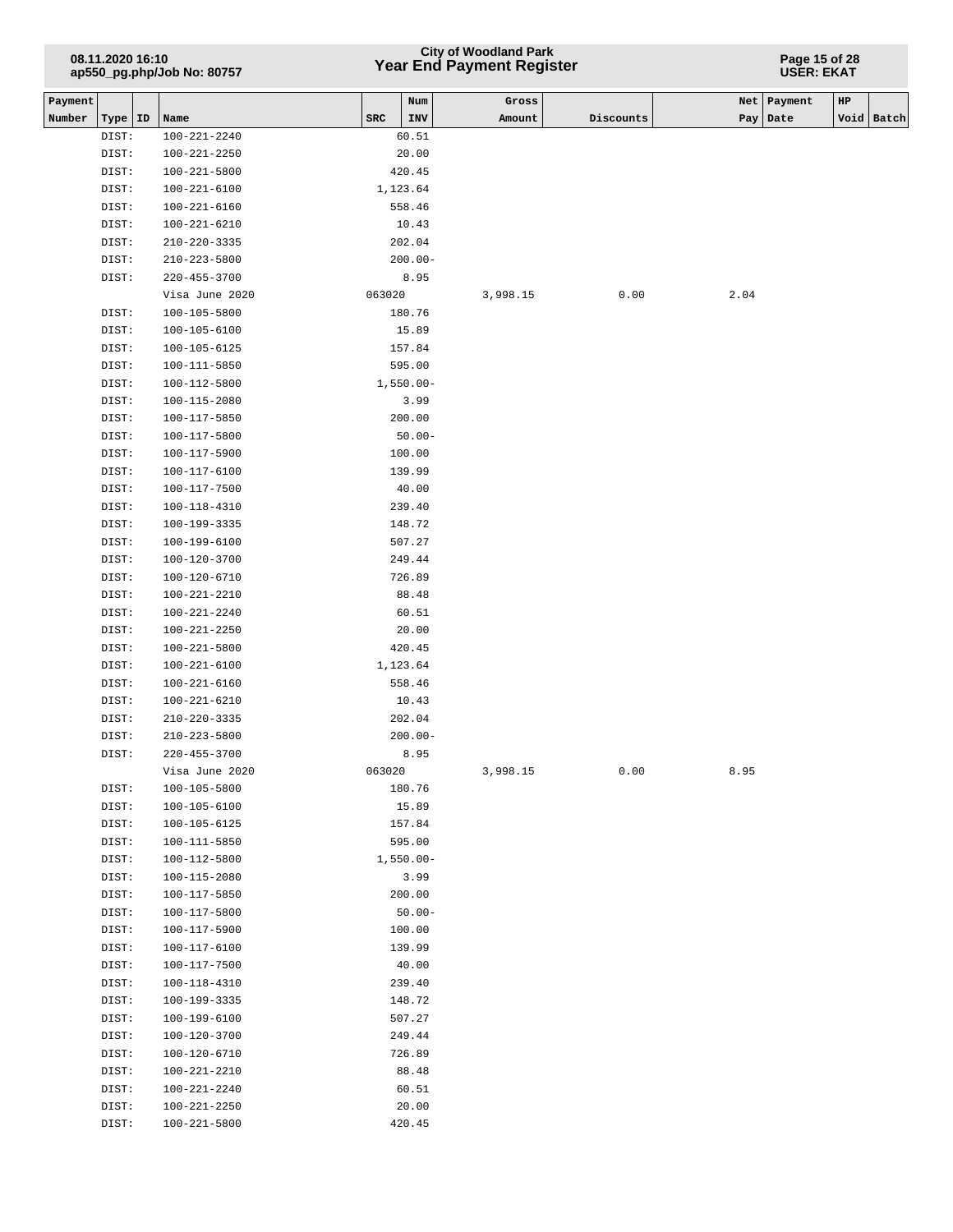### **Year End Payment Register City of Woodland Park 08.11.2020 16:10**

#### **Page 16 of 28 USER: EKAT**

| Payment           |       |                                                             |                         | Num | Gross                |           |                                   | Net   Payment             | HP |                 |
|-------------------|-------|-------------------------------------------------------------|-------------------------|-----|----------------------|-----------|-----------------------------------|---------------------------|----|-----------------|
| Number            |       | Type   ID   Name                                            | $ $ INV<br>$_{\rm SRC}$ |     | Amount               | Discounts |                                   | Pay   Date                |    | Void Batch      |
|                   | DIST: | 100-221-6100                                                | 1,123.64                |     |                      |           |                                   |                           |    |                 |
|                   | DIST: | 100-221-6160                                                | 558.46                  |     |                      |           |                                   |                           |    |                 |
|                   | DIST: | 100-221-6210                                                | 10.43                   |     |                      |           |                                   |                           |    |                 |
|                   | DIST: | 210-220-3335                                                | 202.04                  |     |                      |           |                                   |                           |    |                 |
|                   | DIST: | 210-223-5800                                                | $200.00 -$              |     |                      |           |                                   |                           |    |                 |
|                   | DIST: | 220-455-3700                                                | 8.95                    |     |                      |           |                                   |                           |    |                 |
| 110215 CHK A      |       | BADGER METER INC                                            | 4278 1                  |     | 1,941.98             | 0.00      |                                   | 1,941.98 2020-07-16       |    | 40589           |
|                   |       | Badger Meter                                                | 80055714                |     | 1,941.98             | 0.00      | 1,941.98                          |                           |    |                 |
|                   | DIST: | 510-343-7200                                                | 1,941.98                |     |                      |           |                                   |                           |    |                 |
| 110216 CHK A      |       | BRIAN E. BUNDY                                              | 5208 1                  |     | 756.00               | 0.00      |                                   | 756.00 2020-07-16         |    | 40589           |
|                   |       | 06/15-06/26 ACCT. SUPPORT SVCS 07102020 756.00              |                         |     |                      | 0.00      | 756.00                            |                           |    |                 |
|                   | DIST: | 100-117-3500                                                | 756.00                  |     |                      |           |                                   |                           |    |                 |
|                   |       |                                                             |                         |     |                      |           |                                   |                           |    |                 |
| 110217 CHK A      |       | C&C SAND & STONE CO, INC.                                   | 112 1                   |     | 602.00               | 0.00      |                                   | 602.00 2020-07-16         |    | 40589           |
|                   |       | $MULCH - B&G$                                               | 1808352-IN              |     | 602.00               | 0.00      | 602.00                            |                           |    |                 |
|                   | DIST: | 100-118-4240                                                | 602.00                  |     |                      |           |                                   |                           |    |                 |
| 110218 CHK A      |       | CASELLE INC                                                 | 2356                    | 2   | 498.00               | 0.00      |                                   | 498.00 2020-07-16         |    | 40589           |
|                   |       | 08/2020 CONTRACT                                            | 103182                  |     | 498.00               | 0.00      | 323.70                            |                           |    |                 |
|                   | DIST: | 510-350-4340                                                | 323.70                  |     |                      |           |                                   |                           |    |                 |
|                   | DIST: | 520-351-4340                                                | 174.30                  |     |                      |           |                                   |                           |    |                 |
|                   |       | 08/2020 CONTRACT                                            | 103182                  |     | 498.00               | 0.00      | 174.30                            |                           |    |                 |
|                   | DIST: | 510-350-4340                                                | 323.70                  |     |                      |           |                                   |                           |    |                 |
|                   | DIST: | 520-351-4340                                                | 174.30                  |     |                      |           |                                   |                           |    |                 |
|                   |       |                                                             |                         |     |                      |           |                                   |                           |    |                 |
| 110219 CHK A      |       | CASEY, KAREN                                                | 4614 1                  |     | 359.98               | 0.00      |                                   | 359.98 2020-07-16         |    | 40589           |
|                   |       | MILEAGE AND EXPENSE                                         | 07142020                |     | 359.98               | 0.00      | 359.98                            |                           |    |                 |
|                   | DIST: | 100-115-5300                                                | 300.00                  |     |                      |           |                                   |                           |    |                 |
|                   | DIST: | 100-115-6710                                                | 59.98                   |     |                      |           |                                   |                           |    |                 |
| 110220 CHK A      |       | CINTAS CORPORATION NO 2                                     | 4977 1                  |     | 61.80                | 0.00      |                                   | 61.80 2020-07-16          |    | 40589           |
|                   |       | UNIFORMS - FLEET                                            | 4054821542              |     | 61.80                | 0.00      | 61.80                             |                           |    |                 |
|                   | DIST: | 100-332-6210                                                | 61.80                   |     |                      |           |                                   |                           |    |                 |
| 110221 CHK A      |       | DISCOVERY BENEFITS                                          | 3877 1                  |     | 168.00               | 0.00      |                                   | 168.00 2020-07-16         |    | 40589           |
|                   |       | 06/2020 COBRA/FSA                                           |                         |     | 0001176931-IN 168.00 |           | $0.00$ 168.00                     |                           |    |                 |
|                   | DIST: | 100-199-3335                                                | 168.00                  |     |                      |           |                                   |                           |    |                 |
|                   |       |                                                             |                         |     |                      |           |                                   |                           |    |                 |
|                   |       | 110222 CHK A EMPLOYERS COUNCIL SERVICES, IN 5099 1          |                         |     | 80.00                | 0.00      |                                   | 80.00 2020-07-16          |    | 40589           |
|                   |       | BACKROUND CHECK                                             | 0000349733              |     | 80.00                | 0.00      | 80.00                             |                           |    |                 |
|                   | DIST: | 100-199-3335                                                | 80.00                   |     |                      |           |                                   |                           |    |                 |
|                   |       | 110223 CHK A ENGER, JANE                                    | 3876 1                  |     | 93.00                | 0.00      |                                   | 93.00 2020-07-16          |    | 40589           |
|                   |       | INSTRUCTOR - P&R                                            | 07092020                |     | 93.00                | 0.00      | 93.00                             |                           |    |                 |
|                   | DIST: | 220-451-3400-1000                                           | 93.00                   |     |                      |           |                                   |                           |    |                 |
|                   |       | 110224 CHK A FISHER SCIENTIFIC                              |                         |     | 258 1 154.16         |           | 0.00                              | 154.16 2020-07-16 40589   |    |                 |
|                   |       | SUPPLIES - WWTP                                             |                         |     | 1303146 154.16       |           | 0.00<br>154.16                    |                           |    |                 |
|                   | DIST: | 520-347-6111                                                | 154.16                  |     |                      |           |                                   |                           |    |                 |
|                   |       |                                                             |                         |     |                      |           |                                   |                           |    | --------------- |
|                   |       | 110225 CHK A IMAGE BEARERS CLEANING LLC 5082 1              |                         |     | 4,252.00             | 0.00      |                                   | 4,252.00 2020-07-16 40589 |    |                 |
|                   |       | 07/2020 CLEANING CONTRACT                                   | 2456                    |     | 4,252.00             | 0.00      | 4,252.00                          |                           |    |                 |
|                   |       | DIST: 100-199-4230<br>------------------------------------- | 4,252.00                |     |                      |           |                                   |                           |    |                 |
| 110226 CHK A IREA |       |                                                             |                         |     | 343 4 12,914.00      |           | $0.00$ 12,914.00 2020-07-16 40589 |                           |    |                 |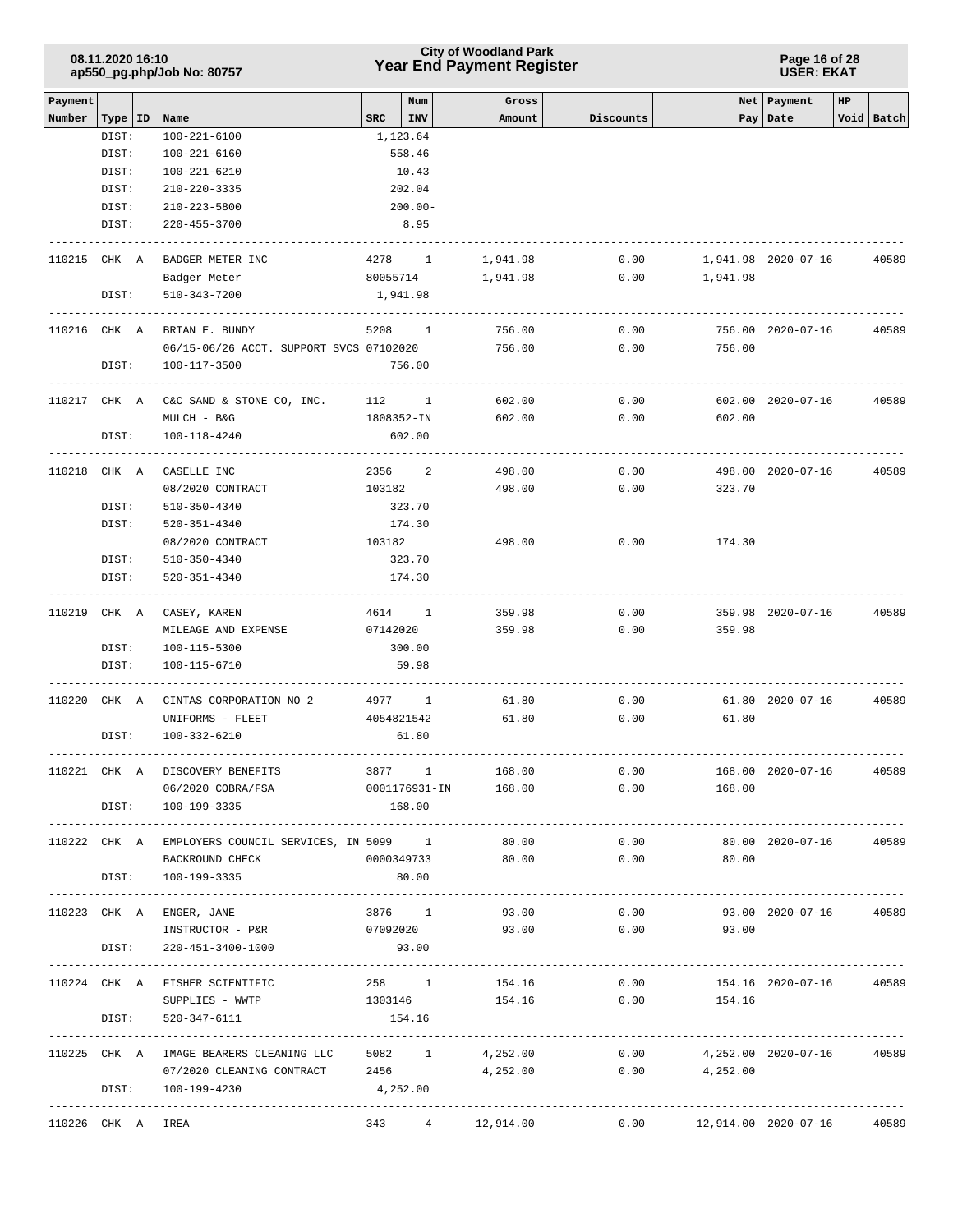|         | 08.11.2020 16:10 | ap550_pg.php/Job No: 80757                         |        |                  | <b>City of Woodland Park</b><br><b>Year End Payment Register</b> |                    |                         | Page 17 of 28<br><b>USER: EKAT</b> |                         |  |
|---------|------------------|----------------------------------------------------|--------|------------------|------------------------------------------------------------------|--------------------|-------------------------|------------------------------------|-------------------------|--|
| Payment |                  |                                                    |        | Num              | Gross                                                            |                    |                         | Net Payment                        | HP                      |  |
| Number  | Type   ID        | Name                                               | SRC    | INV              | Amount                                                           | Discounts          |                         | Pay   Date                         | Void Batch              |  |
|         |                  | 07/2020 CHARGES                                    |        | 07102020B        | 12,714.00                                                        | 0.00               | 4,310.60                |                                    |                         |  |
|         | DIST:            | 100-118-5710                                       |        | 2,120.62         |                                                                  |                    |                         |                                    |                         |  |
|         | DIST:            | 100-334-5710                                       |        | 973.60           |                                                                  |                    |                         |                                    |                         |  |
|         | DIST:            | 100-334-2270                                       |        | 270.64           |                                                                  |                    |                         |                                    |                         |  |
|         | DIST:            | 510-342-5710                                       |        | 5,038.54         |                                                                  |                    |                         |                                    |                         |  |
|         | DIST:            | 220-452-5710                                       |        | 4,310.60         |                                                                  |                    |                         |                                    |                         |  |
|         |                  | 07/2020 CHARGES                                    |        | 07102020B        | 12,714.00                                                        | 0.00               | 5,038.54                |                                    |                         |  |
|         | DIST:            | 100-118-5710                                       |        | 2,120.62         |                                                                  |                    |                         |                                    |                         |  |
|         | DIST:            | 100-334-5710                                       |        | 973.60           |                                                                  |                    |                         |                                    |                         |  |
|         | DIST:            | 100-334-2270                                       |        | 270.64           |                                                                  |                    |                         |                                    |                         |  |
|         | DIST:            | 510-342-5710                                       |        | 5,038.54         |                                                                  |                    |                         |                                    |                         |  |
|         | DIST:            | 220-452-5710                                       |        | 4,310.60         |                                                                  |                    |                         |                                    |                         |  |
|         |                  | 07/2020 CHARGES                                    |        | 07102020B        | 12,714.00                                                        | 0.00               | 3,364.86                |                                    |                         |  |
|         | DIST:            | 100-118-5710                                       |        | 2,120.62         |                                                                  |                    |                         |                                    |                         |  |
|         | DIST:            | 100-334-5710                                       |        | 973.60           |                                                                  |                    |                         |                                    |                         |  |
|         | DIST:            | 100-334-2270                                       |        | 270.64           |                                                                  |                    |                         |                                    |                         |  |
|         | DIST:            | 510-342-5710                                       |        | 5,038.54         |                                                                  |                    |                         |                                    |                         |  |
|         | DIST:            | 220-452-5710                                       |        | 4,310.60         |                                                                  |                    |                         |                                    |                         |  |
|         |                  | DESIGN FEE-GATEWAY SIDEWALK 07142020               |        |                  | 200.00                                                           | 0.00               | 200.00                  |                                    |                         |  |
|         | DIST:            | 410-335-7207                                       |        | 200.00           |                                                                  |                    |                         |                                    |                         |  |
|         | 110227 CHK A     | IRON MOUNTAIN                                      |        | 1376 1           | 211.42                                                           | 0.00               |                         | 211.42 2020-07-16                  | 40589                   |  |
|         |                  | ON SITE SHREDDING - C.HALL CTDP556                 |        |                  | 211.42                                                           | 0.00               | 211.42                  |                                    |                         |  |
|         | DIST:            | 100-112-5100                                       |        | 211.42           |                                                                  |                    |                         |                                    |                         |  |
|         |                  | 110228 CHK A KORY T. KATSIMPALIS                   |        | 5157 1           | 220.00                                                           | 0.00               |                         |                                    | 220.00 2020-07-16 40589 |  |
|         |                  | 06/2020 ADMINISTRATIVE SERVICE 06272020            |        |                  | 220.00                                                           | 0.00               | 220.00                  |                                    |                         |  |
|         | DIST:            | 215-710-3200                                       |        | 220.00           |                                                                  |                    |                         |                                    |                         |  |
|         |                  | 110229 CHK A LAWSON PRODUCTS, INC. 2935 1          |        |                  | 14.00                                                            | 0.00               |                         | 14.00 2020-07-16                   | 40589                   |  |
|         |                  | PAINT - F/S                                        |        | 9307663147       | 14.00                                                            | 0.00               | 14.00                   |                                    |                         |  |
|         | DIST:            | 510-345-4370                                       |        | 14.00            |                                                                  |                    |                         |                                    |                         |  |
|         |                  | 110230 CHK A LEXIS NEXIS ACCURINT                  | 3379 1 |                  | 31.50                                                            | 0.00               |                         | 31.50 2020-07-16                   | 40589                   |  |
|         |                  | 06/2020 CONTRACT FEE                               |        | 1209360-20200630 | 31.50                                                            | 0.00               | 31.50                   |                                    |                         |  |
|         | DIST:            | 100-221-5850                                       |        | 31.50            |                                                                  |                    |                         |                                    |                         |  |
|         |                  | 110231 CHK A LOWE'S BUSINESS ACCOUNT 2842 1 442.97 |        |                  |                                                                  | 0.00               | 442.97 2020-07-16 40589 |                                    |                         |  |
|         |                  | 06/2020 CHARGES                                    |        |                  | 70220 442.97                                                     |                    | $0.00$ 442.97           |                                    |                         |  |
|         |                  | DIST: 520-347-6110                                 |        | 442.97           |                                                                  |                    |                         |                                    |                         |  |
|         |                  | 110232 CHK A CHAD FORSETT                          |        | $1 \quad 1$      | 150.00                                                           | 0.00               |                         |                                    | 150.00 2020-07-16 40589 |  |
|         |                  | REIMB. DISTRIBUTION CLASS 07132020                 |        |                  | 150.00                                                           | 0.00               | 150.00                  |                                    |                         |  |
|         |                  | DIST: 510-342-5800                                 |        | 150.00           |                                                                  |                    |                         |                                    |                         |  |
|         |                  | 110233 CHK A JODY AKERS                            |        | $1 \quad 1$      | 27.00                                                            | 0.00               |                         |                                    | 27.00 2020-07-16 40589  |  |
|         |                  | REFUND - P&R                                       |        | 22076080         | 27.00                                                            |                    | $0.00$ 27.00            |                                    |                         |  |
|         |                  | DIST: 220-000-3475-1000                            |        | 27.00            |                                                                  |                    |                         |                                    |                         |  |
|         |                  | 110234 CHK A ASHLI & RYAN SCHULTZ                  |        | $1 \quad 1$      | 440.83                                                           | 0.00               |                         |                                    | 440.83 2020-07-16 40589 |  |
|         |                  | UTILITY REFUND                                     |        | 3130.05          |                                                                  | 440.83 0.00 440.83 |                         |                                    |                         |  |
|         |                  | DIST: 510-342-3461                                 |        | 440.83           |                                                                  |                    |                         |                                    |                         |  |
|         |                  | 110235 CHK A PAUL & PATSY MILLIGAN 1 1 1           |        |                  | 156.97                                                           | 0.00               |                         |                                    | 156.97 2020-07-16 40589 |  |
|         |                  | UTILITY REFUND                                     |        |                  | 4646.05 156.97                                                   |                    | $0.00$ 156.97           |                                    |                         |  |
|         |                  | DIST: 510-342-3461                                 |        | 156.97           |                                                                  |                    |                         |                                    |                         |  |
|         |                  |                                                    |        |                  |                                                                  |                    |                         |                                    |                         |  |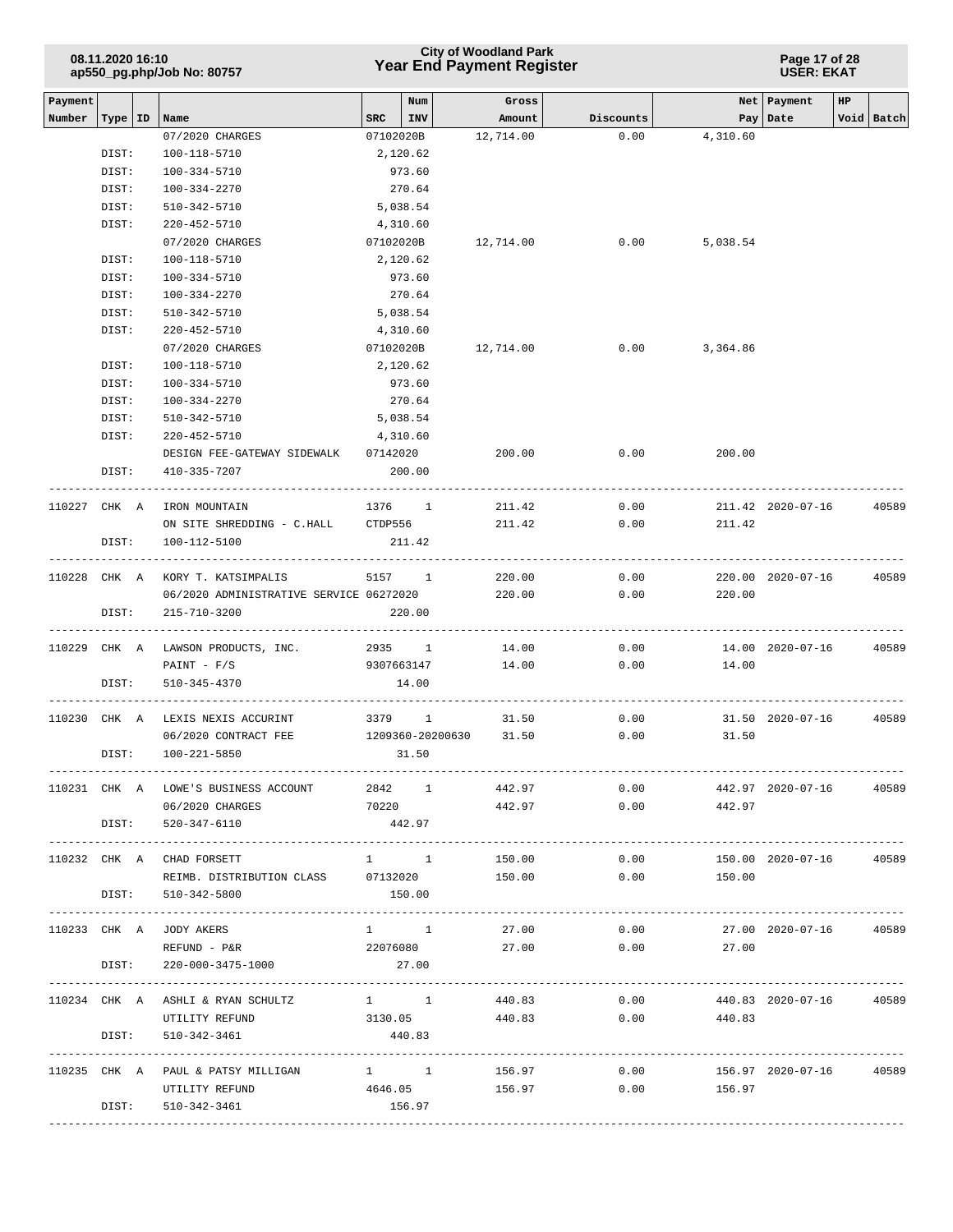### **Year End Payment Register City of Woodland Park 08.11.2020 16:10**

**Page 18 of 28 USER: EKAT**

|                    |              |                                                      |              |                |            |           |                        |                      | HP |            |
|--------------------|--------------|------------------------------------------------------|--------------|----------------|------------|-----------|------------------------|----------------------|----|------------|
| Payment            |              |                                                      |              | Num            | Gross      |           |                        | Net   Payment        |    |            |
| Number   Type   ID |              | Name                                                 | $_{\rm SRC}$ | INV            | Amount     | Discounts |                        | Pay   Date           |    | Void Batch |
| 110236             | CHK A        | PIKES PEAK TELEVISION, INC                           | 4663         | $\overline{1}$ | 500.00     | 0.00      | 500.00                 | 2020-07-16           |    | 40589      |
|                    |              | MARKETING - RECOVERY                                 | 523676-1     |                | 500.00     | 0.00      | 500.00                 |                      |    |            |
|                    | DIST:        | 100-115-2010                                         |              | 500.00         |            |           |                        |                      |    |            |
|                    |              |                                                      |              |                |            |           |                        |                      |    |            |
| 110237 CHK A       |              | PITNEY BOWES GLOBAL FINANCIAL 2479 1                 |              |                | 90.00      | 0.00      |                        | 90.00 2020-07-16     |    | 40589      |
|                    |              | 07/2020 POSTAGE METER LEASE-PD 2479                  |              |                | 90.00      | 0.00      | 90.00                  |                      |    |            |
|                    | DIST:        | 100-199-5350                                         |              | 90.00          |            |           |                        |                      |    |            |
|                    |              |                                                      |              |                |            |           |                        |                      |    |            |
| 110238 CHK A       |              | PROFESSIONAL POLICE SUPPLY                           | 4796 1       |                | 44.00      | 0.00      |                        | 44.00 2020-07-16     |    | 40589      |
|                    |              | UNIFORM-GUN MAGAZINES                                | INV330276    |                | 44.00      | 0.00      | 44.00                  |                      |    |            |
|                    | DIST:        | 100-221-6210                                         |              | 44.00          |            |           |                        |                      |    |            |
|                    |              |                                                      |              |                |            |           |                        |                      |    |            |
| 110239 CHK A       |              | ROCKY MTN SPORTS OFFICIALS                           | 4314 1       |                | 805.00     | 0.00      |                        | 805.00 2020-07-16    |    | 40589      |
|                    |              | OFFICIALS - P&R                                      | $20 - 035$   |                | 805.00     | 0.00      | 805.00                 |                      |    |            |
|                    | DIST:        | 220-451-3400-1004                                    |              | 805.00         |            |           |                        |                      |    |            |
|                    |              |                                                      |              |                |            |           |                        |                      |    |            |
| 110240 CHK A       |              | ROSZCZEWSKI, ALICE JEAN                              | 4440 1       |                | 410.00     | 0.00      |                        | 410.00 2020-07-16    |    | 40589      |
|                    |              | INSTRUCTOR - P&R                                     | 07102020     |                | 410.00     | 0.00      | 410.00                 |                      |    |            |
|                    | DIST:        | 220-451-3400-1000                                    |              | 410.00         |            |           |                        |                      |    |            |
|                    |              |                                                      |              |                |            |           |                        |                      |    |            |
| 110241 CHK A       |              | SCHMIDT CONSTRUCTION                                 | 559 1        |                | 601.00     | 0.00      |                        | 601.00 2020-07-16    |    | 40589      |
|                    |              | ASPHALT - STREETS                                    | 2509853      |                | 601.00     | 0.00      | 601.00                 |                      |    |            |
|                    | DIST:        | 410-335-7202                                         |              | 601.00         |            |           |                        |                      |    |            |
|                    |              |                                                      |              |                |            |           |                        |                      |    |            |
| 110242 CHK A       |              | RED BARON CAR WASH                                   | 4191 2       |                | 124.77     | 0.00      |                        | 124.77 2020-07-16    |    | 40589      |
|                    |              | 06/2020 CHARGES                                      | 1688         |                | 124.77     | 0.00      | 102.77                 |                      |    |            |
|                    | DIST:        | 100-221-6160                                         |              | 102.77         |            |           |                        |                      |    |            |
|                    | DIST:        | 520-347-4320                                         |              | 22.00          |            |           |                        |                      |    |            |
|                    |              | 06/2020 CHARGES                                      |              |                | 124.77     | 0.00      | 22.00                  |                      |    |            |
|                    | DIST:        | 100-221-6160                                         |              | 102.77         |            |           |                        |                      |    |            |
|                    | DIST:        | 520-347-4320                                         |              | 22.00          |            |           |                        |                      |    |            |
|                    |              |                                                      |              |                |            |           |                        |                      |    |            |
| 110243             | CHK A        | WAGNER EQUIPMENT CO.                                 | 666 3        |                | 313.37     | 0.00      |                        | 313.37 2020-07-16    |    | 40589      |
|                    |              | PARTS - STREETS-VEH #33                              | P39CO353345  |                | 323.65     | 0.00      | 323.65                 |                      |    |            |
|                    | DIST:        | 100-332-4410                                         |              | 323.65         |            |           |                        |                      |    |            |
|                    |              | PARTS - STREETS - #33                                | P39CO353346  |                | 92.19      | 0.00      | 92.19                  |                      |    |            |
|                    | DIST:        | 100-332-4410                                         |              | 92.19          |            |           |                        |                      |    |            |
|                    |              | CREDIT INVOICE                                       |              | P39R0136493    | $102.47-$  | 0.00      | 102.47-                |                      |    |            |
|                    |              | DIST: 100-332-4410                                   |              | 102.47-        |            |           |                        |                      |    |            |
|                    |              |                                                      |              |                |            |           |                        |                      |    |            |
|                    |              | 110244 CHK A WASTE MANAGEMENT WOODLAND PARK 3004 2   |              |                | 270.35     | 0.00      |                        | 270.35 2020-07-16    |    | 40589      |
|                    |              | 06/2020 XTRA TRASH SERVICE 0005785-2517-2            |              |                | 48.54      | 0.00      | 48.54                  |                      |    |            |
|                    | DIST:        | 100-334-4210                                         |              | 48.54          |            |           |                        |                      |    |            |
|                    |              | 07/2020 TRASH SERVICE 0677657-2517-0 221.81          |              |                |            | 0.00      | 221.81                 |                      |    |            |
|                    | DIST:        | 520-347-4210                                         |              | 221.81         |            |           |                        |                      |    |            |
|                    |              |                                                      |              |                |            |           | ---------------------- |                      |    |            |
|                    |              | 110245 CHK A WOODLAND PARK MAIN STREET 5014 1 800.00 |              |                |            | 0.00      |                        | 800.00 2020-07-16    |    | 40589      |
|                    |              | REIMBURSEMENT SCHOLARSHIP 2022A 800.00               |              |                |            | 0.00      | 800.00                 |                      |    |            |
|                    | DIST:        | 100-000-3371                                         | 800.00       |                |            |           |                        |                      |    |            |
|                    | . <u>.</u> . |                                                      |              |                |            |           |                        |                      |    |            |
|                    |              | 110246 CHK A WOODLAND PARK SCHOOL DIST RE-2 1262 1   |              |                | 209,034.57 | 0.00      | 209,034.57 2020-07-16  |                      |    | 40589      |
|                    |              | 05/2020 SALES TAX                                    |              | 07162020       | 209,034.57 | 0.00      | 209,034.57             |                      |    |            |
|                    |              | DIST: 100-199-2100                                   | 209,409.57   |                |            |           |                        |                      |    |            |
|                    | DIST:        | 100-000-3802                                         |              | $375.00 -$     |            |           |                        |                      |    |            |
|                    |              |                                                      |              |                |            |           |                        |                      |    |            |
| 2                  | OTHR A       | COLO STATE DEPT OF REVENUE                           |              | 183 2          | 252.38     | 0.00      |                        | 252.38 2020-07-16 HP |    | 40588      |
|                    |              | 2nd QTR Revenue Sales Tax 07142020 252.38            |              |                |            | 0.00      | 201.19-                |                      |    |            |
|                    |              |                                                      |              |                |            |           |                        |                      |    |            |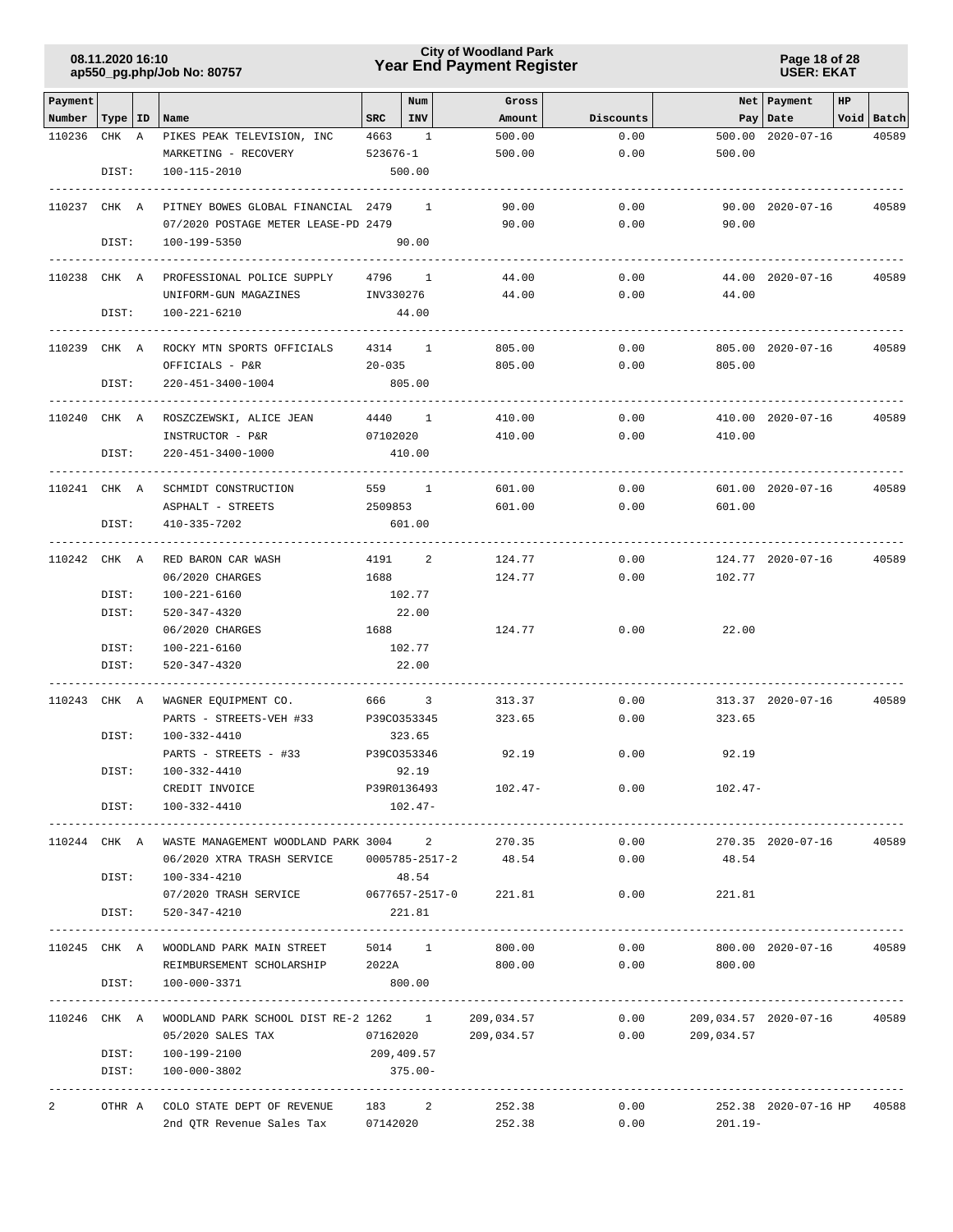| 08.11.2020 16:10           |  |
|----------------------------|--|
| ap550_pg.php/Job No: 80757 |  |

### **Year End Payment Register City of Woodland Park 08.11.2020 16:10**

#### **Page 19 of 28 USER: EKAT**

| Payment      |           |                                                                                           |              | Num        | Gross              |           |                               | Net   Payment          | HP |            |
|--------------|-----------|-------------------------------------------------------------------------------------------|--------------|------------|--------------------|-----------|-------------------------------|------------------------|----|------------|
| Number       | Type   ID | Name                                                                                      | $SRC$ $ INV$ |            | Amount             | Discounts |                               | Pay   Date             |    | Void Batch |
|              | DIST:     | 100-117-3930                                                                              |              | $9.89 -$   |                    |           |                               |                        |    |            |
|              | DIST:     | 100-000-3491                                                                              |              | 52.50      |                    |           |                               |                        |    |            |
|              | DIST:     | 220-000-3478-2000                                                                         |              | 453.57     |                    |           |                               |                        |    |            |
|              | DIST:     | 100-000-3131                                                                              |              | $243.80 -$ |                    |           |                               |                        |    |            |
|              |           | 2nd QTR Revenue Sales Tax 07142020                                                        |              |            | 252.38             | 0.00      | 453.57                        |                        |    |            |
|              | DIST:     | 100-117-3930                                                                              |              | 9.89-      |                    |           |                               |                        |    |            |
|              | DIST:     | 100-000-3491                                                                              |              | 52.50      |                    |           |                               |                        |    |            |
|              | DIST:     | 220-000-3478-2000                                                                         |              | 453.57     |                    |           |                               |                        |    |            |
|              | DIST:     | 100-000-3131                                                                              |              | $243.80 -$ |                    |           |                               |                        |    |            |
| 110249 CHK A |           | ACA SECURITY, INC<br>4212 1                                                               |              |            | 180.00             | 0.00      |                               | 180.00 2020-07-23      |    | 40611      |
|              |           | QUARTERLY MONITORING - WTP 17056                                                          |              |            | 180.00             | 0.00      | 180.00                        |                        |    |            |
|              | DIST:     | 510-342-4320                                                                              |              | 180.00     |                    |           |                               |                        |    |            |
|              |           | 110250 CHK A AUTO TRUCK GROUP, LLC                                                        | 4630 1       |            | 196.25             | 0.00      |                               | 196.25 2020-07-23      |    | 40611      |
|              |           | #41 REPAIR                                                                                | 1737775      |            | 196.25             | 0.00      | 196.25                        |                        |    |            |
|              | DIST:     | 100-332-4410                                                                              |              | 196.25     |                    |           |                               |                        |    |            |
| 110251 CHK A |           | CINTAS CORPORATION NO 2                                                                   | 4977 1       |            | 61.80              | 0.00      |                               | 61.80 2020-07-23       |    | 40611      |
|              |           | UNIFORMS - FLEET                                                                          | 4055500876   |            | 61.80              | 0.00      | 61.80                         |                        |    |            |
|              | DIST:     | 100-332-6210                                                                              |              | 61.80      |                    |           |                               |                        |    |            |
|              |           | 110252 CHK A CITY OF COLORADO SPRINGS                                                     | 1916 1       |            | 282.51             | 0.00      |                               | 282.51 2020-07-23      |    | 40611      |
|              |           | POLICE SUPPLY-RADIO PARTS RAD2074                                                         |              |            | 282.51             | 0.00      | 282.51                        |                        |    |            |
|              |           |                                                                                           |              |            |                    |           |                               |                        |    |            |
|              | DIST:     | 100-221-6160                                                                              |              | 282.51     |                    |           |                               |                        |    |            |
|              |           | 110253 CHK A CLEAN HARBORS ENVIRONMENTAL SE 5223 1                                        |              |            | 3,878.22           | 0.00      |                               | 3,878.22 2020-07-23    |    | 40611      |
|              |           | WWTP - LAB PACK HAZ WASTE DISP 1003336716                                                 |              |            | 3,878.22           | 0.00      | 3,878.22                      |                        |    |            |
|              | DIST:     | 520-347-4210                                                                              |              | 3,878.22   |                    |           |                               |                        |    |            |
| 110254 CHK A |           | COLO SPRINGS UTILITIES                                                                    | 1172 1       |            | 78,157.55          | 0.00      |                               | 78,157.55 2020-07-23   |    | 40611      |
|              |           | 2ND Q CONVEYANCE FEE                                                                      |              |            | 07102020 78,157.55 | 0.00      | 78,157.55                     |                        |    |            |
|              | DIST:     | 510-342-5755                                                                              | 78,157.55    |            |                    |           |                               |                        |    |            |
| 110255 CHK A |           | EL PASO CTY HEALTH DEPT LAB                                                               | 241 1        |            | 252.00             | 0.00      |                               | 252.00 2020-07-23      |    | 40611      |
|              |           | BACTERIOLOGICAL TESTS-WTP                                                                 | 063020       |            | 252.00             | 0.00      | 252.00                        |                        |    |            |
|              | DIST:     | 510-342-3350                                                                              |              | 252.00     |                    |           |                               |                        |    |            |
|              |           |                                                                                           |              |            |                    |           |                               |                        |    |            |
|              |           | 110256 CHK A FARIS MACHINERY CO. 1712 1 21.52                                             |              |            |                    |           | $0.00$ 21.52 2020-07-23       |                        |    | 40611      |
|              |           | PARTS $-$ #32                                                                             |              |            | A13276 21.52       |           | $0.00$ 21.52                  |                        |    |            |
|              |           | DIST: 100-332-4410                                                                        | 21.52        |            |                    |           |                               |                        |    |            |
|              |           | 110257 CHK A GALLS, LLC                                                                   | 5221 1       |            | 37.89              | 0.00      |                               | 37.89 2020-07-23 40611 |    |            |
|              |           | UNIFORM - RAMIREZ                                                                         | 015858545    |            | 37.89              |           | $0.00$ 37.89                  |                        |    |            |
|              |           | DIST: 100-221-6210                                                                        |              | 37.89      |                    |           |                               |                        |    |            |
|              |           | 110258 CHK A GLASER STEEL                                                                 |              |            | 2440 1 263.98      |           | 0.00                          | 263.98 2020-07-23      |    | 40611      |
|              |           | STEEL CUTS - VEH #56 66700 263.98 0.00                                                    |              |            |                    |           | 263.98                        |                        |    |            |
|              |           | DIST: 100-332-4410                                                                        | 263.98       |            |                    |           |                               |                        |    |            |
|              |           | 110259 CHK A JDS - HYDRO CONSULTANTS, INC. 2894 1 2,490.00 0.00 2,490.00 2020-07-23 40611 |              |            |                    |           |                               |                        |    |            |
|              |           | SUNNYWOOD PUMP STATION 10916-15 2,490.00 0.00 2,490.00                                    |              |            |                    |           |                               |                        |    |            |
|              | DIST:     | 510-343-7210                                                                              | 2,490.00     |            |                    |           |                               |                        |    |            |
|              |           |                                                                                           |              |            |                    |           |                               |                        |    |            |
|              |           | $110260$ CHK A L.N. CURTIS & SONS 5123 2                                                  |              |            | 83.75              |           | $0.00$ 83.75 2020-07-23 40611 |                        |    |            |
|              |           | UNIFORM - HOLZWARTH                                                                       | INV404577    |            | 59.00              | 0.00      | 59.00                         |                        |    |            |
|              |           | DIST: 100-221-6210                                                                        | 59.00        |            |                    |           |                               |                        |    |            |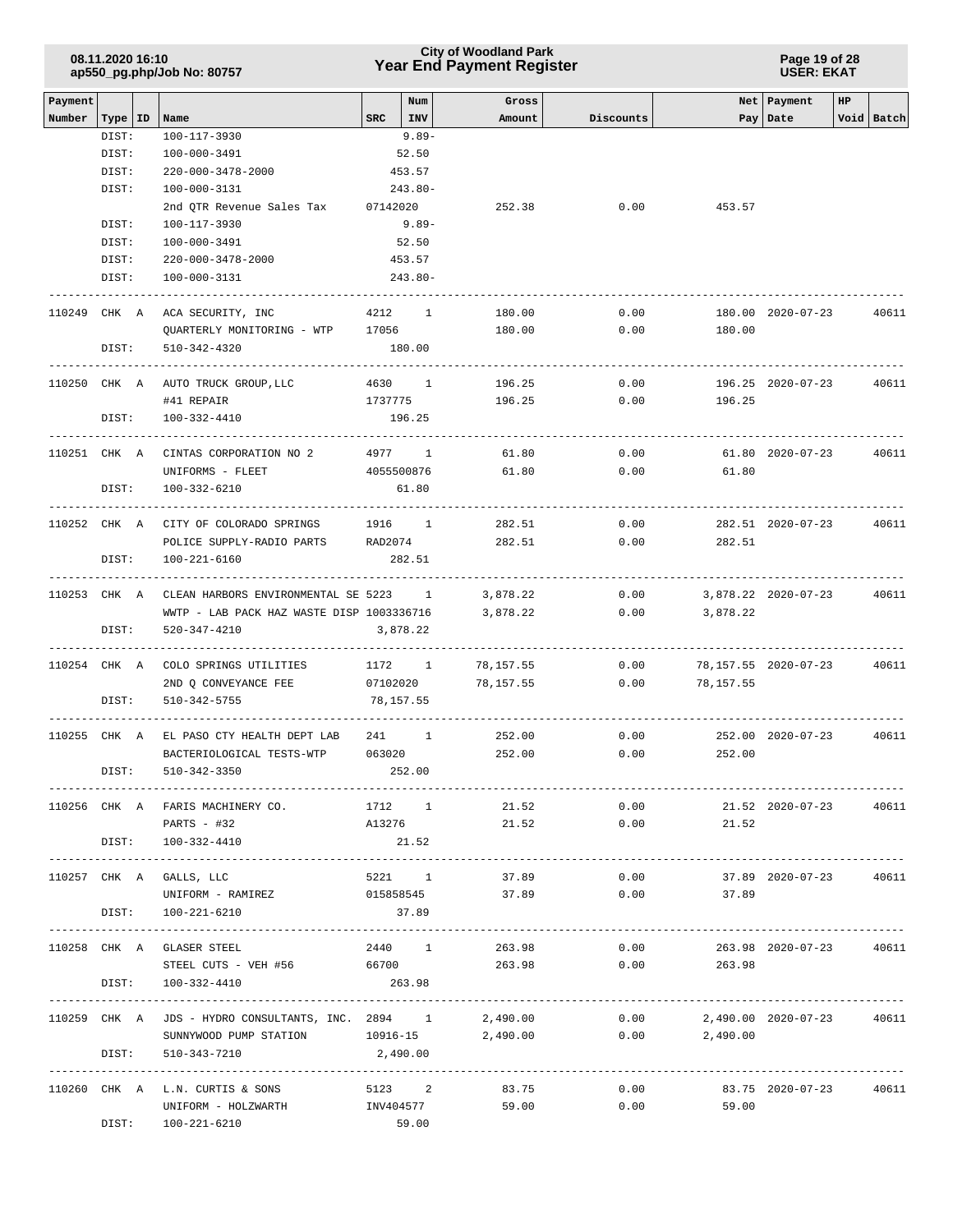### **Year End Payment Register City of Woodland Park 08.11.2020 16:10**

**Page 20 of 28 USER: EKAT**

| Payment            |       |                                                                                            |           | Num         | Gross          |              |                | Net   Payment           | HP |            |
|--------------------|-------|--------------------------------------------------------------------------------------------|-----------|-------------|----------------|--------------|----------------|-------------------------|----|------------|
| Number   Type   ID |       | Name                                                                                       | SRC       | $ $ INV     | Amount         | Discounts    |                | Pay   Date              |    | Void Batch |
|                    |       | UNIFORM - COUCH                                                                            | INV404921 |             | 24.75          | 0.00         | 24.75          |                         |    |            |
|                    | DIST: | 100-221-6210                                                                               |           | 24.75       |                |              |                |                         |    |            |
|                    |       |                                                                                            |           |             |                |              |                |                         |    |            |
| 110261 CHK A       |       | LAWSON PRODUCTS, INC.                                                                      | 2935      | 2           | 304.30         | 0.00         |                | 304.30 2020-07-23       |    | 40611      |
|                    |       | LATEX GLOVES - B&G                                                                         |           | 9307691731  | 118.38         | 0.00         | 118.38         |                         |    |            |
|                    | DIST: | 100-118-6140                                                                               |           | 118.38      |                |              |                |                         |    |            |
|                    |       | SUPPLIES - B&G                                                                             |           | 9307694549  | 185.92         | 0.00         | 185.92         |                         |    |            |
|                    | DIST: | 100-118-4320                                                                               |           | 161.47      |                |              |                |                         |    |            |
|                    | DIST: | 100-118-4240                                                                               |           | 24.45       |                |              |                |                         |    |            |
|                    |       | MCCOY SALES CORPORATION                                                                    |           |             |                |              |                |                         |    | 40611      |
| 110262 CHK A       |       |                                                                                            | 2402      | 2           | 136.09         | 0.00<br>0.00 |                | 136.09 2020-07-23       |    |            |
|                    | DIST: | PARTS - VEH #62<br>$510 - 345 - 4400$                                                      |           | 7598197     | 136.09         |              | 88.46          |                         |    |            |
|                    | DIST: |                                                                                            |           | 88.46       |                |              |                |                         |    |            |
|                    |       | 520-349-4400                                                                               | 7598197   | 47.63       | 136.09         | 0.00         | 47.63          |                         |    |            |
|                    | DIST: | PARTS - VEH #62                                                                            |           | 88.46       |                |              |                |                         |    |            |
|                    |       | $510 - 345 - 4400$<br>$520 - 349 - 4400$                                                   |           | 47.63       |                |              |                |                         |    |            |
|                    | DIST: |                                                                                            |           | ----------  |                |              |                |                         |    |            |
| 110263 CHK A       |       | MEBULBS                                                                                    |           | 3794 1      | 192.36         | 0.00         |                | 192.36 2020-07-23       |    | 40611      |
|                    |       | BULBS - B&G                                                                                |           | 31834064-01 | 192.36         | 0.00         | 192.36         |                         |    |            |
|                    | DIST: | 100-118-4310                                                                               |           | 192.36      |                |              |                |                         |    |            |
|                    |       |                                                                                            |           |             |                |              |                |                         |    |            |
| 110264 CHK A       |       | CERISSA WITTE                                                                              |           | $1 \quad 1$ | 33.03          | 0.00         |                | 33.03 2020-07-23        |    | 40611      |
|                    |       | UTILITY REFUND                                                                             | 1973.05   |             | 33.03          | 0.00         | 33.03          |                         |    |            |
|                    | DIST: | 510-342-3461                                                                               |           | 33.03       |                |              |                |                         |    |            |
|                    |       |                                                                                            |           |             |                |              |                |                         |    |            |
| 110265 CHK A       |       | STEPHANIE ALFIERI                                                                          |           | $1 \quad 1$ | 2.95           | 0.00         |                | $2.95$ $2020 - 07 - 23$ |    | 40611      |
|                    |       | UTILITY DEPOSIT REFUND<br>431.15                                                           |           |             | 2.95           | 0.00         | 2.95           |                         |    |            |
|                    | DIST: | 510-000-2520                                                                               |           | 2.95        |                |              |                |                         |    |            |
|                    |       |                                                                                            |           |             |                |              |                |                         |    |            |
| 110266 CHK A       |       | CASA OF THE PIKES PEAK REGION 1 1                                                          |           |             | 269.15         | 0.00         |                | 269.15 2020-07-23       |    | 40611      |
|                    |       | REFUND-AQUATIC - MR. ROLLINS                                                               | 506       |             | 269.15         | 0.00         | 269.15         |                         |    |            |
|                    | DIST: | 220-000-3471-3002                                                                          |           | 269.15      |                |              |                |                         |    |            |
| 110267 CHK A       |       | ANGIE WARREN                                                                               |           | $1 \quad 1$ | 32.06          | 0.00         |                | 32.06 2020-07-23        |    | 40611      |
|                    |       | UTILITY ERFUND                                                                             | 5332.02   |             | 32.06          | 0.00         | 32.06          |                         |    |            |
|                    | DIST: | 510-342-3461                                                                               |           | 32.06       |                |              |                |                         |    |            |
|                    |       |                                                                                            |           |             |                |              |                |                         |    |            |
|                    |       | 10268 CHK A WHHITNEY O'DONNELL 1 1 3,604.06 0.00 3,604.06 2020-07-23                       |           |             |                |              |                |                         |    | 40611      |
|                    |       | RESTITUTION-KATHRYN POLAK 71620 3,604.06 0.00 3,604.06                                     |           |             |                |              |                |                         |    |            |
|                    |       | DIST: 100-000-3411                                                                         | 3,604.06  |             |                |              |                |                         |    |            |
|                    |       |                                                                                            |           |             |                |              |                |                         |    |            |
|                    |       | 110269 CHK A NORTHERN SAFETY & INDUSTRIAL CO 2417 1                                        |           |             | 135.94         | 0.00         |                | 135.94 2020-07-23 40611 |    |            |
|                    |       | SAFETY SUPPLIES - STREETS 904042038                                                        |           |             |                | 135.94 0.00  | 135.94         |                         |    |            |
|                    |       | DIST: 100-334-2335                                                                         |           | 135.94      |                |              |                |                         |    |            |
|                    |       |                                                                                            |           |             |                |              |                |                         |    |            |
|                    |       | 110270 CHK A PEAK PERFORMANCE IMAGING SOLUT 5129 1 2,263.00 0.00 2,263.00 2020-07-23 40611 |           |             |                |              |                |                         |    |            |
|                    |       | 07/2020-07/2021 RENEWAL 58972 2,263.00 0.00 2,263.00                                       |           |             |                |              |                |                         |    |            |
|                    |       | DIST: 100-112-5100                                                                         | 2,263.00  |             |                |              |                |                         |    |            |
|                    |       |                                                                                            |           |             |                |              |                |                         |    |            |
|                    |       | 110271 CHK A PHIL LONG FORD                                                                | 504 1     |             | 29.47          | 0.00         |                | 29.47 2020-07-23 40611  |    |            |
|                    |       | #51 - PARTS                                                                                | 792642    |             | 29.47          | 0.00         | 29.47          |                         |    |            |
|                    |       | DIST: 100-332-4420                                                                         |           | 29.47       |                |              |                |                         |    |            |
|                    |       |                                                                                            |           |             |                |              |                |                         |    |            |
|                    |       | 110272 CHK A SCHMIDT CONSTRUCTION                                                          |           |             | 559 2 760.00   |              | 0.00           | 760.00 2020-07-23 40611 |    |            |
|                    |       | ASPHALT - STREETS                                                                          |           |             | 2510444 466.00 |              | 0.00<br>466.00 |                         |    |            |
|                    |       | DIST: 410-335-7202                                                                         |           | 466.00      |                |              |                |                         |    |            |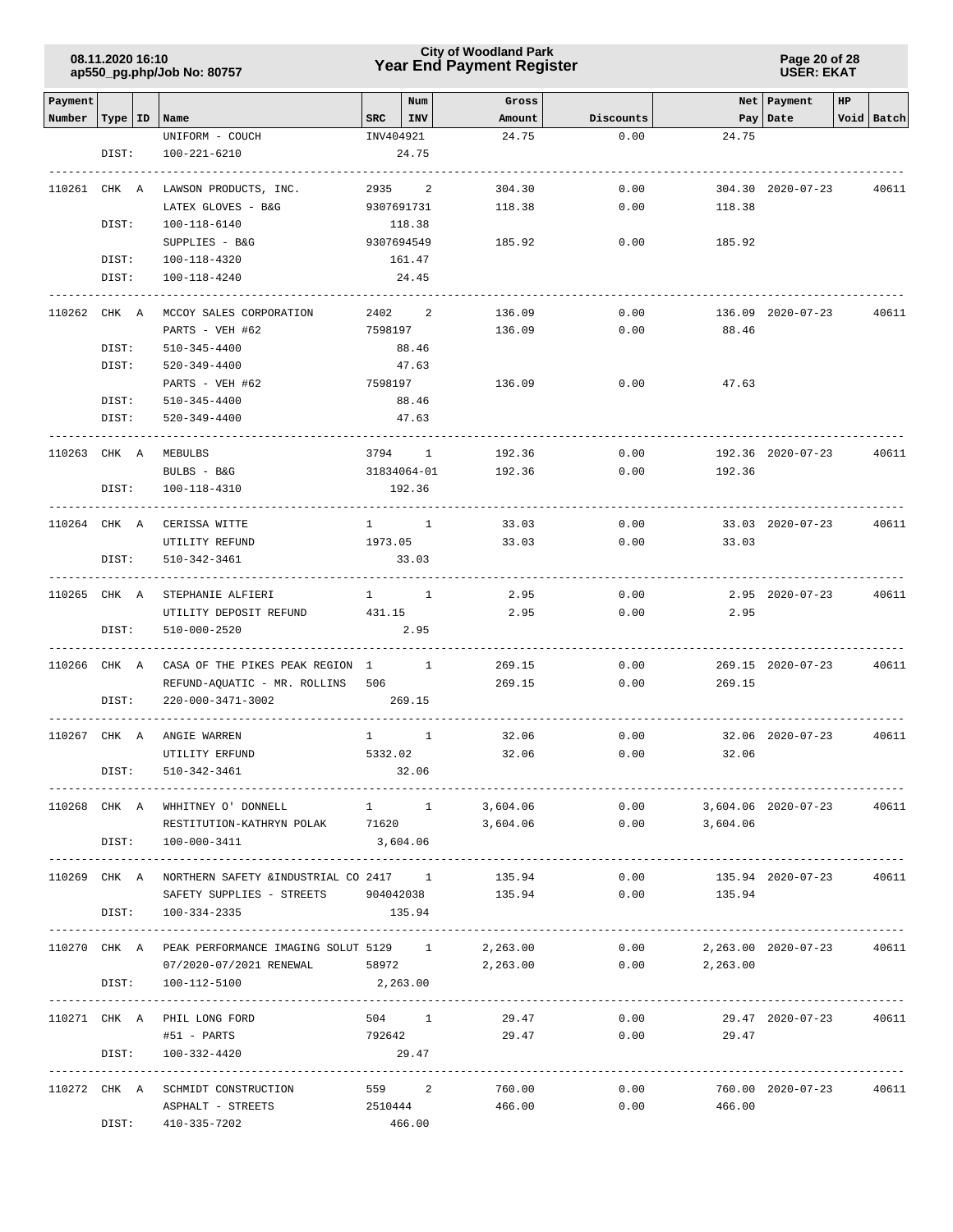### **Year End Payment Register City of Woodland Park 08.11.2020 16:10**

**Page 21 of 28 USER: EKAT**

| Payment                   |       |                                                   |          | Num         | Gross    |             |        | Net Payment         | HP |            |
|---------------------------|-------|---------------------------------------------------|----------|-------------|----------|-------------|--------|---------------------|----|------------|
| Number   Type   ID   Name |       |                                                   | SRC      | INV         | Amount   | Discounts   |        | Pay   Date          |    | Void Batch |
|                           |       | ASPHALT - STREETS                                 | 2510680  |             | 294.00   | 0.00        | 294.00 |                     |    |            |
|                           | DIST: | 410-335-7202                                      |          | 294.00      |          |             |        |                     |    |            |
|                           |       |                                                   |          |             |          |             |        |                     |    |            |
|                           |       |                                                   |          |             |          |             |        |                     |    |            |
| 110273 CHK A              |       | SCHUMACHER'S                                      |          | 561 1       | 330.00   | 0.00        |        | 330.00 2020-07-23   |    | 40611      |
|                           |       | #23 REPAIR                                        | 67893    |             | 330.00   | 0.00        | 330.00 |                     |    |            |
|                           | DIST: | 100-332-4430                                      |          | 330.00      |          |             |        |                     |    |            |
|                           |       |                                                   |          |             |          |             |        |                     |    |            |
| 110274 CHK A              |       | SGS ACCUTEST INC.                                 |          | 4859 2      | 827.00   | 0.00        |        | 827.00 2020-07-23   |    | 40611      |
|                           |       | 06/2020 WATER QUALITY TEST                        |          | 52160120009 | 217.50   | 0.00        | 217.50 |                     |    |            |
|                           | DIST: | 510-342-3350                                      |          | 217.50      |          |             |        |                     |    |            |
|                           |       | 06/2020 WATER QUALITY TEST                        |          | 52160120216 | 609.50   | 0.00        | 609.50 |                     |    |            |
|                           | DIST: | $510 - 342 - 3350$                                |          | 609.50      |          |             |        |                     |    |            |
|                           |       |                                                   |          |             |          |             |        |                     |    |            |
| 110275 CHK A              |       | SNO-WHITE LINEN & UNIFORM, INC 581 1              |          |             | 85.69    | 0.00        |        | 85.69 2020-07-23    |    | 40611      |
|                           |       | EVENTS EXPENSE - UPCC                             | SO9446   |             | 85.69    | 0.00        | 85.69  |                     |    |            |
|                           | DIST: | $220 - 455 - 3500$                                |          | 85.69       |          |             |        |                     |    |            |
|                           |       |                                                   |          |             |          |             |        |                     |    |            |
| 110276 CHK A              |       | SOLITUDE LAKE MANAGEMENT                          |          | 5073 1      | 396.40   | 0.00        |        | 396.40 2020-07-23   |    | 40611      |
|                           |       | 07/21020 POND MANAGEMENT<br>PI-A00433578          |          |             | 396.40   | 0.00        | 396.40 |                     |    |            |
|                           | DIST: | 100-118-4240                                      |          | 396.40      |          |             |        |                     |    |            |
|                           |       |                                                   |          |             |          |             |        |                     |    |            |
| 110277 CHK A              |       | STANLEY CONVERGENT SECURITY SO 4042 3             |          |             | 369.53   | 0.00        |        | 369.53 2020-07-23   |    | 40611      |
|                           |       | 08/2020 QUONSET                                   | 17601454 |             | 78.06    | 0.00        | 78.06  |                     |    |            |
|                           | DIST: | $100 - 331 - 5000$                                |          | 78.06       |          |             |        |                     |    |            |
|                           |       | 08/2020 FLEET                                     | 17602815 |             | 113.47   | 0.00        | 113.47 |                     |    |            |
|                           | DIST: | 100-332-5000                                      |          | 113.47      |          |             |        |                     |    |            |
|                           |       | 08/2020 MAIN BLDG                                 | 17607413 |             | 178.00   | 0.00        | 178.00 |                     |    |            |
|                           | DIST: | 100-332-5000                                      |          | 178.00      |          |             |        |                     |    |            |
|                           |       |                                                   |          |             |          |             |        |                     |    |            |
| 110278                    | CHK A | TELLER COUNTY WASTE                               | 4158     | 2           | 800.00   | 0.00        |        | 800.00 2020-07-23   |    | 40611      |
|                           |       | 06/2020 PORTALET                                  | 8296     |             | 400.00   | 0.00        | 400.00 |                     |    |            |
|                           | DIST: | 100-118-4210                                      |          | 400.00      |          |             |        |                     |    |            |
|                           |       | 07/2020 PORTALET CHARGES                          | 8617     |             | 400.00   | 0.00        | 400.00 |                     |    |            |
|                           | DIST: | 100-118-4210                                      |          | 400.00      |          |             |        |                     |    |            |
|                           |       |                                                   |          |             |          |             |        |                     |    |            |
| 110279 CHK A              |       | UTE PASS CONCRETE-SAND&GRAVEL 655                 |          | 9           | 2,448.06 | 0.00        |        | 2,448.06 2020-07-23 |    | 40611      |
|                           |       | FLAGSTONE                                         | D58917   |             | 153.10   | 0.00        | 153.10 |                     |    |            |
|                           | DIST: | 100-118-4310                                      |          | 153.10      |          |             |        |                     |    |            |
|                           |       | FLAGSTONE - B&G                                   | D59179   |             | 174.00   | 0.00        | 174.00 |                     |    |            |
|                           | DIST: | 100-118-4310                                      |          | 174.00      |          |             |        |                     |    |            |
|                           |       | MULCH                                             | D59821   |             | 392.10   | 0.00        | 392.10 |                     |    |            |
|                           | DIST: | 100-118-2120                                      |          | 392.10      |          |             |        |                     |    |            |
|                           |       | HWY 24 STREETSCAPE                                | D59917   |             | 235.56   | 0.00        | 235.56 |                     |    |            |
|                           | DIST: | 100-118-2120                                      |          | 235.56      |          |             |        |                     |    |            |
|                           |       | STREETSCAPE                                       | D60103   |             | 226.50   | 0.00        | 226.50 |                     |    |            |
|                           | DIST: | 100-118-2120                                      |          | 226.50      |          |             |        |                     |    |            |
|                           |       | MULCH                                             | D60328   |             | 250.51   | 0.00        | 250.51 |                     |    |            |
|                           | DIST: | 100-118-4240                                      |          | 250.51      |          |             |        |                     |    |            |
|                           |       | STRAW - B&G                                       | D60363   |             | 44.50    | 0.00        | 44.50  |                     |    |            |
|                           | DIST: | 100-118-4240                                      |          | 44.50       |          |             |        |                     |    |            |
|                           |       | MULCH - B&G                                       | D60544   |             | 271.79   | 0.00        | 271.79 |                     |    |            |
|                           | DIST: | 100-118-4240                                      |          | 271.79      |          |             |        |                     |    |            |
|                           |       | FLOW FILL - STREETS                               |          | D60704      |          | 700.00 0.00 | 700.00 |                     |    |            |
|                           | DIST: | 410-335-7203                                      |          | 700.00      |          |             |        |                     |    |            |
|                           |       |                                                   |          |             |          |             |        |                     |    |            |
|                           |       | 110280 CHK A WOODLAND PUMP & SUPPLY CO INC. 699 1 |          |             | 700.00   | 0.00        |        | 700.00 2020-07-23   |    | 40611      |
|                           |       | EQUIPMENT - WTP                                   | 13125    |             | 700.00   | 0.00        | 700.00 |                     |    |            |
|                           |       |                                                   |          |             |          |             |        |                     |    |            |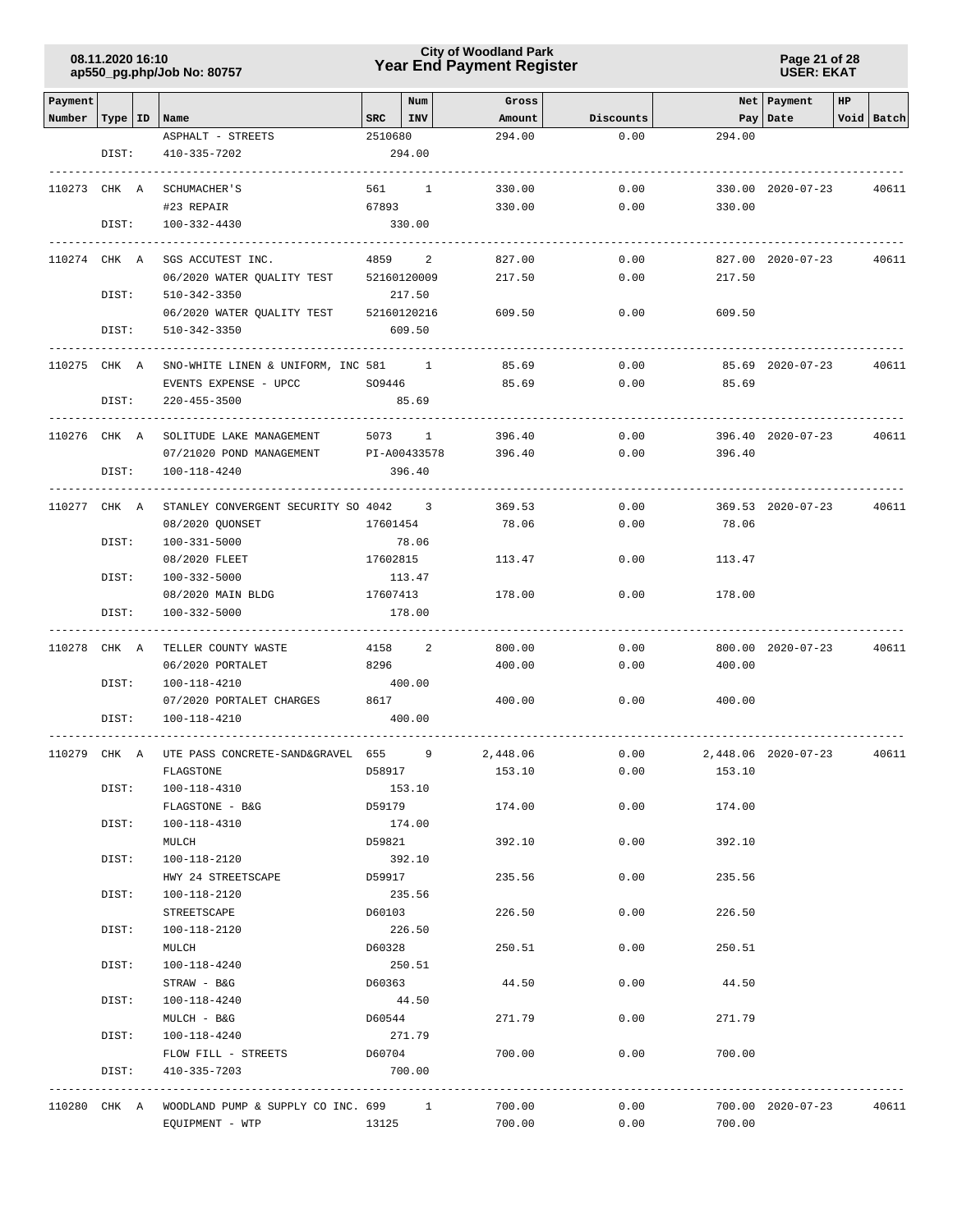### **Year End Payment Register City of Woodland Park 08.11.2020 16:10**

**Page 22 of 28 USER: EKAT**

| Payment            |       |                                                 |              | Num                      | Gross                |                                |                                 | Net   Payment              | HP           |            |
|--------------------|-------|-------------------------------------------------|--------------|--------------------------|----------------------|--------------------------------|---------------------------------|----------------------------|--------------|------------|
| Number   Type   ID |       | Name                                            | $_{\tt SRC}$ | <b>INV</b>               | Amount               | Discounts                      |                                 | Pay   Date                 |              | Void Batch |
|                    | DIST: | 510-342-6110                                    |              | 700.00                   |                      |                                |                                 |                            |              |            |
|                    |       |                                                 |              |                          |                      |                                |                                 |                            |              |            |
| 33                 | EFT A | WEX BANK<br>WEX June 2020                       | 5187 1       |                          | 7,468.12             | 0.00                           | 7,468.12                        | 7,468.12 2020-07-24 HP     |              | 40627      |
|                    | DIST: | 100-332-6410                                    | 06302020     | 7,468.12                 | 7,468.12             | 0.00                           |                                 |                            |              |            |
|                    |       |                                                 |              |                          |                      |                                |                                 |                            |              |            |
| 110281 CHK A       |       | WILSON & COMPANY                                | 5212         | $\mathbf{1}$             | 807.88               | 0.00                           |                                 | 807.88 2020-07-28          |              | 40622      |
|                    |       | GATEWAY SIDEWALK IMPROVEMENT                    | 91499        |                          | 807.88               | 0.00                           | 807.88                          |                            |              |            |
|                    | DIST: | 410-335-7207                                    |              | 807.88                   |                      |                                |                                 |                            |              |            |
| 110282 CHK A       |       | ATLAS BUSINESS SOLUTIONS                        | 4905         | 1                        | 799.20               | 0.00                           |                                 | 799.20 2020-07-30          |              | 40629      |
|                    |       | SUBSCRIBER DUES - WPPD                          | INV310012    |                          | 799.20               | 0.00                           | 799.20                          |                            |              |            |
|                    | DIST: | 100-221-5850                                    |              | 799.20                   |                      |                                |                                 |                            |              |            |
|                    |       |                                                 |              |                          |                      |                                |                                 |                            |              |            |
| 110283 CHK A       |       | AUTO TRUCK GROUP, LLC                           | 4630 1       |                          | 3,396.25             | 0.00                           |                                 | $3,396.25$ $2020-07-30$    |              | 40629      |
|                    |       | $REPAIR - #56$                                  | 1728301      |                          | 3,396.25             | 0.00                           | 3,396.25                        |                            |              |            |
|                    | DIST: | 100-332-4410                                    |              | 3,396.25                 |                      |                                |                                 |                            |              |            |
| 110284 CHK A       |       | BLUETARP FINANCIAL                              | 4474         | <sup>1</sup>             | 319.98               | 0.00                           |                                 | 319.98 2020-07-30          |              | 40629      |
|                    |       | PARTS - B&G                                     | 45581855     |                          | 319.98               | 0.00                           | 319.98                          |                            |              |            |
|                    | DIST: | 100-332-4430                                    |              | 319.98                   |                      |                                |                                 |                            |              |            |
|                    |       |                                                 |              |                          |                      |                                |                                 |                            |              |            |
| 110285 CHK A       |       | BRAVO SCREEN PRINTING, INC.                     | 3466         | $\overline{\phantom{0}}$ | 1,162.19             | 0.00                           |                                 | 1,162.19 2020-07-30        |              | 40629      |
|                    |       | BASEBALL SHIRTS - P&R                           | 73337        |                          | 1,162.19             | 0.00                           | 1,162.19                        |                            |              |            |
|                    | DIST: | 220-451-3400-1008                               |              | 1,162.19                 |                      |                                |                                 |                            |              |            |
| 110286 CHK A       |       | BRIAN E. BUNDY                                  | 5208         | <sup>1</sup>             | 840.00               | 0.00                           |                                 | 840.00 2020-07-30          |              | 40629      |
|                    |       | ACCT. SUPPORT SERVICES                          | 07242020     |                          | 840.00               | 0.00                           | 840.00                          |                            |              |            |
|                    | DIST: | 100-117-3500                                    |              | 840.00                   |                      |                                |                                 |                            |              |            |
|                    |       |                                                 |              |                          |                      |                                |                                 |                            |              |            |
| 110287 CHK A       |       | CARR, JAMES VAL                                 | 3546 1       |                          | 43.60                | 0.00                           |                                 | 43.60 2020-07-30           |              | 40629      |
|                    | DIST: | TRAINING & MAYORS PANEL<br>100-105-5800         | 07272020     | 43.60                    | 43.60                | 0.00                           | 43.60                           |                            |              |            |
|                    |       |                                                 |              |                          |                      |                                |                                 |                            |              |            |
| 110288 CHK A       |       | CHAD MILDBRANDT                                 | 5159 1       |                          | 108.00               | 0.00                           |                                 | 108.00 2020-07-30          |              | 40629      |
|                    |       | BARTENDER - UPCC                                | 07212020     |                          | 108.00               | 0.00                           | 108.00                          |                            |              |            |
|                    | DIST: | 220-455-7000                                    |              | 108.00                   |                      |                                |                                 |                            |              |            |
|                    |       |                                                 |              |                          |                      |                                |                                 | -------------------------- |              |            |
|                    |       | 110289 CHK A CINTAS CORPORATION NO 2            |              | 4977 1                   | 61.80                | 0.00                           |                                 | 61.80 2020-07-30           |              | 40629      |
|                    |       | UNIFORMS - FLEET<br>DIST: 100-332-6210          |              | 4056164151<br>61.80      | 61.80                | 0.00                           | 61.80                           |                            |              |            |
|                    |       |                                                 |              |                          |                      |                                |                                 |                            |              |            |
| 110290 CHK A CIRSA |       |                                                 |              |                          | 144 1 36,491.00      |                                | $0.00$ 36,491.00 2020-07-30     |                            |              | 40629      |
|                    |       | 3RD Q 2020 WORKERS COMP W20526 36,491.00        |              |                          |                      |                                | $0.00$ 36,491.00                |                            |              |            |
|                    | DIST: | 100-199-5200                                    | 36,491.00    |                          |                      |                                |                                 |                            |              |            |
|                    |       | 110291 CHK A COLO DEPT OF PUBLIC HEALTH 1057 1  |              |                          | 4,538.00             |                                |                                 | 4,538.00 2020-07-30        | . <u>.</u> . | 40629      |
|                    |       | 07/20-06/21 PERMIT-CO-0043214 WU211109452       |              |                          | 4,538.00             | 0.00<br>0.00                   | 4,538.00                        |                            |              |            |
|                    | DIST: | 520-347-5850                                    | 4,538.00     |                          |                      |                                |                                 |                            |              |            |
|                    |       |                                                 |              |                          |                      | ------------------------------ |                                 |                            |              |            |
|                    |       | 110292 CHK A COLORADO CANYON SIGNS              |              |                          | $115$ 1<br>60.00     | 0.00                           |                                 | 60.00 2020-07-30           |              | 40629      |
|                    |       | SIGNAGE - P&R                                   |              | 21391                    | 60.00                |                                | $0.00$ 60.00                    |                            |              |            |
|                    | DIST: | 220-451-5500                                    | 60.00        |                          |                      |                                |                                 |                            |              |            |
|                    |       |                                                 |              |                          |                      |                                |                                 |                            |              |            |
|                    |       | 110293 CHK A CORE & MAIN LP<br>$SUPPLIES - F/S$ |              | 4980 1<br>M564510        | 1,333.18<br>1,333.18 | 0.00<br>0.00                   | 1,333.18 2020-07-30<br>1,333.18 |                            |              | 40629      |
|                    | DIST: | 510-345-6110                                    |              | 553.68                   |                      |                                |                                 |                            |              |            |
|                    |       |                                                 |              |                          |                      |                                |                                 |                            |              |            |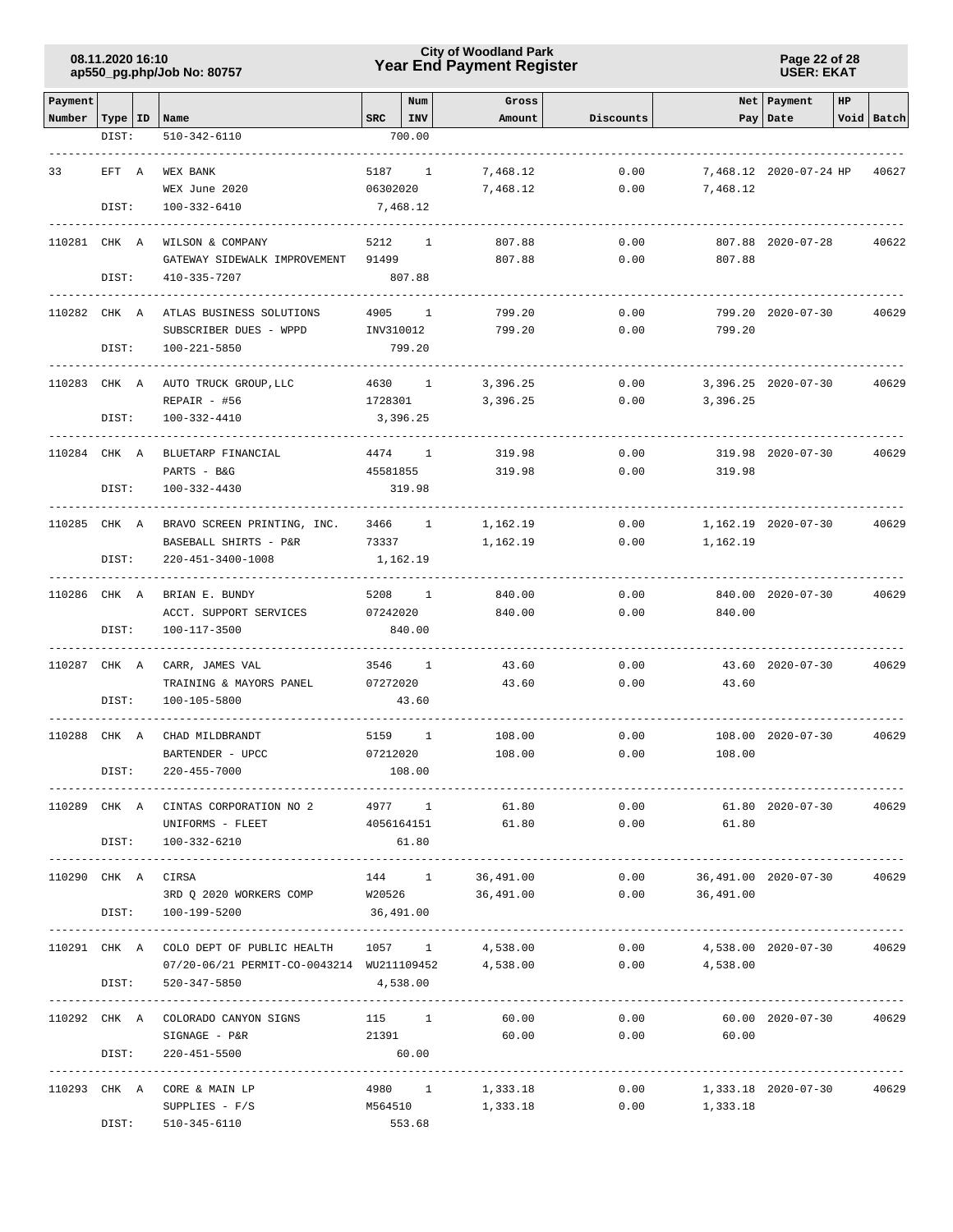### **Year End Payment Register City of Woodland Park 08.11.2020 16:10**

**Page 23 of 28 USER: EKAT**

| Payment      |       |                                                          |             | Num          | Gross      |           |                       | Net Payment          | HP |            |
|--------------|-------|----------------------------------------------------------|-------------|--------------|------------|-----------|-----------------------|----------------------|----|------------|
| Number       |       | Type   ID   Name                                         | $SRC$   INV |              | Amount     | Discounts |                       | Pay Date             |    | Void Batch |
|              | DIST: | 510-345-6111                                             |             | 779.50       |            |           |                       |                      |    |            |
|              |       |                                                          |             |              |            |           |                       |                      |    |            |
| 110294 CHK A |       | DISPLAY SALES CO                                         |             | 4559 1       | 2,096.00   | 0.00      |                       | 2,096.00 2020-07-30  |    | 40629      |
|              |       | FLAGS - B&G                                              | INV-024456  |              | 2,096.00   | 0.00      | 2,096.00              |                      |    |            |
|              | DIST: | 100-118-2121                                             |             | 2,096.00     |            |           |                       |                      |    |            |
|              |       |                                                          |             |              |            |           |                       |                      |    |            |
| 110295 CHK A |       | DOCUMART COPIES & PRINTING                               |             | 3252 1       | 30.00      | 0.00      |                       | 30.00 2020-07-30     |    | 40629      |
|              |       | BUSINESS CARDS - WPPD                                    | 363443      |              | 30.00      | 0.00      | 30.00                 |                      |    |            |
|              | DIST: | $100 - 221 - 6160$                                       |             | 30.00        |            |           |                       |                      |    |            |
| 110296 CHK A |       | FARIS MACHINERY CO.                                      | 1712        | <sup>1</sup> | 280.00     | 0.00      |                       | 280.00 2020-07-30    |    | 40629      |
|              |       | SIDE BROOM - STREETS                                     | A13341      |              | 280.00     | 0.00      | 280.00                |                      |    |            |
|              | DIST: | 100-334-4320                                             |             | 280.00       |            |           |                       |                      |    |            |
|              |       |                                                          |             |              |            |           |                       |                      |    |            |
| 110297 CHK A |       | GLASER GAS, INC.                                         | 3244        | $\mathbf{1}$ | 40.00      | 0.00      |                       | 40.00 2020-07-30     |    | 40629      |
|              |       | RECERTIFY PROPANE TANK                                   | 87971       |              | 40.00      | 0.00      | 40.00                 |                      |    |            |
|              | DIST: | 100-118-4240                                             |             | 40.00        |            |           |                       |                      |    |            |
| 110298 CHK A |       |                                                          |             | 282 1        | 85.49      | 0.00      |                       | 85.49 2020-07-30     |    |            |
|              |       | GRAINGER INC.<br>$FAN - WTP$                             |             | 9586151152   | 85.49      | 0.00      | 85.49                 |                      |    | 40629      |
|              | DIST: | 510-342-6110                                             |             | 85.49        |            |           |                       |                      |    |            |
|              |       |                                                          |             |              |            |           |                       |                      |    |            |
| 110299 CHK A |       | IREA                                                     |             | 343 2        | 15,599.53  | 0.00      |                       | 15,599.53 2020-07-30 |    | 40629      |
|              |       | 06/2020 CHARGES                                          | 071620      |              | 15,599.53  | 0.00      | 3,959.81              |                      |    |            |
|              | DIST: | 510-342-5710                                             | 3,959.81    |              |            |           |                       |                      |    |            |
|              | DIST: | 520-347-5710                                             |             | 11,639.72    |            |           |                       |                      |    |            |
|              |       | 06/2020 CHARGES                                          | 071620      |              | 15,599.53  | 0.00      | 11,639.72             |                      |    |            |
|              | DIST: | 510-342-5710                                             | 3,959.81    |              |            |           |                       |                      |    |            |
|              | DIST: | 520-347-5710                                             |             | 11,639.72    |            |           |                       |                      |    |            |
|              |       |                                                          |             |              |            |           |                       |                      |    |            |
| 110300       | CHK A | KIEWIT INFRASTRUCTURE CO                                 |             | 4850 1       | 202,566.05 | 0.00      | 202,566.05 2020-07-30 |                      |    | 40629      |
|              |       | EVERGREEN HEIGHTS                                        | NO:4        |              | 202,566.05 | 0.00      | 202,566.05            |                      |    |            |
|              | DIST: | 410-335-7201                                             |             | 202,566.05   |            |           |                       |                      |    |            |
| 110301 CHK A |       | KORY T. KATSIMPALIS                                      | 5157        | 2            | 450.00     | 0.00      |                       | 450.00 2020-07-30    |    | 40629      |
|              |       | 04/2020 ADMINISTRATIVE SERVICE 04302020                  |             |              | 185.00     | 0.00      | 185.00                |                      |    |            |
|              | DIST: | 215-710-3200                                             |             | 185.00       |            |           |                       |                      |    |            |
|              |       | 05/2020 ADMINISTRATIVE SERVICE 05302020                  |             |              | 265.00     | 0.00      | 265.00                |                      |    |            |
|              | DIST: | 215-710-3200                                             |             | 265.00       |            |           |                       |                      |    |            |
|              |       |                                                          |             |              |            |           |                       |                      |    |            |
|              |       | 110302 CHK A KROGER-KING SOOPERS CUST CHGS 145 2         |             |              | 75.00      | 0.00      |                       | 75.00 2020-07-30     |    | 40629      |
|              |       | 07/2020 CHARGES                                          | 7182020     |              | 75.00      | 0.00      | 37.64                 |                      |    |            |
|              | DIST: | 100-221-5800                                             |             | 37.64        |            |           |                       |                      |    |            |
|              | DIST: | 220-455-7000                                             |             | 37.36        |            |           |                       |                      |    |            |
|              |       | 07/2020 CHARGES                                          | 7182020     |              | 75.00      | 0.00      | 37.36                 |                      |    |            |
|              | DIST: | 100-221-5800                                             |             | 37.64        |            |           |                       |                      |    |            |
|              | DIST: | 220-455-7000                                             |             | 37.36        |            |           |                       |                      |    |            |
|              |       | 110303 CHK A KUBWATER RESOURCES INC                      | 4643 1      |              | 4,867.81   | 0.00      | 4,867.81 2020-07-30   |                      |    | 40629      |
|              |       | COMPOST - WWTP                                           | 09675       |              | 4,867.81   | 0.00      | 4,867.81              |                      |    |            |
|              | DIST: | 520-347-6113                                             | 4,867.81    |              |            |           |                       |                      |    |            |
|              |       |                                                          |             |              |            |           |                       |                      |    |            |
|              |       | 110304 CHK A L.L. JOHNSON DISTRIBUTING CO. 1414 1 392.98 |             |              |            |           | 0.00                  | 392.98 2020-07-30    |    | 40629      |
|              |       | PARTS FOR FERTILIZER TRAILER 1829085-00 392.98           |             |              |            |           | $0.00$ 392.98         |                      |    |            |
|              |       | DIST: 100-332-4430                                       | 392.98      |              |            |           |                       |                      |    |            |
|              |       |                                                          |             |              |            |           |                       |                      |    |            |
|              |       | 110305 CHK A L.N. CURTIS & SONS                          |             | 5123 4       | 765.96     | 0.00      |                       | 765.96 2020-07-30    |    | 40629      |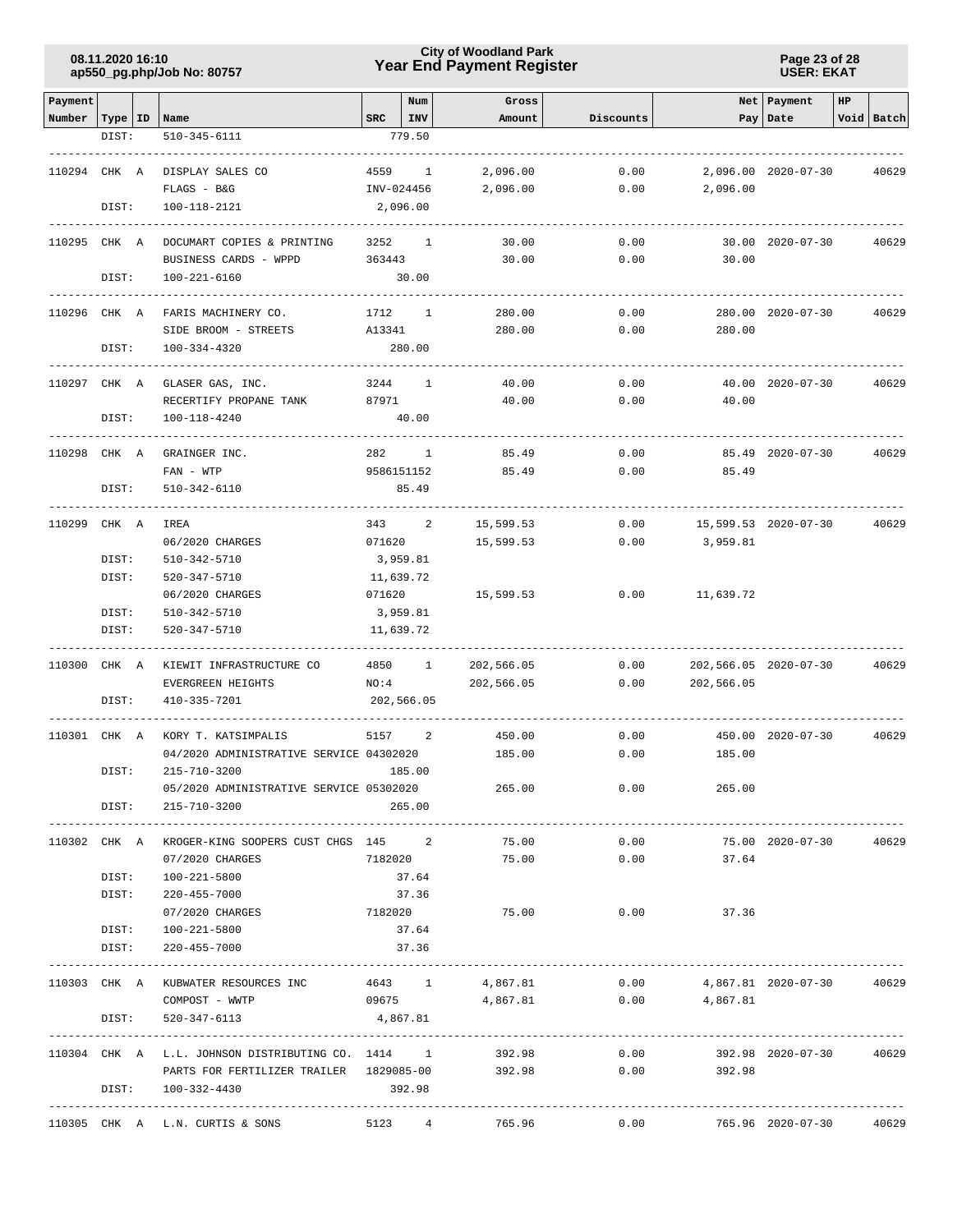### **Year End Payment Register City of Woodland Park 08.11.2020 16:10**

**Page 24 of 28 USER: EKAT**

| Payment |           |                                                    |                        | Num                 | Gross           |           |                | Net   Payment       | HP |            |
|---------|-----------|----------------------------------------------------|------------------------|---------------------|-----------------|-----------|----------------|---------------------|----|------------|
| Number  | Type   ID | Name                                               | SRC                    | INV                 | Amount          | Discounts |                | Pay   Date          |    | Void Batch |
|         |           | UNIFORM - WPPD                                     | INV407322              |                     | 147.96          | 0.00      | 147.96         |                     |    |            |
|         | DIST:     | 100-221-6210                                       |                        | 147.96              |                 |           |                |                     |    |            |
|         |           | UNIFORM - WPPD                                     | INV407339              |                     | 246.00          | 0.00      | 246.00         |                     |    |            |
|         | DIST:     | 100-221-6210                                       |                        | 246.00              |                 |           |                |                     |    |            |
|         |           | UNIFORM - WPPD                                     | INV407355              |                     | 280.60          | 0.00      | 280.60         |                     |    |            |
|         | DIST:     | 100-221-6210                                       |                        | 280.60              |                 |           |                |                     |    |            |
|         |           | UNIFORM - WPPD                                     | INV407411              |                     | 91.40           | 0.00      | 91.40          |                     |    |            |
|         | DIST:     | 100-221-2230                                       |                        | 91.40               |                 |           |                |                     |    |            |
|         |           |                                                    |                        |                     |                 |           |                |                     |    |            |
|         |           | 110306 CHK A LAW FIRM OF SUZANNE M. ROGERS, 5054 2 |                        |                     | 5,465.90        | 0.00      |                | 5,465.90 2020-07-30 |    | 40629      |
|         |           | 03/2020 LEGAL FEES                                 | 07262020               |                     | 2,530.30        | 0.00      | 2,530.30       |                     |    |            |
|         | DIST:     | 100-113-3210                                       |                        | 2,530.30            |                 |           |                |                     |    |            |
|         |           | 06/2020 LEGAL SERVICES                             | 07262020A              |                     | 2,935.60        | 0.00      | 2,935.60       |                     |    |            |
|         | DIST:     | 100-113-3210                                       |                        | 2,935.60            |                 |           |                |                     |    |            |
|         |           |                                                    |                        |                     |                 |           |                |                     |    |            |
|         |           | 110307 CHK A LOAF 'N JUG                           |                        | 403 1               | 187.77          | 0.00      |                | 187.77 2020-07-30   |    | 40629      |
|         |           | 06/2020-07/2020 CHARGES 07202020                   |                        |                     | 187.77          | 0.00      | 187.77         |                     |    |            |
|         | DIST:     | 100-332-6410                                       |                        | 187.77              |                 |           |                |                     |    |            |
|         |           |                                                    |                        |                     |                 |           |                |                     |    |            |
|         |           | 110308 CHK A MATT'S RADIATOR SALES & SVCS 2951 1   |                        |                     | 625.00          | 0.00      |                | 625.00 2020-07-30   |    | 40629      |
|         |           | $#23$ - REPAIR                                     | 5117                   |                     | 625.00          | 0.00      | 625.00         |                     |    |            |
|         | DIST:     | 100-332-4430                                       |                        | 625.00              |                 |           |                |                     |    |            |
|         |           |                                                    |                        |                     |                 |           |                |                     |    |            |
|         |           | 110309 CHK A EVACKCAVE, LLC                        |                        | $1 \quad 1$         | 144.77          | 0.00      |                | 144.77 2020-07-30   |    | 40629      |
|         |           | RESTITUTION - BRYNN ALLEN 071620                   |                        |                     | 144.77          | 0.00      | 144.77         |                     |    |            |
|         | DIST:     | 100-000-3411                                       |                        | 144.77              |                 |           |                |                     |    |            |
|         |           |                                                    |                        |                     |                 |           |                |                     |    |            |
|         |           | 110310 CHK A RICH'S RELICS                         |                        | $1 \quad 1$         | 319.79          | 0.00      |                | 319.79 2020-07-30   |    | 40629      |
|         |           | RESTITUTION - BRYN ALLEN                           | 071620B                |                     | 319.79          | 0.00      | 319.79         |                     |    |            |
|         | DIST:     | 100-000-3411                                       |                        | 319.79              |                 |           |                |                     |    |            |
|         |           | 110311 CHK A MICHELLE PERKINS                      |                        | $1 \quad 1$         | 97.31           | 0.00      |                | 97.31 2020-07-30    |    | 40629      |
|         |           | REIMBURSEMENT-DOG PARK SIGN 07232020               |                        |                     | 97.31           | 0.00      | 97.31          |                     |    |            |
|         | DIST:     | 100-114-2070                                       |                        | 97.31               |                 |           |                |                     |    |            |
|         |           |                                                    |                        |                     |                 |           |                |                     |    |            |
|         |           | 110312 CHK A HEATHER WALMA                         | $1 \quad \blacksquare$ | $\mathbf{1}$        | 240.00          | 0.00      |                | 240.00 2020-07-30   |    | 40629      |
|         |           | REFUND - P&R                                       | 22409809               |                     | 240.00          | 0.00      | 240.00         |                     |    |            |
|         | DIST:     | 220-000-3470-1000                                  |                        | 240.00              |                 |           |                |                     |    |            |
|         |           | -----------------------                            |                        |                     |                 |           |                |                     |    |            |
|         |           | 110313 CHK A NIKKI BAMBURG                         |                        | $1 \quad 1$         | 100.00          |           | 0.00           | 100.00 2020-07-30   |    | 40629      |
|         |           | REFUND - WAC                                       |                        |                     | 22444634 100.00 |           | 0.00<br>100.00 |                     |    |            |
|         | DIST:     | 220-000-3470-1000                                  |                        | 100.00              |                 |           |                |                     |    |            |
|         |           |                                                    |                        |                     |                 |           |                |                     |    |            |
|         |           | 110314 CHK A KAYLA SCHNEWIES                       |                        | $1 \qquad \qquad 3$ | 11.18           | 0.00      |                | 11.18 2020-07-30    |    | 40629      |
|         |           | UTILITY REFUND                                     |                        | 299.06              | 11.18           | 0.00      | $0.73 -$       |                     |    |            |
|         | DIST:     | 510-342-3461                                       |                        | 23.55               |                 |           |                |                     |    |            |
|         | DIST:     | 510-343-3466                                       |                        | $1.30-$             |                 |           |                |                     |    |            |
|         | DIST:     | 520-347-3471                                       |                        | $8.11 -$            |                 |           |                |                     |    |            |
|         | DIST:     | 520-348-3476                                       |                        | $2.23-$             |                 |           |                |                     |    |            |
|         | DIST:     | 420-000-3481                                       |                        | $0.73-$             |                 |           |                |                     |    |            |
|         |           | UTILITY REFUND                                     |                        | 299.06              | 11.18           | 0.00      | 22.25          |                     |    |            |
|         | DIST:     | 510-342-3461                                       |                        | 23.55               |                 |           |                |                     |    |            |
|         | DIST:     | 510-343-3466                                       |                        | $1.30-$             |                 |           |                |                     |    |            |
|         | DIST:     | 520-347-3471                                       |                        | $8.11 -$            |                 |           |                |                     |    |            |
|         | DIST:     | 520-348-3476                                       |                        | $2.23-$             |                 |           |                |                     |    |            |
|         | DIST:     | 420-000-3481                                       |                        | $0.73 -$            |                 |           |                |                     |    |            |
|         |           | UTILITY REFUND                                     |                        | 299.06              | 11.18           | 0.00      | $10.34-$       |                     |    |            |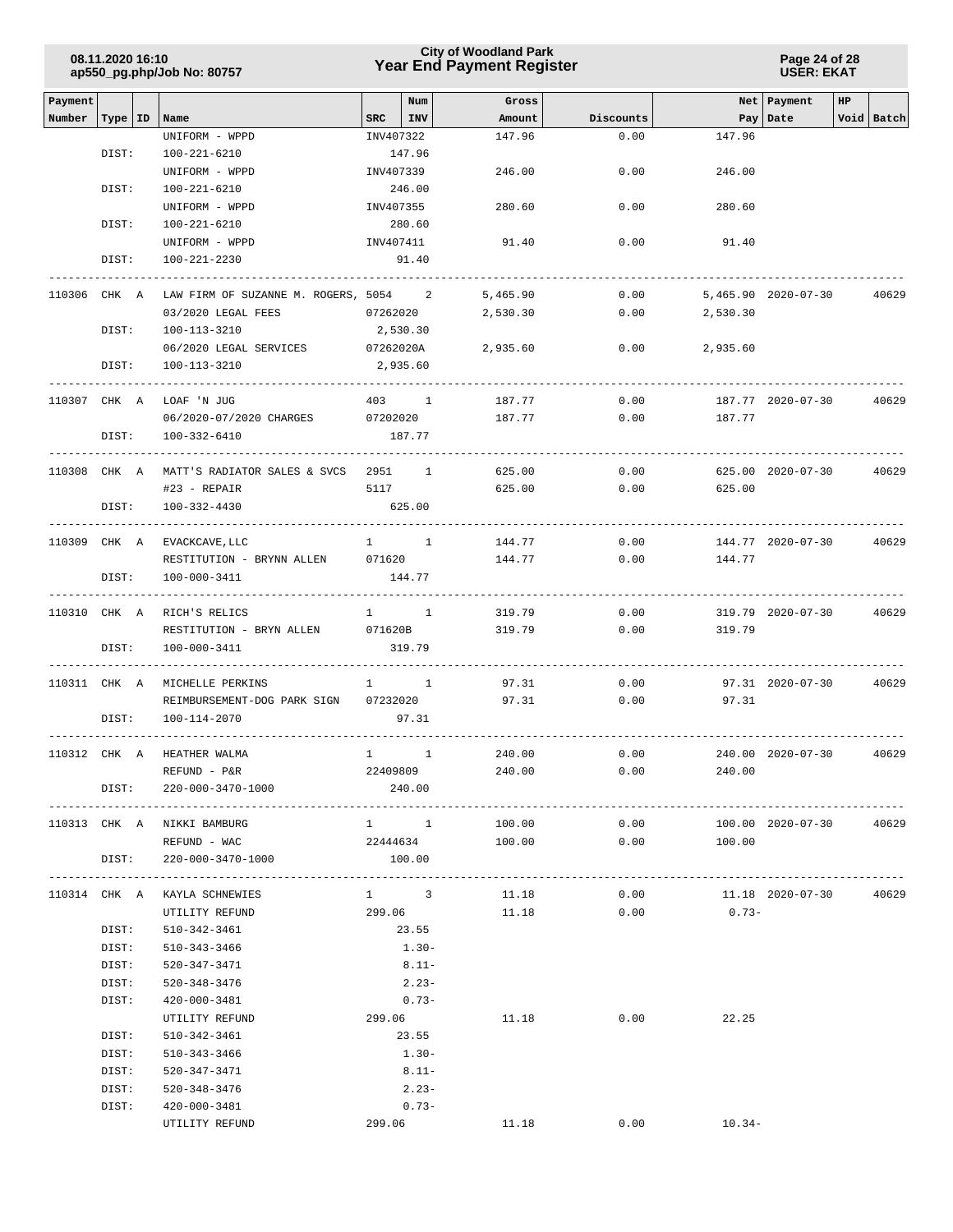## **Year End Payment Register City of Woodland Park 08.11.2020 16:10**

**Page 25 of 28 USER: EKAT**

| Payment<br>Number | Type   ID    | Name                                                        | SRC                                                      | Num<br>INV | Gross<br>Amount | Discounts |                         | Net Payment<br>Pay   Date | HP | Void Batch   |
|-------------------|--------------|-------------------------------------------------------------|----------------------------------------------------------|------------|-----------------|-----------|-------------------------|---------------------------|----|--------------|
|                   | DIST:        | 510-342-3461                                                |                                                          | 23.55      |                 |           |                         |                           |    |              |
|                   | DIST:        | 510-343-3466                                                |                                                          | $1.30-$    |                 |           |                         |                           |    |              |
|                   | DIST:        | 520-347-3471                                                |                                                          | $8.11 -$   |                 |           |                         |                           |    |              |
|                   | DIST:        | $520 - 348 - 3476$                                          |                                                          | $2.23-$    |                 |           |                         |                           |    |              |
|                   | DIST:        | 420-000-3481                                                |                                                          | $0.73 -$   |                 |           |                         |                           |    |              |
|                   |              |                                                             |                                                          |            |                 |           |                         |                           |    |              |
|                   | 110315 CHK A | DEBBIE REICHARD                                             | $1 \quad 1$                                              |            | 144.00          | 0.00      |                         | 144.00 2020-07-30         |    | 40629        |
|                   |              | REFUND - WAC                                                |                                                          | 30892      | 144.00          | 0.00      | 144.00                  |                           |    |              |
|                   | DIST:        | 220-000-3471-3002                                           |                                                          | 144.00     |                 |           |                         |                           |    |              |
|                   | 110316 CHK A | KELLY ANDERSON                                              | $1 \quad 3$                                              |            | 37.48           | 0.00      |                         | 37.48 2020-07-30          |    | 40629        |
|                   |              | UTILITY REFUND                                              | 4985.04                                                  |            | 37.48           | 0.00      | 15.85                   |                           |    |              |
|                   | DIST:        | 510-342-3461                                                |                                                          | 18.54      |                 |           |                         |                           |    |              |
|                   | DIST:        | 510-343-3466                                                |                                                          | 1.56       |                 |           |                         |                           |    |              |
|                   | DIST:        | 520-347-3471                                                |                                                          | 9.70       |                 |           |                         |                           |    |              |
|                   | DIST:        | 520-348-3476                                                |                                                          | 6.15       |                 |           |                         |                           |    |              |
|                   |              |                                                             |                                                          |            |                 |           |                         |                           |    |              |
|                   | DIST:        | 420-000-3481                                                |                                                          | 0.90       |                 |           |                         |                           |    |              |
|                   | DIST:        | 510-342-3469                                                |                                                          | 0.63       |                 |           |                         |                           |    |              |
|                   |              | UTILITY REFUND                                              | 4985.04                                                  |            | 37.48           | 0.00      | 0.90                    |                           |    |              |
|                   | DIST:        | 510-342-3461                                                |                                                          | 18.54      |                 |           |                         |                           |    |              |
|                   | DIST:        | 510-343-3466                                                |                                                          | 1.56       |                 |           |                         |                           |    |              |
|                   | DIST:        | 520-347-3471                                                |                                                          | 9.70       |                 |           |                         |                           |    |              |
|                   | DIST:        | 520-348-3476                                                |                                                          | 6.15       |                 |           |                         |                           |    |              |
|                   | DIST:        | 420-000-3481                                                |                                                          | 0.90       |                 |           |                         |                           |    |              |
|                   | DIST:        | 510-342-3469                                                |                                                          | 0.63       |                 |           |                         |                           |    |              |
|                   |              | UTILITY REFUND                                              | 4985.04                                                  |            | 37.48           | 0.00      | 20.73                   |                           |    |              |
|                   | DIST:        | 510-342-3461                                                |                                                          | 18.54      |                 |           |                         |                           |    |              |
|                   | DIST:        | 510-343-3466                                                |                                                          | 1.56       |                 |           |                         |                           |    |              |
|                   | DIST:        | 520-347-3471                                                |                                                          | 9.70       |                 |           |                         |                           |    |              |
|                   | DIST:        | 520-348-3476                                                |                                                          | 6.15       |                 |           |                         |                           |    |              |
|                   | DIST:        | 420-000-3481                                                |                                                          | 0.90       |                 |           |                         |                           |    |              |
|                   | DIST:        | 510-342-3469                                                |                                                          | 0.63       |                 |           |                         |                           |    |              |
|                   | 110317 CHK A | HELP THE NEEDY                                              | $\begin{array}{cccc} 1 & \hspace{1.5cm} & 1 \end{array}$ |            | 213.44          | 0.00      |                         | 213.44 2020-07-30         |    | 40629        |
|                   |              | RESTITUTION - HELP THE NEEDY 71620A                         |                                                          |            | 213.44          | 0.00      | 213.44                  |                           |    |              |
|                   | DIST:        | 100-000-3411                                                |                                                          | 213.44     |                 |           |                         |                           |    |              |
|                   |              |                                                             |                                                          |            |                 |           |                         |                           |    |              |
|                   |              | 110318 CHK A MUTUAL OF OMAHA INSURANCE COMP 5128 1 3,889.00 |                                                          |            |                 | 0.00      |                         | 3,889.00 2020-07-30       |    | 40629        |
|                   |              | 08/2020 STD, LTD, & LIFE 001105991115                       |                                                          |            | 3,889.00        | 0.00      | 3,889.00                |                           |    |              |
|                   |              | DIST: 100-000-2175                                          | 1,186.17                                                 |            |                 |           |                         |                           |    |              |
|                   |              | DIST: 100-000-2175                                          | 867.41                                                   |            |                 |           |                         |                           |    |              |
|                   |              | DIST: 100-000-2170                                          | 1,835.42                                                 |            |                 |           |                         |                           |    |              |
|                   |              | 110319 CHK A NATIONAL ALLIANCE/YOUTH SPORTS 3249 1 461.44   |                                                          |            |                 |           | 0.00                    | 461.44 2020-07-30         |    | 40629        |
|                   |              | SOCCER SUPPLIES                                             |                                                          |            | 59135 461.44    |           | $0.00$ 461.44           |                           |    |              |
|                   |              | DIST: 220-451-3400-1003                                     |                                                          | 461.44     |                 |           |                         |                           |    |              |
|                   |              |                                                             |                                                          |            |                 |           |                         |                           |    |              |
|                   |              | 110320 CHK A NATIONAL TRUST/HISTORIC PRESR 2863 1           |                                                          |            | 30.00           | 0.00      |                         | 30.00 2020-07-30          |    | 40629        |
|                   |              | 2020 MEMBERSHIP RENEWAL 07242020                            |                                                          |            | 30.00           | 0.00      | 30.00                   |                           |    |              |
|                   |              | DIST: 100-114-5850                                          |                                                          | 30.00      |                 |           |                         |                           |    |              |
|                   |              | 110321 CHK A NORTHERN SAFETY & INDUSTRIAL CO 2417 1         |                                                          |            |                 | 30.63     | $0.00$ 30.63 2020-07-30 |                           |    | 40629        |
|                   |              | DRY ERASE BOARDS - STREETS 904050029                        |                                                          |            |                 | 30.63     | $0.00$ 30.63            |                           |    |              |
|                   |              | DIST: 100-334-2335                                          |                                                          | 30.63      |                 |           |                         |                           |    |              |
|                   |              |                                                             |                                                          |            |                 |           |                         |                           |    | ------------ |
|                   |              | 110322 CHK A PERFORMANCE RADIATOR PACIFIC 4522 1            |                                                          |            | 104.00          | 0.00      |                         | 104.00 2020-07-30 40629   |    |              |
|                   |              | #31 REPAIR                                                  | 7422930                                                  |            | 104.00          | 0.00      | 104.00                  |                           |    |              |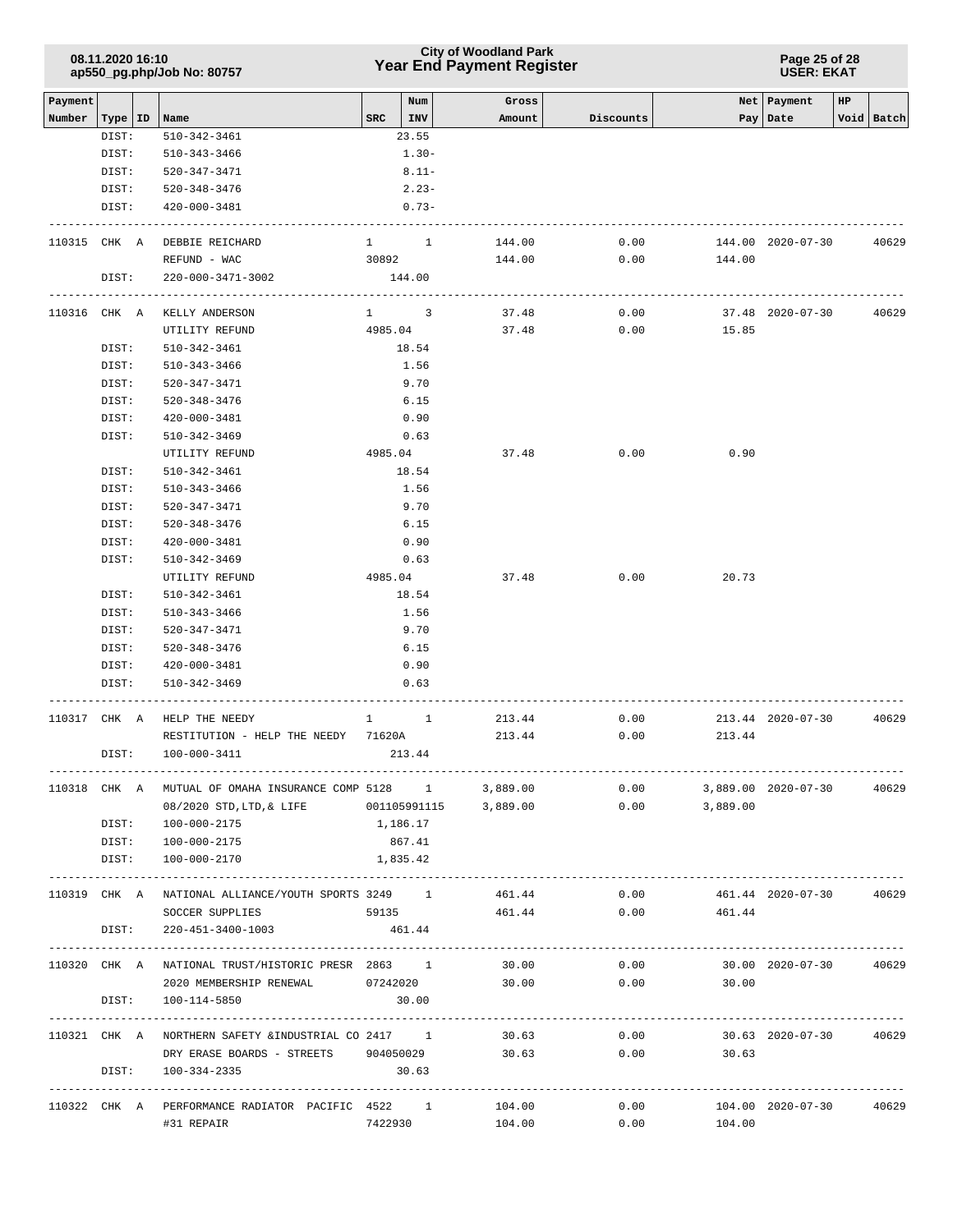### **Year End Payment Register City of Woodland Park 08.11.2020 16:10**

**Page 26 of 28 USER: EKAT**

| Payment                   |                |                                                     |                        | Num            | Gross  |           |        | Net   Payment     | HP |            |
|---------------------------|----------------|-----------------------------------------------------|------------------------|----------------|--------|-----------|--------|-------------------|----|------------|
| Number   Type   ID   Name |                |                                                     | $SRC$   INV            |                | Amount | Discounts |        | Pay   Date        |    | Void Batch |
|                           | DIST:          | 100-332-4420                                        |                        | 104.00         |        |           |        |                   |    |            |
|                           |                |                                                     |                        |                |        |           |        |                   |    |            |
| 110323 CHK A              |                | RDK SMALL ENGINE REPAIR LLC. 3990 1                 |                        |                | 85.00  | 0.00      |        | 85.00 2020-07-30  |    | 40629      |
|                           |                | LAWNMOWER REPAIR                                    | 11171                  |                | 85.00  | 0.00      | 85.00  |                   |    |            |
|                           | DIST:          | 100-332-4430                                        |                        | 85.00          |        |           |        |                   |    |            |
| 110324 CHK A              |                | ROBERT COLE                                         | 5194 2                 |                | 450.00 | 0.00      |        | 450.00 2020-07-30 |    | 40629      |
|                           |                | INSTRUCTOR - P&R                                    | 07272020               |                | 375.00 | 0.00      | 375.00 |                   |    |            |
|                           | DIST:          | 220-451-3400-1000                                   |                        | 375.00         |        |           |        |                   |    |            |
|                           |                | INSTRUCTOR                                          | 07272020A              |                | 75.00  | 0.00      | 75.00  |                   |    |            |
|                           | DIST:          | 220-451-3400-1000                                   |                        | 75.00          |        |           |        |                   |    |            |
|                           |                |                                                     |                        |                |        |           |        |                   |    |            |
| 110325 CHK A              |                | SCHMIDT CONSTRUCTION                                | 559 2                  |                | 800.50 | 0.00      |        | 800.50 2020-07-30 |    | 40629      |
|                           |                | ASPHALT - STREETS                                   | 2512710                |                | 498.50 | 0.00      | 498.50 |                   |    |            |
|                           | DIST:          | 410-335-7202                                        |                        | 498.50         |        |           |        |                   |    |            |
|                           |                | ASPHALT - STREETS                                   | 2513889                |                | 302.00 | 0.00      | 302.00 |                   |    |            |
|                           | DIST:          | 410-335-7202                                        |                        | 302.00         |        |           |        |                   |    |            |
| 110326 CHK A              |                | ---------------                                     | ------------<br>1890 1 |                | 369.60 | 0.00      |        | 369.60 2020-07-30 |    | 40629      |
|                           |                | SHERWIN-WILLIAMS<br>SOCCER FIELD PAINT - B&G 7429-7 |                        |                | 369.60 | 0.00      | 369.60 |                   |    |            |
|                           | DIST:          | 100-118-4240                                        |                        | 369.60         |        |           |        |                   |    |            |
|                           |                |                                                     | .                      |                |        |           |        |                   |    |            |
|                           |                | 110327 CHK A TELLER COUNTY WASTE                    | 4158 4                 |                | 612.50 | 0.00      |        | 612.50 2020-07-30 |    | 40629      |
|                           |                | 08/2020 SERVICE                                     | 07082020               |                | 612.50 | 0.00      | 13.75  |                   |    |            |
|                           | DIST:          | 100-118-4210                                        |                        | 159.00         |        |           |        |                   |    |            |
|                           | DIST:          | 100-118-4210                                        |                        | 53.00          |        |           |        |                   |    |            |
|                           | DIST:          | 510-342-4210                                        |                        | 39.00          |        |           |        |                   |    |            |
|                           | DIST:          | 100-334-4210                                        |                        | 159.00         |        |           |        |                   |    |            |
|                           | DIST:          | 100-332-4210                                        |                        | 39.00          |        |           |        |                   |    |            |
|                           | DIST:          | 220-455-4210                                        |                        | 96.75          |        |           |        |                   |    |            |
|                           | DIST:          | 520-347-4210                                        |                        | 13.75          |        |           |        |                   |    |            |
|                           | DIST:          | 220-452-4210                                        |                        | 53.00          |        |           |        |                   |    |            |
|                           |                | 08/2020 SERVICE                                     | 07082020               |                | 612.50 | 0.00      | 410.00 |                   |    |            |
|                           | DIST:          | 100-118-4210                                        |                        | 159.00         |        |           |        |                   |    |            |
|                           | DIST:          | 100-118-4210                                        |                        | 53.00          |        |           |        |                   |    |            |
|                           | DIST:          | 510-342-4210                                        |                        | 39.00          |        |           |        |                   |    |            |
|                           | DIST:          | 100-334-4210                                        |                        | 159.00         |        |           |        |                   |    |            |
|                           | DIST:          | 100-332-4210                                        |                        | 39.00          |        |           |        |                   |    |            |
|                           | DIST:          | 220-455-4210                                        |                        | 96.75          |        |           |        |                   |    |            |
|                           | DIST:          | $520 - 347 - 4210$                                  |                        | 13.75          |        |           |        |                   |    |            |
|                           | DIST:          | $220 - 452 - 4210$                                  |                        | 53.00          |        |           |        |                   |    |            |
|                           |                | 08/2020 SERVICE                                     | 07082020               |                | 612.50 | 0.00      | 149.75 |                   |    |            |
|                           | DIST:          | 100-118-4210                                        |                        | 159.00         |        |           |        |                   |    |            |
|                           | DIST:          | 100-118-4210                                        |                        | 53.00          |        |           |        |                   |    |            |
|                           | DIST:          | 510-342-4210                                        |                        | 39.00          |        |           |        |                   |    |            |
|                           | DIST:          | 100-334-4210                                        |                        | 159.00         |        |           |        |                   |    |            |
|                           | DIST:          | 100-332-4210                                        |                        | 39.00          |        |           |        |                   |    |            |
|                           | DIST:<br>DIST: | 220-455-4210<br>$520 - 347 - 4210$                  |                        | 96.75<br>13.75 |        |           |        |                   |    |            |
|                           | DIST:          | 220-452-4210                                        |                        | 53.00          |        |           |        |                   |    |            |
|                           |                | 08/2020 SERVICE                                     | 07082020               |                | 612.50 | 0.00      | 39.00  |                   |    |            |
|                           | DIST:          | $100 - 118 - 4210$                                  |                        | 159.00         |        |           |        |                   |    |            |
|                           | DIST:          | 100-118-4210                                        |                        | 53.00          |        |           |        |                   |    |            |
|                           | DIST:          | $510 - 342 - 4210$                                  |                        | 39.00          |        |           |        |                   |    |            |
|                           | DIST:          | 100-334-4210                                        |                        | 159.00         |        |           |        |                   |    |            |
|                           | DIST:          | 100-332-4210                                        |                        | 39.00          |        |           |        |                   |    |            |
|                           | DIST:          | 220-455-4210                                        |                        | 96.75          |        |           |        |                   |    |            |
|                           |                |                                                     |                        |                |        |           |        |                   |    |            |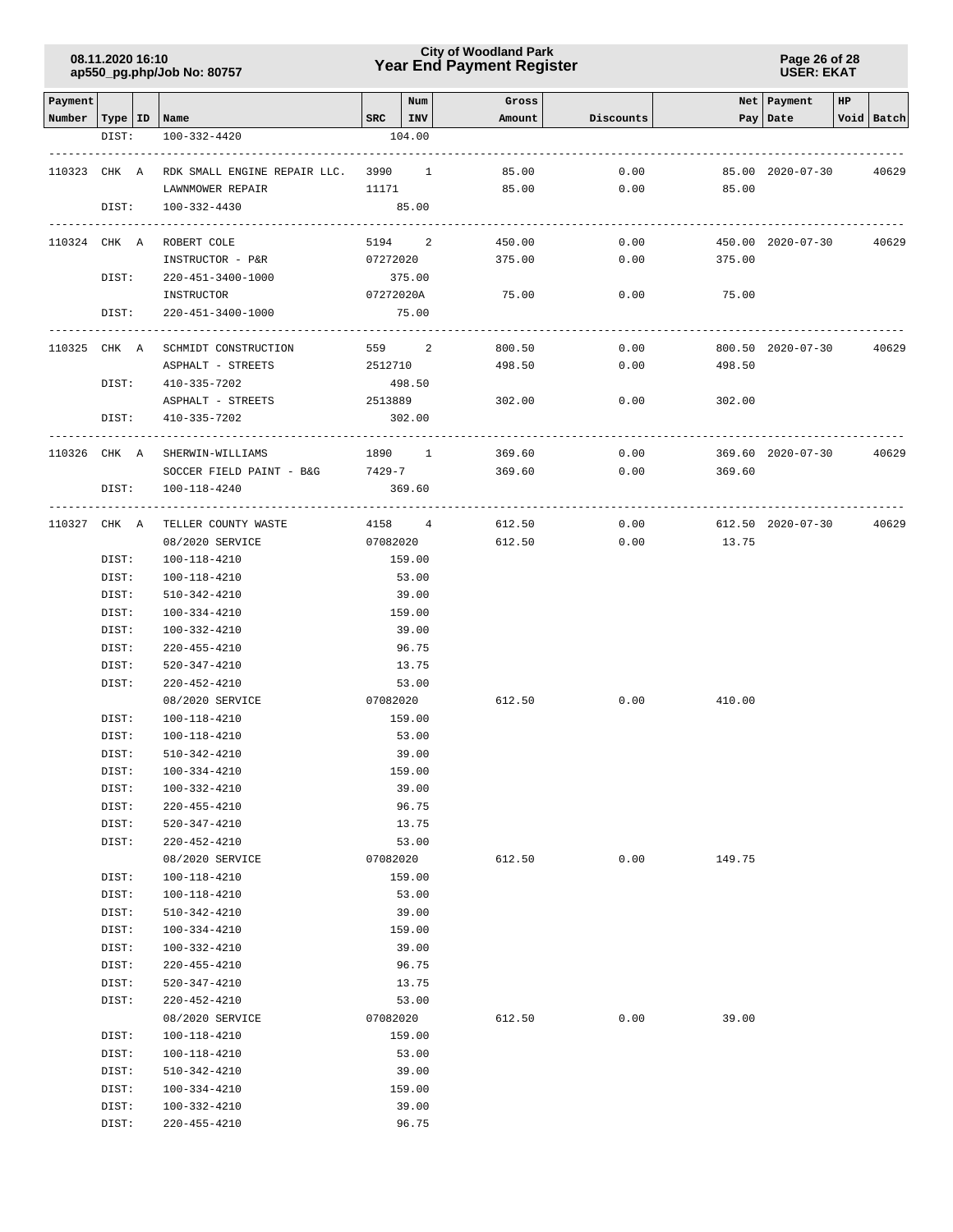### **Year End Payment Register City of Woodland Park 08.11.2020 16:10**

**Page 27 of 28 USER: EKAT**

| Payment |                  |                                      |           | Num            | Gross    |              |                     | Net   Payment       | HP |            |
|---------|------------------|--------------------------------------|-----------|----------------|----------|--------------|---------------------|---------------------|----|------------|
| Number  | Type   ID   Name | 520-347-4210                         |           | $SRC$   INV    | Amount   | Discounts    |                     | Pay   Date          |    | Void Batch |
|         | DIST:<br>DIST:   | 220-452-4210                         |           | 13.75<br>53.00 |          |              |                     |                     |    |            |
|         | 110328 CHK A     | TROY ZOOK INVESTIGATIONS             |           |                | 2,177.50 |              |                     |                     |    | 40629      |
|         |                  | SERVICE - BEA CUNNINGHAM 07292020    |           | 5222 1         | 2,177.50 | 0.00<br>0.00 | 2,177.50            | 2,177.50 2020-07-30 |    |            |
|         | DIST:            | $100 - 111 - 3210$                   |           | 2,177.50       |          |              |                     |                     |    |            |
|         |                  |                                      |           |                |          |              |                     |                     |    |            |
|         |                  | 110329 CHK A VSP-VISION SERVICE PLAN |           | 664 1          | 1,847.14 | 0.00         |                     | 1,847.14 2020-07-30 |    | 40629      |
|         |                  | 07/2020-08/2020 VISION PLAN 07182020 |           |                | 1,847.14 | 0.00         | 1,847.14            |                     |    |            |
|         | DIST:            | 100-199-3335                         |           | 1,847.14       |          |              |                     |                     |    |            |
|         | 110330 CHK A     | WALMART COMMUNITY                    |           | 668 1          | 542.06   | 0.00         |                     | 542.06 2020-07-30   |    | 40629      |
|         |                  | 06/2020-07/2020 CHARGES              |           | 7162020        | 542.06   | 0.00         | 542.06              |                     |    |            |
|         | DIST:            | 100-115-2011                         |           | 3.10           |          |              |                     |                     |    |            |
|         | DIST:            | 100-118-6210                         |           | 37.29          |          |              |                     |                     |    |            |
|         | DIST:            | 100-199-6100                         |           | 49.72          |          |              |                     |                     |    |            |
|         | DIST:            | 100-199-3335                         |           | 206.55         |          |              |                     |                     |    |            |
|         | DIST:            | 100-221-6100                         |           | 245.40         |          |              |                     |                     |    |            |
|         | 110331 CHK A     | WILMA MARTIN                         |           | 5195 1         | 954.00   | 0.00         |                     | 954.00 2020-07-30   |    | 40629      |
|         |                  | INSTRUCTOR - P&R                     | 07272020  |                | 954.00   | 0.00         | 954.00              |                     |    |            |
|         | DIST:            | 220-451-3400-1000                    |           | 954.00         |          |              |                     |                     |    |            |
|         |                  |                                      |           |                |          |              |                     |                     |    |            |
|         |                  | 110332 CHK A WIRELESS WATCHDOGS, LLC |           | 5102 1         | 312.00   | 0.00         |                     | 312.00 2020-07-30   |    | 40629      |
|         |                  | 06/2020 MAINTENANCE                  | IN0075864 |                | 312.00   | 0.00         | 312.00              |                     |    |            |
|         | DIST:            | 100-199-5300                         |           | 312.00         |          |              |                     |                     |    |            |
|         | 110333 CHK A     | WOODLAND HARDWARE & RENTAL           |           | 2739 4         | 1,633.29 | 0.00         | 1,633.29 2020-07-30 |                     |    | 40629      |
|         |                  | 06/2020 CHARGES                      |           | 63020          | 1,633.29 | 0.00         | 183.01              |                     |    |            |
|         | DIST:            | 100-112-2050                         |           | 14.78          |          |              |                     |                     |    |            |
|         | DIST:            | 100-118-2120                         |           | 21.99          |          |              |                     |                     |    |            |
|         | DIST:            | 100-118-4240                         |           | 127.39         |          |              |                     |                     |    |            |
|         | DIST:            | 100-118-4320                         |           | 741.89         |          |              |                     |                     |    |            |
|         | DIST:            | 100-332-4430                         |           | 9.14           |          |              |                     |                     |    |            |
|         | DIST:            | 100-334-4300                         |           | 65.91          |          |              |                     |                     |    |            |
|         | DIST:<br>DIST:   | 100-334-4320<br>100-334-6170         |           | 22.56<br>3.22  |          |              |                     |                     |    |            |
|         | DIST:            | 410-335-7204                         |           | 3.99           |          |              |                     |                     |    |            |
|         | DIST:            | 510-342-6110                         |           | 357.56         |          |              |                     |                     |    |            |
|         | DIST:            | 510-345-6110                         |           | 56.88          |          |              |                     |                     |    |            |
|         | DIST:            | 520-347-6110                         |           | 120.50         |          |              |                     |                     |    |            |
|         | DIST:            | 520-347-6111                         |           | 43.96          |          |              |                     |                     |    |            |
|         | DIST:            | 520-349-6110                         |           | 18.55          |          |              |                     |                     |    |            |
|         | DIST:            | 100-118-4310                         |           | 24.97          |          |              |                     |                     |    |            |
|         |                  | 06/2020 CHARGES                      | 63020     |                | 1,633.29 | 0.00         | 1,031.85            |                     |    |            |
|         | DIST:            | 100-112-2050                         |           | 14.78          |          |              |                     |                     |    |            |
|         | DIST:            | 100-118-2120                         |           | 21.99          |          |              |                     |                     |    |            |
|         | DIST:            | 100-118-4240                         |           | 127.39         |          |              |                     |                     |    |            |
|         | DIST:<br>DIST:   | 100-118-4320<br>100-332-4430         |           | 741.89<br>9.14 |          |              |                     |                     |    |            |
|         | DIST:            | 100-334-4300                         |           | 65.91          |          |              |                     |                     |    |            |
|         | DIST:            | 100-334-4320                         |           | 22.56          |          |              |                     |                     |    |            |
|         | DIST:            | 100-334-6170                         |           | 3.22           |          |              |                     |                     |    |            |
|         | DIST:            | 410-335-7204                         |           | 3.99           |          |              |                     |                     |    |            |
|         | DIST:            | 510-342-6110                         |           | 357.56         |          |              |                     |                     |    |            |
|         | DIST:            | 510-345-6110                         |           | 56.88          |          |              |                     |                     |    |            |
|         | DIST:            | 520-347-6110                         |           | 120.50         |          |              |                     |                     |    |            |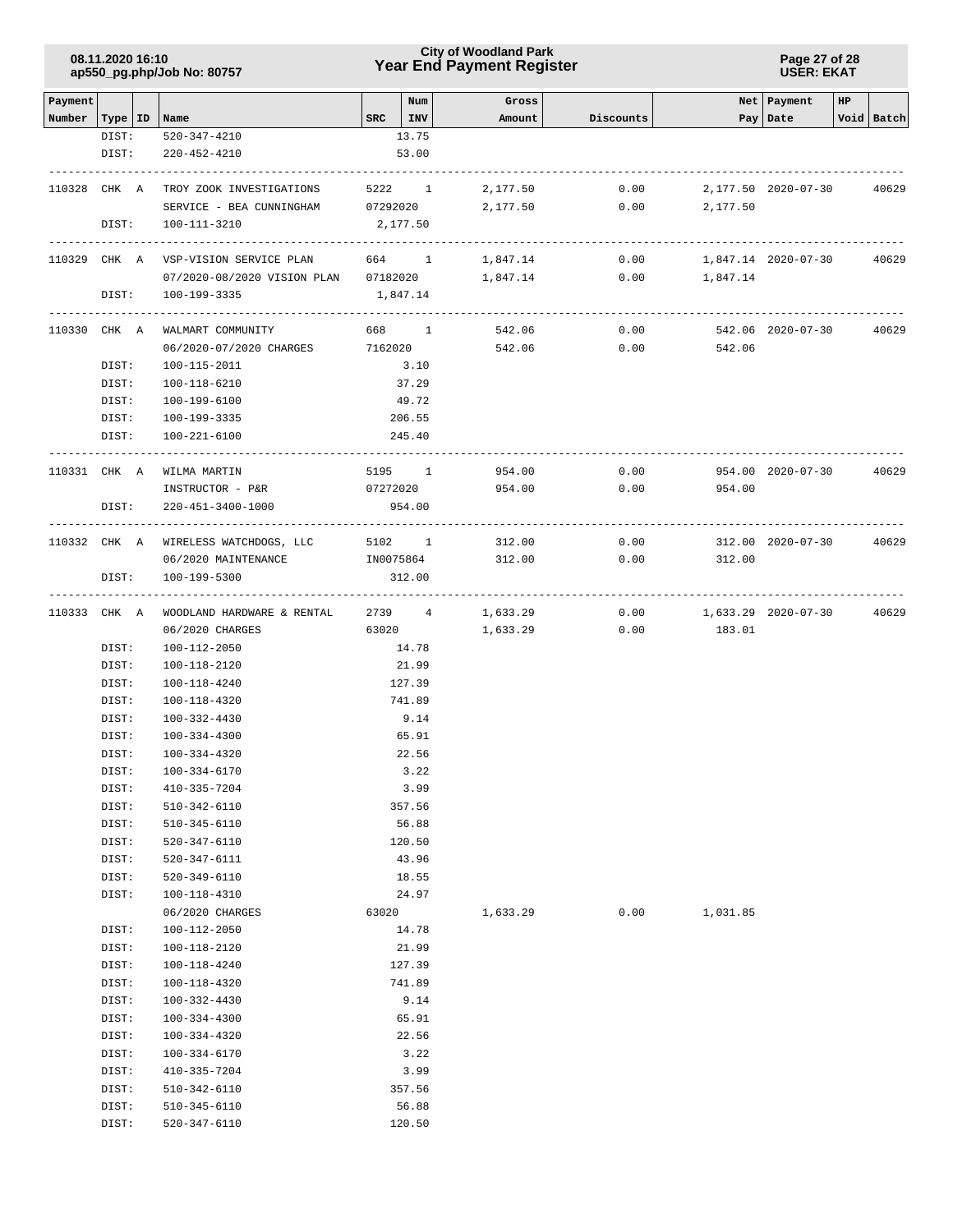## **Year End Payment Register City of Woodland Park 08.11.2020 16:10**

**Page 28 of 28 USER: EKAT**

| Payment |           |                                      |            | Num    | Gross      |           |            | Net Payment<br>HP |            |
|---------|-----------|--------------------------------------|------------|--------|------------|-----------|------------|-------------------|------------|
| Number  | Type   ID | Name                                 | <b>SRC</b> | INV    | Amount     | Discounts |            | Pay   Date        | Void Batch |
|         | DIST:     | 520-347-6111                         |            | 43.96  |            |           |            |                   |            |
|         | DIST:     | 520-349-6110                         |            | 18.55  |            |           |            |                   |            |
|         | DIST:     | 100-118-4310                         |            | 24.97  |            |           |            |                   |            |
|         |           | 06/2020 CHARGES                      | 63020      |        | 1,633.29   | 0.00      | 3.99       |                   |            |
|         | DIST:     | 100-112-2050                         |            | 14.78  |            |           |            |                   |            |
|         | DIST:     | 100-118-2120                         |            | 21.99  |            |           |            |                   |            |
|         | DIST:     | 100-118-4240                         |            | 127.39 |            |           |            |                   |            |
|         | DIST:     | 100-118-4320                         |            | 741.89 |            |           |            |                   |            |
|         | DIST:     | 100-332-4430                         |            | 9.14   |            |           |            |                   |            |
|         | DIST:     | 100-334-4300                         |            | 65.91  |            |           |            |                   |            |
|         | DIST:     | 100-334-4320                         |            | 22.56  |            |           |            |                   |            |
|         | DIST:     | $100 - 334 - 6170$                   |            | 3.22   |            |           |            |                   |            |
|         | DIST:     | 410-335-7204                         |            | 3.99   |            |           |            |                   |            |
|         | DIST:     | 510-342-6110                         |            | 357.56 |            |           |            |                   |            |
|         | DIST:     | 510-345-6110                         |            | 56.88  |            |           |            |                   |            |
|         | DIST:     | 520-347-6110                         |            | 120.50 |            |           |            |                   |            |
|         | DIST:     | 520-347-6111                         |            | 43.96  |            |           |            |                   |            |
|         | DIST:     | 520-349-6110                         |            | 18.55  |            |           |            |                   |            |
|         | DIST:     | 100-118-4310                         |            | 24.97  |            |           |            |                   |            |
|         |           | 06/2020 CHARGES                      | 63020      |        | 1,633.29   | 0.00      | 414.44     |                   |            |
|         | DIST:     | $100 - 112 - 2050$                   |            | 14.78  |            |           |            |                   |            |
|         | DIST:     | 100-118-2120                         |            | 21.99  |            |           |            |                   |            |
|         | DIST:     | 100-118-4240                         |            | 127.39 |            |           |            |                   |            |
|         | DIST:     | 100-118-4320                         |            | 741.89 |            |           |            |                   |            |
|         | DIST:     | 100-332-4430                         |            | 9.14   |            |           |            |                   |            |
|         | DIST:     | $100 - 334 - 4300$                   |            | 65.91  |            |           |            |                   |            |
|         | DIST:     | 100-334-4320                         |            | 22.56  |            |           |            |                   |            |
|         | DIST:     | $100 - 334 - 6170$                   |            | 3.22   |            |           |            |                   |            |
|         | DIST:     | 410-335-7204                         |            | 3.99   |            |           |            |                   |            |
|         | DIST:     | 510-342-6110                         |            | 357.56 |            |           |            |                   |            |
|         | DIST:     | 510-345-6110                         |            | 56.88  |            |           |            |                   |            |
|         | DIST:     | $520 - 347 - 6110$                   |            | 120.50 |            |           |            |                   |            |
|         | DIST:     | 520-347-6111                         |            | 43.96  |            |           |            |                   |            |
|         | DIST:     | 520-349-6110                         |            | 18.55  |            |           |            |                   |            |
|         | DIST:     | 100-118-4310                         |            | 24.97  |            |           |            |                   |            |
|         |           | REGISTER TOTALS Checks: 208 Voids: 1 |            | 311    | 764,929.44 | 0.00      | 764,929.44 |                   |            |